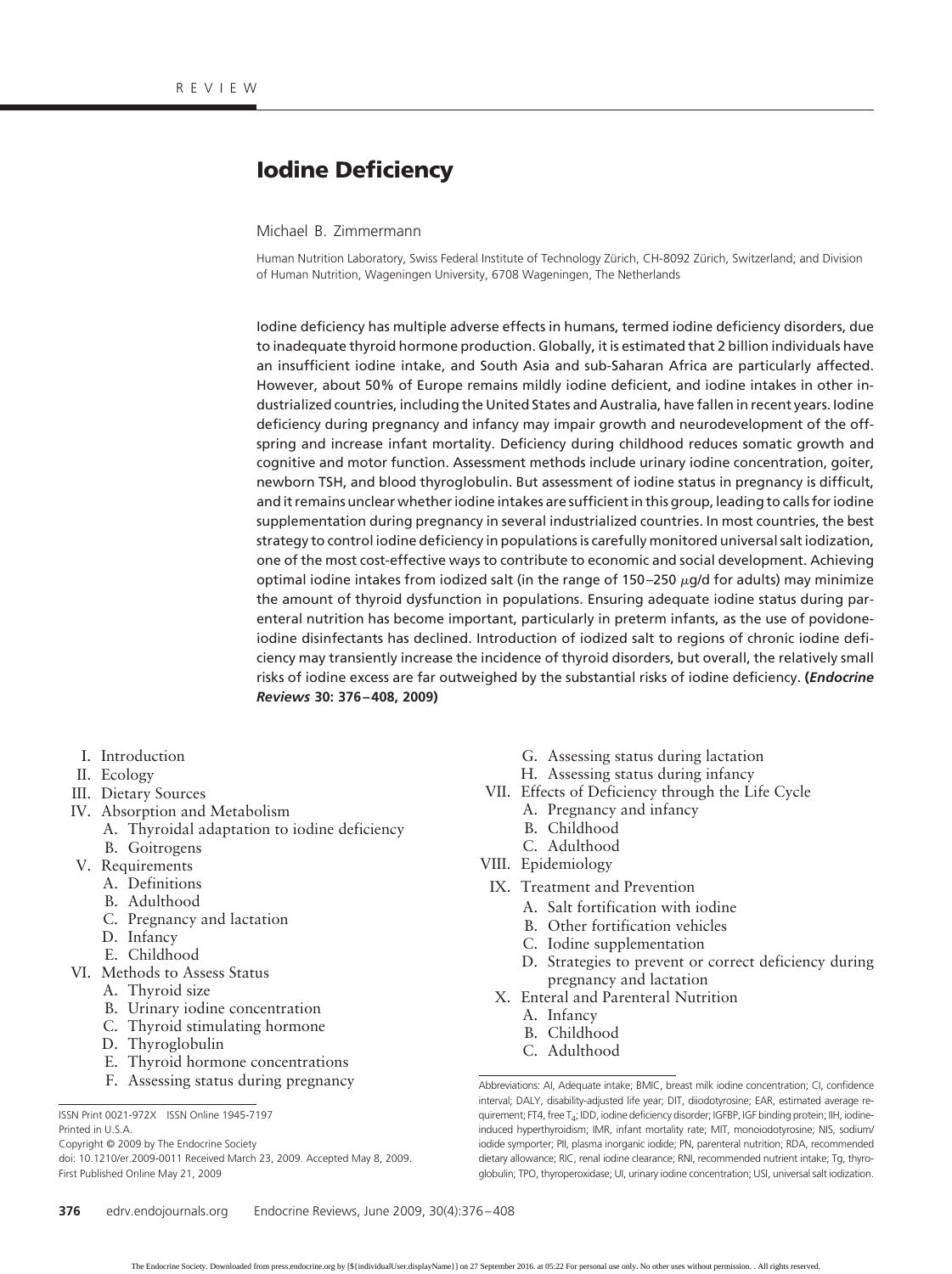- XI. Increasing Iodine Intakes in Populations and Iodine Excess
	- A. Cross-sectional studies: the epidemiology of thyroid disorders in areas of low and high intakes
	- B. Longitudinal studies: the effects of increasing intakes in populations on thyroid function
- XII. Conclusions

# **I. Introduction**

IODINE (atomic mass, 126.9 amu) is an essential component of the hormones produced by the thyroid gland. Thyroid hormones, and therefore iodine, are essential for mammalian life. In 1811, Courtois discovered iodine as a violet vapor arising from seaweed ash while manufacturing gunpowder for Napoleon's army. Gay-Lussac identified it as a new element, and named it iodine, from the Greek for "violet." Iodine was found in the thyroid gland by Baumann in 1895 (1). In 1917, Marine and Kimball showed that thyroid enlargement (goiter) was caused by iodine deficiency and could be prevented by iodine supplementation (2). Goiter prophylaxis through salt iodization was first introduced in Switzerland and the United States in the early 1920s.

In 1980, the first global estimate from theWorld Health Organization (WHO) on the prevalence of goiter was reported; it estimated that 20 – 60% of the world's population was iodine deficient and/or goitrous, with most of the burden in developing countries. But little attention was paid to iodine deficiency in public health programs in most countries— goiter was considered a lump in the neck primarily of cosmetic concern. This changed during the period of 1970 –1990. Controlled studies in iodine-deficient regions showed that iodine supplementation not only eliminated new cases of cretinism but also reduced infant mortality and improved cognitive function in the rest of the population (3). The term "iodine deficiency disorders" (IDD) was coined, and IDD became widely recognized as a spectrum of related disorders potentially affecting 1.5 billion individuals. Programs against IDD had clear political appeal because its human, economic, and social consequences could be averted by a low-cost intervention, universal salt iodization (USI). Since 1990, elimination of IDD has been an integral part of many national nutrition strategies (4).

# **II. Ecology**

Iodine (as iodide) is widely but unevenly distributed in the earth's environment. In many regions, leaching from glaciations, flooding, and erosion have depleted surface soils of iodide, and most iodide is found in the oceans. The

concentration of iodide in sea water is approximately 50 g/liter. Iodide ions in seawater are oxidized to elemental iodine, which volatilizes into the atmosphere and is returned to the soil by rain, completing the cycle (5). However, iodine cycling in many regions is slow and incomplete, leaving soils and drinking water iodine depleted. Crops grown in these soils will be low in iodine, and humans and animals consuming food grown in these soils become iodine deficient. In plant foods grown in deficient soils, iodine concentration may be as low as  $10 \mu g/kg$  dry weight, compared with approximately 1 mg/kg in plants from iodine-sufficient soils.

Iodine-deficient soils are common in mountainous areas (*e*.*g*., the Alps, Andes, Atlas, and Himalayan ranges) and areas of frequent flooding, especially in South and Southeast Asia (for example, the Ganges River plain of northeastern India). Although many inland areas, including central Asia and Africa and central and eastern Europe are iodine deficient, iodine deficiency may also affect coastal and island populations. Iodine deficiency in populations residing in these areas will persist until iodine enters the food chain through addition of iodine to foods (*e*.*g*., iodization of salt) or dietary diversification introduces foods produced outside the iodine-deficient area. The current global prevalence of iodine deficiency is discussed in *Section VIII*.

# **III. Dietary Sources**

The native iodine content of most foods and beverages is low. In general, commonly consumed foods provide 3 to 80  $\mu$ g per serving (6, 7). Foods of marine origin have higher iodine content because marine plants and animals concentrate iodine from seawater. Iodine in organic form occurs in high amounts in certain seaweeds. Inhabitants of the coastal regions of Japan, whose diets contain large amounts of seaweed, have remarkably high iodine intakes amounting to 50 to 80 mg/d. In the United States, the median intake of iodine from food in the mid-1990s was estimated to be 240 to 300  $\mu$ g/d for men and 190 to 210  $\mu$ g/d for women (8). Major dietary sources of iodine in the United States are bread and milk (9). In Switzerland, based on direct food analysis, mean intake of dietary iodine is approximately 140  $\mu$ g/d, mainly from bread and dairy products (7). In many countries, use of iodized salt in households for cooking and at the table provides additional iodine. Boiling, baking, and canning of foods containing iodated salt cause only small losses ( $\leq$ 10%) of iodine content (10).

Iodine content in foods is also influenced by iodinecontaining compounds used in irrigation, fertilizers, and livestock feed. Iodophors used for cleaning milk cans and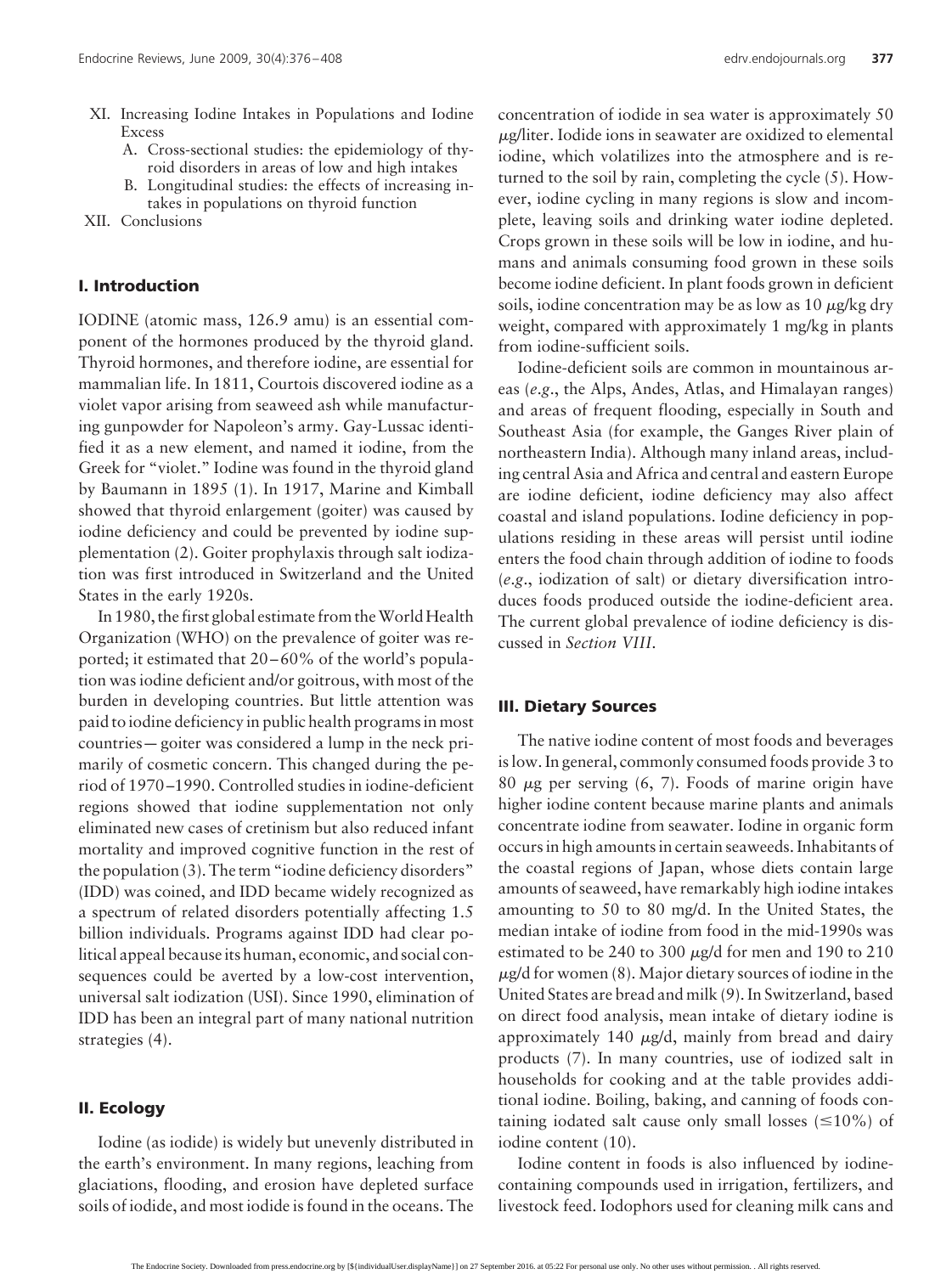teats can increase the native iodine content of dairy products. Traditionally, iodate was used in bread making as a dough conditioner, but it is being replaced by non-iodinecontaining conditioners. Erythrosine is a red coloring agent high in iodine that is widely used in foods, cosmetics, and pharmaceuticals. Dietary supplements often contain iodine. Based on data from the Third National Health and Nutrition Examination Survey (NHANES III), 12% of men and 15% of nonpregnant women took a supplement that contained iodine, and the median intake of iodine from supplements was approximately 140  $\mu$ g/d for adults (8). Other sources of iodine include water purification tablets, radiographic contrast media, medicines (*e*.*g*., a 200-mg tablet of amiodarone, an antiarrhythmic drug, contains 75 mg), and skin disinfectants (*e*.*g*., povidoneiodine contains approximately 10 mg/ml).

# **IV. Absorption and Metabolism**

Iodine is ingested in several chemical forms. Iodide is rapidly and nearly completely absorbed in the stomach and duodenum. Iodate, widely used in salt iodization, is reduced in the gut and absorbed as iodide. In healthy adults, the absorption of iodide is greater than 90% (11). In animal models, the sodium/iodine symporter (NIS) is functionally expressed on the apical surface of enterocytes and mediates active iodine accumulation (12). Organically bound iodine is typically digested and the released iodide absorbed, but some forms may be absorbed intact; for example, approximately 70% of an oral dose of  $T_4$  is absorbed intact (13).

The distribution space of absorbed iodine is nearly equal to the extracellular fluid volume (14). Iodine is cleared from the circulation mainly by the thyroid and kidney, and whereas renal iodine clearance is fairly constant, thyroid clearance varies with iodine intake. In conditions of adequate iodine supply, no more than 10% of absorbed iodine is taken up by the thyroid. In chronic iodine deficiency, this fraction can exceed 80% (14 –16). During lactation, the mammary gland concentrates iodine and secretes it into breast milk to provide for the newborn (17). The salivary glands, gastric mucosa, and choroid plexus also take up small amounts of iodine. Iodine in the blood is turned over rapidly; under normal circumstances, plasma iodine has a half-life of approximately 10 h, but this is shortened if the thyroid is overactive, as in iodine deficiency or hyperthyroidism (14 –16).

The body of a healthy adult contains 15 to 20 mg of iodine, of which 70 to 80% is in the thyroid (18). In chronic iodine deficiency, the iodine content of the thyroid may fall below 20  $\mu$ g. In iodine-sufficient areas, the adult thyroid traps approximately 60  $\mu$ g of iodine per day to

balance losses and maintain thyroid hormone synthesis (14 –16). A transmembrane protein in the basolateral membrane, the NIS, transfers iodide into the thyroid at a concentration gradient 20 to 50 times that of plasma (19). The human NIS gene is located on chromosome 19 and codes for a protein of 643 amino acids (20). The NIS concentrates iodine by an active transport process that couples the energy released by the inward translocation of sodium down its electrochemical gradient to the simultaneous inward translocation of iodine against its electrochemical gradient (19). The decrease in thyroidal iodide transport from excess iodide administration is related to a decrease in NIS expression (21).

At the apical surface of the thyrocyte, the enzymes thyroperoxidase (TPO) and hydrogen peroxide oxidize iodide and attach it to tyrosyl residues on thyroglobulin to produce monoiodotyrosine (MIT) and diiodotyrosine (DIT), the precursors of thyroid hormone (22). TPO then catalyzes the coupling of the phenyl groups of the iodotyrosines through a diether bridge to form the thyroid hormones (22, 23). Linkage of two DIT molecules produces  $T_4$ , and linkage of a MIT and DIT produces  $T_3$ . Thus,  $T_3$ is structurally identical to  $T_4$  but has one less iodine (at the  $5'$  position on the outer ring). Iodine comprises 65 and 59% of the weights of  $T_4$  and  $T_3$ , respectively. In the thyroid, mature thyroglobulin (Tg), containing 0.1 to 1.0% of its weight as iodine, is stored extracellularly in the luminal colloid of the thyroid follicle (22, 23). After endocytosis, endosomal and lysosomal proteases digest Tg and release  $T_4$  and  $T_3$  into the circulation. Degradation of  $T_4$ and  $T_3$  in the periphery—the half-life of circulating  $T_4$  is 5–8 d, and for  $T_3$ , 1.5 to 3 d—releases iodine that enters the plasma iodine pool and can be taken up by the thyroid or excreted by the kidney (24).More than 90% of ingested iodine is ultimately excreted in the urine, with only a small amount appearing in the feces.

#### **A. Thyroidal adaptation to iodine deficiency**

The thyroid adapts to low intakes of dietary iodine by marked modification of its activity, triggered by increased secretion of TSH by the pituitary. In most individuals, if iodine intake falls below approximately 100  $\mu$ g/d, TSH secretion is augmented, which increases plasma inorganic iodide clearance by the thyroid through stimulation of NIS expression. TSH exerts its action at the transcription level of the NIS gene through a thyroid-specific enhancer that contains binding sites for the transcription factor Pax8 and a cAMP response element-like sequence (25). As a greater fraction of circulating iodide is cleared by the thyroid, there is a progressive reduction in renal iodide excretion. TSH also stimulates breakdown of Tg and preferential synthesis and release of  $T_3$  into the blood (26). As long as daily iodine intake remains above a threshold of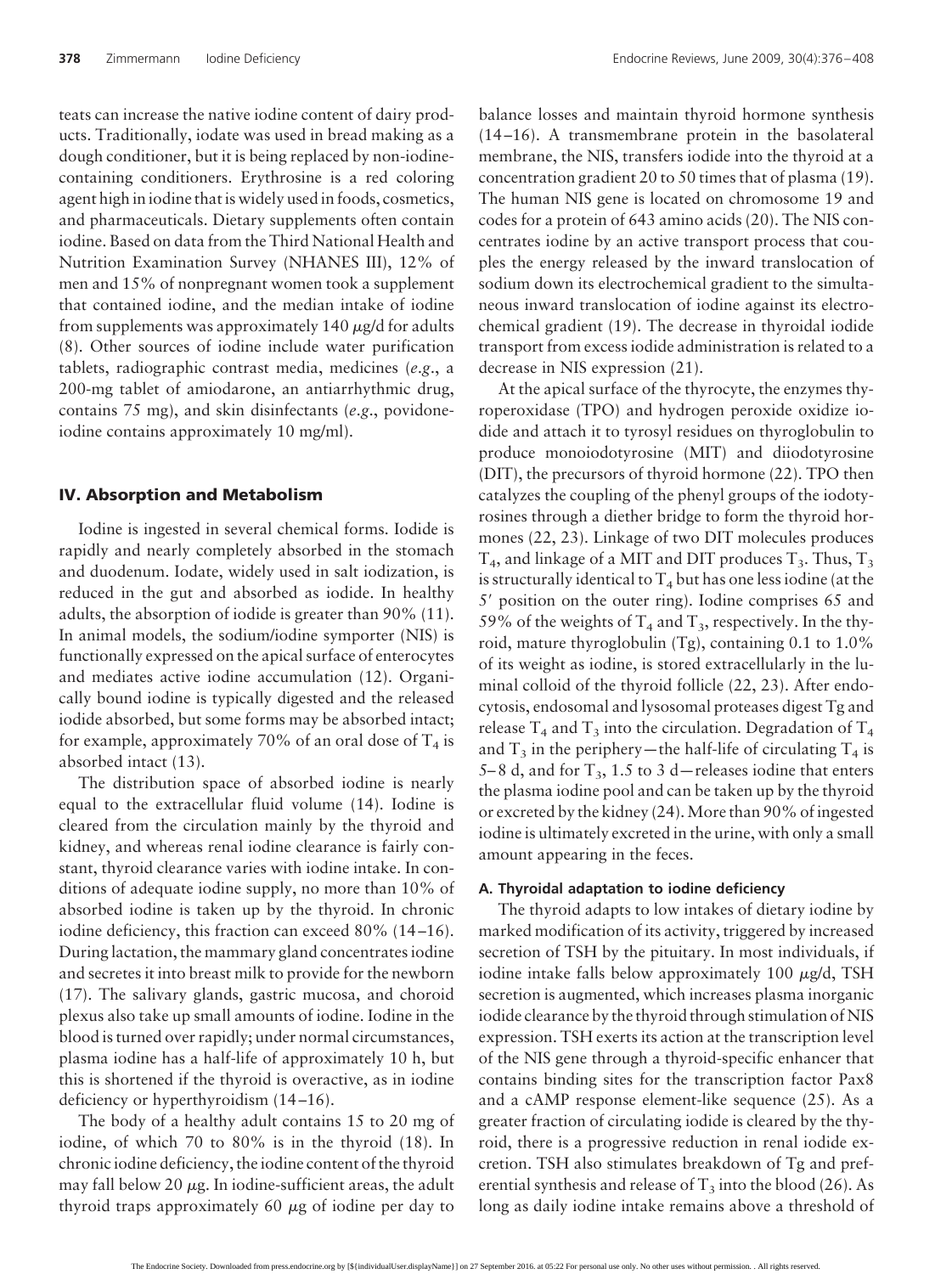

**FIG. 1.** Large nodular goiter in a 14-yr-old boy photographed in 2004 in an area of severe IDD in northern Morocco, with tracheal and esophageal compression and hoarseness, likely due to damage to the recurrent laryngeal nerves.

approximately 50  $\mu$ g/d, despite a decrease in circulating plasma inorganic iodine, absolute uptake of iodine by the thyroid remains adequate, and the iodine content of the thyroid remains within normal limits ( $\approx$ 10–20 mg). Below this threshold, despite high fractional clearance of plasma inorganic iodine by the thyroid, absolute intake falls, the iodine content of the thyroid is depleted, and many individuals develop goiter (27).

In large colloid goiter, the configuration of Tg is abnormal, reducing the efficiency of thyroid hormone synthesis (28). Initially, goiters are characterized by diffuse, homogeneous enlargement, but over time, nodules often develop (Fig. 1). Many thyroid nodules derive from a somatic mutation and are of monoclonal origin (29); the mutations appear to be more likely in nodules under the influence of a growth promoter, such as iodine deficiency. Although iodine deficiency produces diffuse goiter in all age groups, it is also associated with a high occurrence of multinodular toxic goiter mainly seen in women older than 50 yr (30). The characteristic pattern of circulating thyroid hormones in children in areas of moderate-to-severe iodine deficiency is a variably elevated TSH, a low serum  $T_4$ , and a normal or high-normal  $T_3$ ; this pattern is also seen in adults, but less predictably, and it may not be present (31). The serum Tg concentration is typically elevated (32). Thyroid failure and cretinism usually develop only in regions of chronic, severe iodine deficiency where individuals show low circulating  $T_4$  and  $T_3$  and dramatically elevated TSH (33, 34). It should be emphasized that the effects of iodine deficiency on the development of goiter and thyroid hypofunction are extremely variable among populations and individuals, even in endemic areas. The dietary, environmental, and/or genetic factors that account for this variability in the expression of iodine deficiency from one locality to the next remain largely undefined.

#### **B. Goitrogens**

Dietary substances that interfere with thyroid metabolism can aggravate the effect of iodine deficiency, and they are termed goitrogens (35). Cruciferous vegetables, including cabbage, kale, cauliflower, broccoli, turnips, and rapeseed, contain glucosinolates; their metabolites compete with iodine for thyroidal uptake. Similarly, cassava, lima beans, linseed, sorghum, and sweet potato contain cyanogenic glucosides; these may be metabolized to thiocyanates that compete with iodine for thyroidal uptake. For example, linamarin is a thioglycoside found in cassava, a staple food in many developing counties. If cassava is not adequately soaked or cooked to remove the linamarin, it is hydrolyzed in the gut to release cyanide, which is metabolized to thiocyanate (36). Cigarette smoking is associated with higher serum levels of thiocyanate that may compete with iodine for uptake via the NIS into both the thyroid and the secretory epithelium of the lactating breast; smoking during the period of breastfeeding is associated with reduced iodine levels in breast milk (37).

Soy and millet contain flavonoids that may impair TPO activity. Use of soy-based formula without added iodine can produce goiter and hypothyroidism in infants, but in healthy adults, soy-based products appear to have negligible effects on thyroid function (38). Unclean drinking water may contain humic substances that block thyroidal iodination, and industrial pollutants, including resorcinol and phthalic acid, may also be goitrogenic (35). Perchlorate is a competitive inhibitor of thyroidal iodine uptake (39), but 6-month exposure to perchlorate at doses up to 3 mg/d has no effect on thyroid iodide uptake or serum levels of thyroid hormones (40). It appears that most of these goitrogenic substances do not have a major clinical effect unless there is coexisting iodine deficiency.

Deficiencies of selenium, iron, and vitamin A exacerbate the effects of iodine deficiency. Glutathione peroxidase and the deiodinases are selenium-dependent enzymes. In selenium deficiency, accumulated peroxides may damage the thyroid and deiodinase deficiency impairs thyroid hormone metabolism, and these effects have been implicated in the etiology of myxedematous cretinism (41). Iron deficiency reduces heme-dependent TPO activity in the thyroid and impairs production of thyroid hormone. In goitrous children, iron deficiency anemia blunts the efficacy of iodine prophylaxis whereas iron supple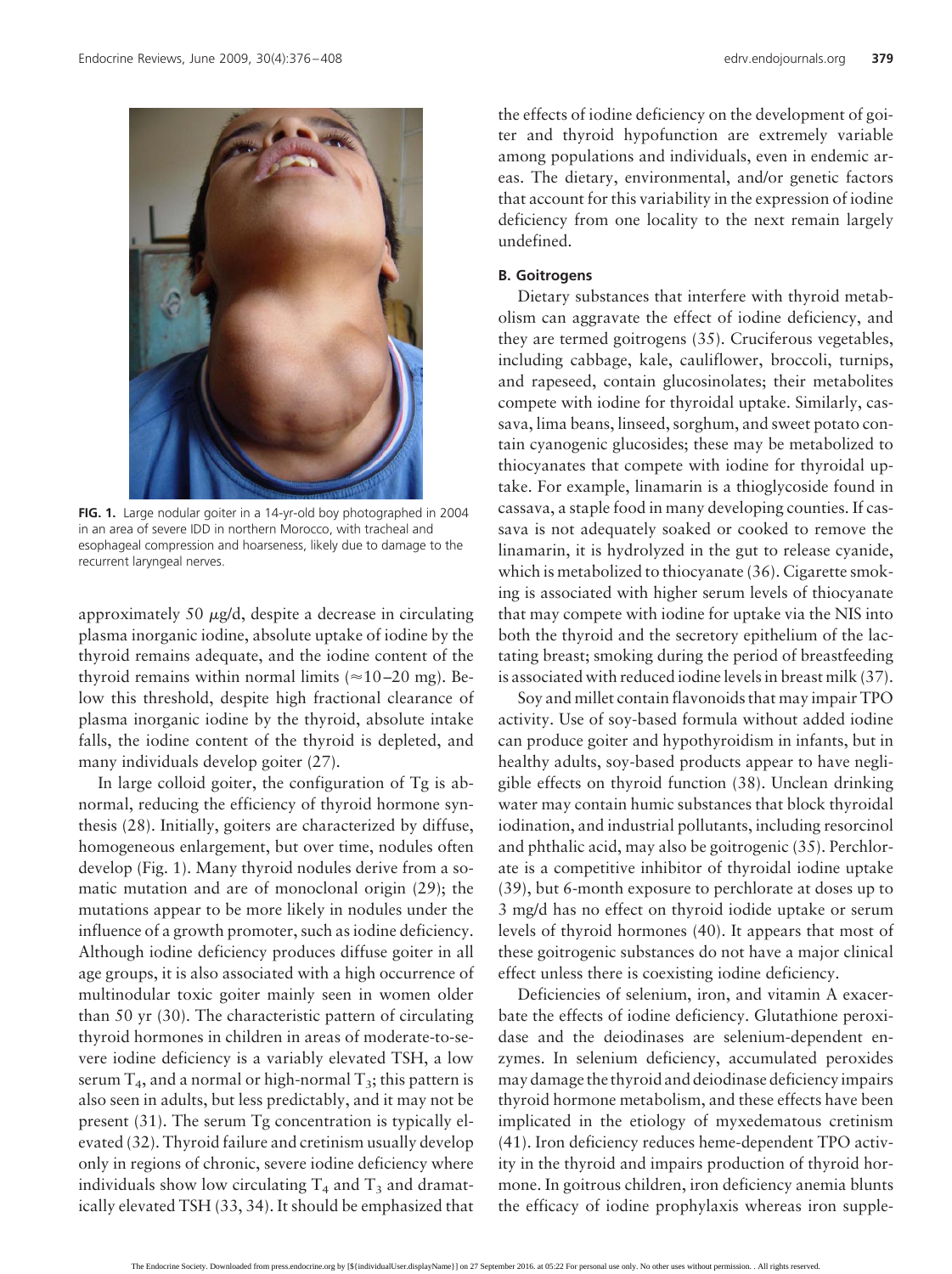mentation improves the efficacy of iodized oil and iodized salt (42). Pregnant women are highly vulnerable to iron deficiency anemia, and poor maternal iron status predicts both higher TSH and lower  $T_4$  concentrations during pregnancy in an area of borderline iodine deficiency (43). Vitamin A deficiency in iodine-deficient children increases TSH stimulation and risk for goiter through decreased vitamin A-mediated suppression of the pituitary TSH $\beta$  gene (44, 45).

### **V. Requirements**

Several methods have been used to estimate the requirement for iodine. Daily uptake and turnover of radioactive iodine can be used to estimate the requirement for iodine, provided that the subjects tested have adequate iodine status and are euthyroid (18, 46, 48). Several studies have estimated iodine requirements from balance studies (49 –53), but these have serious limitations: many ingested substances contain unrecognized iodine, and strict control of iodine intake is difficult. Moreover, because of the need to consider the iodine in the thyroidal compartment in addition to iodine intake and excretion, even in prolonged balance studies equilibrium may not be clearly established (49).

#### **A. Definitions**

The following definitions are from the U.S. Institute of Medicine (IOM) (8) (Table 1):

- The estimated average requirement (EAR) is the daily iodine intake that meets the requirement of half of the healthy individuals in a particular life stage. The EAR is not meant to be used in the assessment of intake in individuals, but it can be used for groups.
- The recommended dietary allowance (RDA) for iodine is the average daily intake sufficient to meet the iodine requirement of 97–98% of healthy individuals in a life stage. It can be used as a goal for daily iodine intake by individuals. The RDA is derived from the EAR,

**TABLE 1.** Recommendations for iodine intake  $(\mu q/d)$  by age or population group

|                            | <b>IOM</b> |                     | Age or              |                          |  |
|----------------------------|------------|---------------------|---------------------|--------------------------|--|
| Age or<br>population group | <b>EAR</b> | Al or<br><b>RDA</b> | population<br>group | <b>WHO</b><br><b>RNI</b> |  |
| Infants $0-12$ months      |            | $110 - 130$         | Children 0-5 yr     | 90                       |  |
| Children 1-8 yr            | 65         | 90                  | Children 6-12 yr    | 120                      |  |
| Children 9-13 yr           | 73         | 120                 |                     |                          |  |
| Adults $\geq$ 14 yr        | 95         | 150                 | Adults $>12$ yr     | 150                      |  |
| Pregnancy                  | 160        | 220                 | Pregnancy           | 250                      |  |
| Lactation                  | 200        | 290                 | Lactation           | 250                      |  |

IOM, Ref. 8; WHO, Ref. 54.

considering the estimated variability in individual requirements.

• The adequate intake (AI) is given if there is insufficient scientific evidence to calculate an EAR. For example, the AI for iodine in infancy is based on observed mean iodine intakes by healthy full-term breastfed infants in iodine-sufficient areas. The AI is expected to meet or exceed the amount of iodine needed in "essentially all" individuals in the specified population group, and it can be used as a goal for individual intake.

The following definition is from the WHO (54):

• The recommended nutrient intake (RNI) for iodine is the intake estimated to cover the needs of "nearly all" healthy individuals in the specified life stage.

# **B. Adulthood**

Iodine turnover, thyroidal radioiodine uptake, and balance studies in euthyroid adults have suggested that the average daily requirement for iodine is  $91-96 \mu g/d$  (18, 46, 50). There is no evidence to suggest that the average iodine requirement in adults varies with age. Thus, the EAR for iodine for men and nonpregnant, nonlactating women at least 14 yr of age from the IOM has been set at 95  $\mu$ g/d (8). The corresponding RDA (defined as the EAR plus twice the coefficient of variation in the population, rounded to the nearest 50  $\mu$ g) is 150  $\mu$ g/d (8). This agrees with theWHO recommendation for adequate daily iodine intake of  $150 \mu g/d$  for men and nonpregnant, nonlactating women (54).

#### **C. Pregnancy and lactation**

The iodine requirement during pregnancy is increased due to: 1) an increase in maternal  $T_4$  production to maintain maternal euthyroidism and transfer thyroid hormone to the fetus early in the first trimester, before the fetal thyroid is functioning; 2) iodine transfer to the fetus, particularly in later gestation; and 3) an increase in renal iodine clearance (55). Balance studies have found that the average iodine retention of full-term infants is 7.3  $\mu$ g/  $kg \cdot d$  (56, 57); the mean retention of a healthy fetus with a weight of 3 kg would be approximately 22  $\mu$ g/d. Estimated daily fetal iodine retention added to the EAR of 95  $\mu$ g/d for nonpregnant women would yield an EAR of 117  $\mu$ g/d, but this would not take into account the iodine needed to increase maternal  $T_4$  production and balance additional urinary losses. Dworkin *et al.* (49) found five pregnant women were at balance when consuming approximately 160  $\mu$ g/d, with no significant differences preand postpartum.

Several authors have roughly estimated iodine requirements during pregnancy by correlating the effects of iodine supplementation with changes in thyroid volume during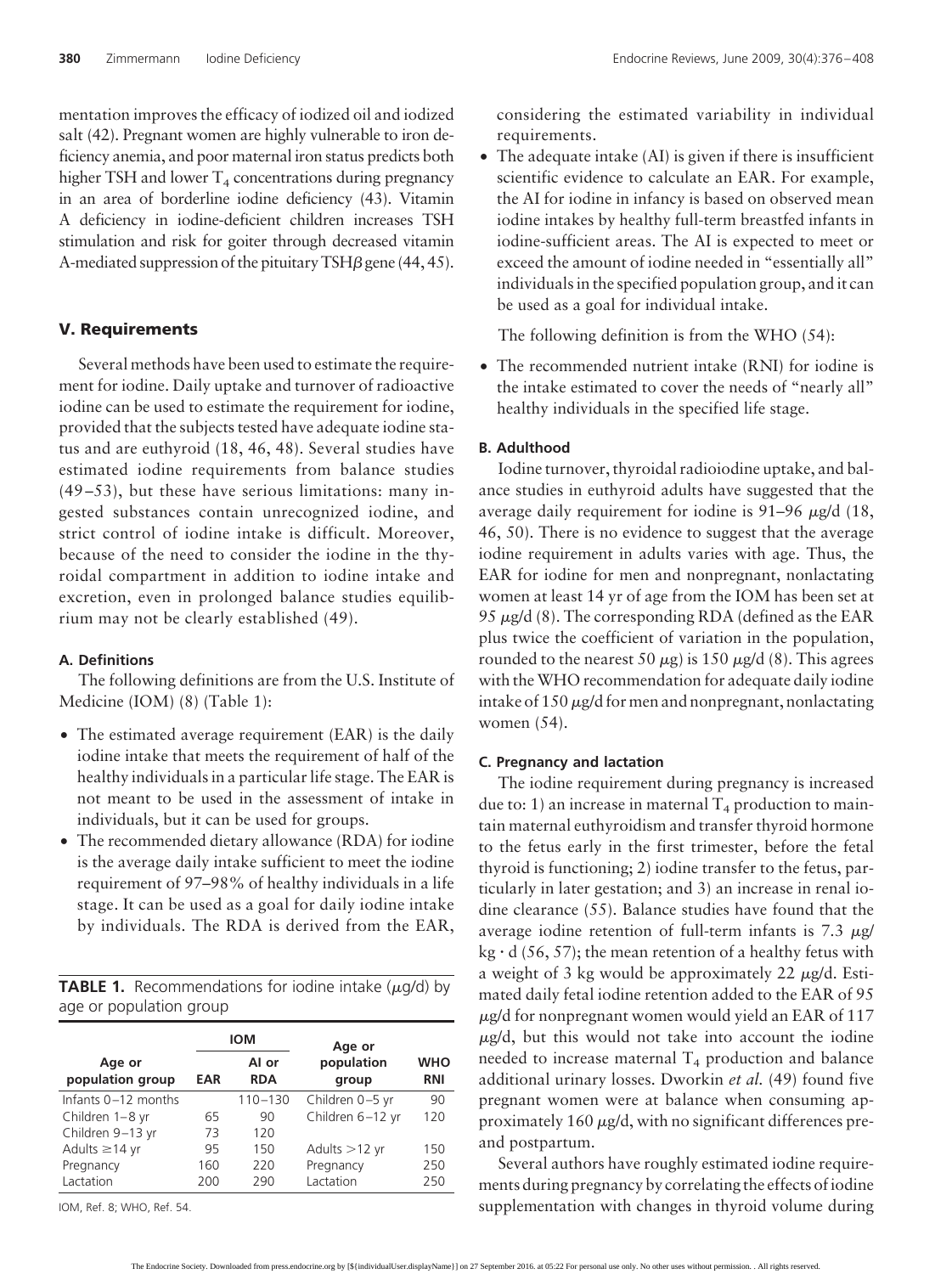pregnancy; in studies by Romano *et al.* (58) and Pedersen *et al.* (59), total daily iodine intakes of approximately 200  $\mu$ g/d and 250–280  $\mu$ g/d, respectively, during pregnancy prevented an increase in thyroid volume, whereas in a study of Glinoer (60), total daily iodine intake of approximately  $150 \mu g/d$  was insufficient to prevent an increase in thyroid size. On the basis of the above data, the IOM set the EAR at 160  $\mu$ g/d for pregnancy in women at least 14 yr of age and the RDA, set at 140% of the EAR rounded to the nearest 10  $\mu$ g, at 220  $\mu$ g/d (8). WHO recommends a daily iodine intake of  $250 \mu g/d$  for pregnant women, a value approximately 10% higher than the RDA (54).

Based on mean breast milk excretion of 0.78 and 0.6 liters/d in the first and second 6 months of infancy, respectively (8), and a mean breast milk iodine concentration (BMIC) of  $146 \mu$ g/liter in iodine-sufficient women from the United States, the average daily loss of iodine in breast milk has been estimated to be approximately 115  $\mu$ g/d (8). Added to the EAR for nonpregnant women of 95  $\mu$ g/d, the EAR for lactating women at least 14 yr of age is set at 209  $\mu$ g/d by the IOM (8). The RDA is 140% of the EAR rounded to the nearest 10  $\mu$ g, or 290  $\mu$ g/d of iodine. WHO recommends a daily iodine intake of 250  $\mu$ g/d for lactating women (54).

# **D. Infancy**

Because no functional criteria are available that reflect iodine intake in infants, recommended intakes are based on mean iodine intake of healthy full-term infants fed human milk. The IOM based their recommendation on the median BMIC of women in the United States in the early 1980s, that is 146  $\mu$ g/liter (8). Based on estimates of mean daily breast milk excretion, the mean amount of iodine secreted in human milk is estimated to be approximately 115  $\mu$ g/d (8). Considering these data, the AI for iodine for infants ages 0 – 6 and 6 –12 months from the IOM has been set at 110 and 130  $\mu$ g/d, respectively (8), and WHO recommends a daily iodine intake of 90  $\mu$ g/d for infants (54). But because iodine intakes in the U.S. population were excessive in the early 1980s (61), the BMIC used was at the upper end of the range of  $78-167 \mu$ g/liter reported for iodine-sufficient countries (62). Although high maternal iodine intakes can result in high BMIC, iodine intakes by the infant greater than his or her requirements will simply be excreted in the urine. Thus, iodine requirements during lactation should be based on infant balance studies rather than the measured but variable amount excreted in breast milk from women in iodine-sufficient countries. Balance studies in full-term infants fed 20  $\mu$ g/kg  $\cdot$  d of iodine found that iodine retention was 7.3  $\mu$ g/kg · d (57). If the reference body weight at 6 months of age is 7 kg (8), daily retention of iodine in a 6-month-old infant in positive balance is approximately 50  $\mu$ g.

# **E. Childhood**

In a balance study in children aged 1.5 to 2.5 yr (63), the median iodine intake was  $63.5 \mu g/d$ , and the average iodine balance was  $+19 \mu g/d$ . Children 8 yr of age who consumed approximately 40  $\mu$ g/d of iodine were in negative iodine balance ( $-23$  to  $-26 \mu g/d$ ), indicating that the average minimum requirement is approximately 65  $\mu$ g/d (64). No other studies for assessing iodine requirements for young children are available; therefore an EAR of 65  $\mu$ g/d was set for ages 1–8 yr (8). For the remainder of childhood and adolescence, there are few data available for estimating an average requirement, so the EAR was set by extrapolating down from adult data (8). The RDAs for childhood were then set at 140% of the EAR. WHO recommends a daily intake of iodine of 90  $\mu$ g for preschool children (0 to 59 months) and 120  $\mu$ g for schoolchildren (6 to 12 yr) (54).

# **VI. Methods to Assess Status**

Four methods are generally recommended for assessment of iodine nutrition in populations: urinary iodine concentration (UI), the goiter rate, serum TSH, and serum Tg. These indicators are complementary, in that UI is a sensitive indicator of recent iodine intake (days) and Tg shows an intermediate response (weeks to months), whereas changes in the goiter rate reflect long-term iodine nutrition (months to years).

#### **A. Thyroid size**

Two methods are available for measuring goiter: 1) neck inspection and palpation; and 2) thyroid ultrasonography. By palpation, a thyroid is considered goitrous when each lateral lobe has a volume greater than the terminal phalanx of the thumbs of the subject being examined. In the classification system of WHO (54), grade 0 is defined as a thyroid that is not palpable or visible, grade 1 is a goiter that is palpable but not visible when the neck is in the normal position (*i*.*e*., the thyroid is not visibly enlarged), and grade 2 goiter is a thyroid that is clearly visible when the neck is in a normal position. Goiter surveys are usually done in school-age children.

However, palpation of goiter in areas of mild iodine deficiency has poor sensitivity and specificity; in such areas, measurement of thyroid volume by ultrasound is preferable (65). Thyroid ultrasound is noninvasive, quickly done (2–3 min per subject), and feasible even in remote areas using portable equipment. However, interpretation of thyroid volume data requires valid references from iodine-sufficient children. In a recent multicenter study, thyroid volume was measured in 6- to 12-yr-old children (n 3529) living in areas of long-term iodine sufficiency on five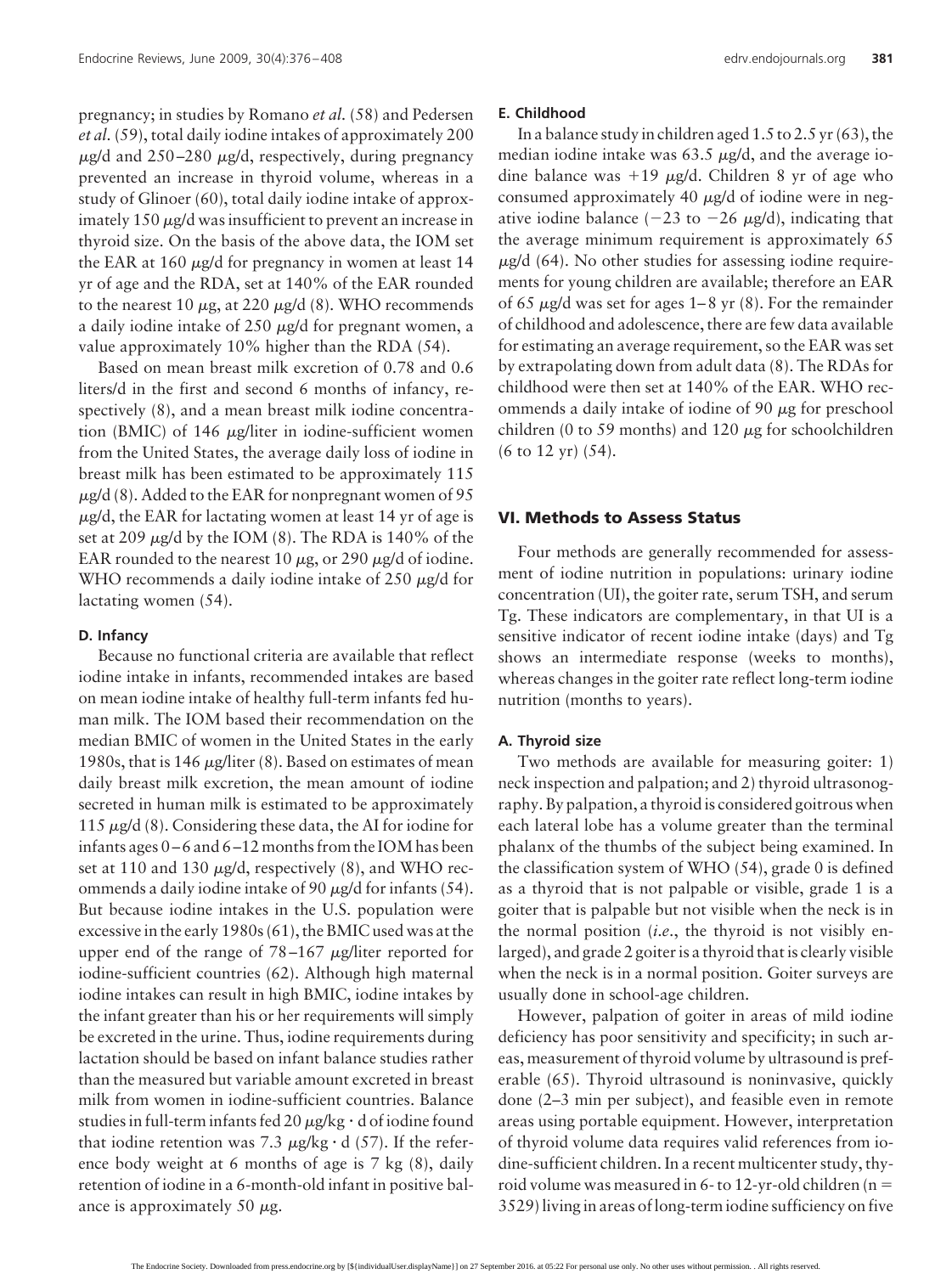continents. Age- and body surface area-specific 97th percentiles for thyroid volume were calculated for boys and girls (66). Goiter can be classified according to these international reference criteria, but the criteria are only applicable if thyroid volume is determined by a standard method (66, 67). Thyroid ultrasound is subjective and requires judgment and experience. Differences in technique can produce interobserver errors in thyroid volume as high as 26% (68).

In areas of endemic goiter, although thyroid size predictably decreases in children in response to increases in iodine intake, thyroid size may not return to normal for months or years after correction of iodine deficiency (69, 70). During this transition period, the goiter rate is difficult to interpret because it reflects both a population's history of iodine nutrition and its present status. Aghini-Lombardi *et al.* (69) suggested that enlarged thyroids in children who were iodine deficient during the first years of life may not regress completely after introduction of salt iodization. If true, this suggests that to achieve a goiter rate below 5% in children may require that they grow up under conditions of iodine sufficiency. A sustained salt iodization program will decrease the goiter rate by ultrasound to less than 5% in school-age children, and this indicates disappearance of iodine deficiency as a significant public health problem (54). WHO recommends that the total goiter rate be used to define severity of iodine deficiency in populations using the following criteria: below 5%, iodine sufficiency; 5.0-19.9%, mild deficiency; 20.0-29.9%, moderate deficiency; and above 30%, severe deficiency (54).

#### **B. Urinary iodine concentration**

Because more than 90% of dietary iodine eventually appears in the urine (12, 53), UI is an excellent indicator of recent iodine intake. UI can be expressed as a concentration (micrograms per liter), in relationship to creatinine excretion (micrograms iodine per gram creatinine), or as 24-h excretion (micrograms per day). For populations, because it is impractical to collect 24-h samples in field studies, UI can be measured in spot urine specimens from a representative sample of the target group and expressed as the median, in micrograms per liter (54). Variations in hydration among individuals generally even out in a large number of samples, so that the median UI in spot samples correlates well with that from 24-h samples. For national school-based surveys of iodine nutrition, the median UI from a representative sample of spot urine collections from approximately 1200 children (30 sampling clusters of 40 children each) can be used to classify a population's iodine status (54) (Table 2). Although the median UI does not provide direct information on thyroid function, a low value suggests that a population is at higher risk of developing thyroid disorders.

**TABLE 2.** Epidemiological criteria from the WHO for assessment of iodine nutrition in a population based on median or range of UI (Refs. 4 and 54)

| UI ( $\mu$ g/liter)          | lodine intake      | <b>Iodine nutrition</b>                                                                                         |
|------------------------------|--------------------|-----------------------------------------------------------------------------------------------------------------|
| School-aged children         |                    |                                                                                                                 |
| $<$ 20                       | Insufficient       | Severe iodine deficiency                                                                                        |
| $20 - 49$                    | Insufficient       | Moderate iodine<br>deficiency                                                                                   |
| $50 - 99$                    | Insufficient       | Mild iodine deficiency                                                                                          |
| $100 - 199$                  | Adequate           | Optimum                                                                                                         |
| $200 - 299$                  | More than adequate | Risk of iodine-induced<br>hyperthyroidism in<br>susceptible groups                                              |
| >300                         | Excessive          | Risk of adverse health<br>consequences<br>(iodine-induced<br>hyperthyroidism,<br>autoimmune thyroid<br>disease) |
| Pregnant women               |                    |                                                                                                                 |
| < 150                        | Insufficient       |                                                                                                                 |
| $150 - 249$                  | Adequate           |                                                                                                                 |
| $250 - 499$                  | More than adequate |                                                                                                                 |
| $\geq$ 500 <sup>a</sup>      | Excessive          |                                                                                                                 |
| Lactating women <sup>b</sup> |                    |                                                                                                                 |
| < 100                        | Insufficient       |                                                                                                                 |
| $\geq 100$                   | Adequate           |                                                                                                                 |
| Children less than           |                    |                                                                                                                 |
| 2 yr of age                  |                    |                                                                                                                 |
| < 100                        | Insufficient       |                                                                                                                 |
| $\geq 100$                   | Adequate           |                                                                                                                 |

There is no information about iodine nutrition for pregnant and lactating women in the WHO assessment table, and the upper limits of the median UI for lactating women and children less than 2 yr of age were not specified.

*<sup>a</sup>* The term excessive means in excess of the amount needed to prevent and control iodine deficiency.

*<sup>b</sup>* In lactating women, the numbers for median UI are lower than the iodine requirements because of the iodine excreted in breast milk.

However, the median UI is often misinterpreted. Individual iodine intakes and, therefore, spot UIs are highly variable from day to day (72), and a common mistake is to assume that all subjects with a spot UI less than 100  $\mu$ g/ liter are iodine deficient. To estimate iodine intakes in individuals, because of day-to-day variability, several 24-h collections are preferable but would be difficult to obtain. An alternative is to use the age- and sex-adjusted iodine:creatinine ratio in adults, but this also has limitations (73). Creatinine may be unreliable for estimating daily iodine excretion from spot samples, especially in malnourished subjects where creatinine concentration is low. Daily iodine intake for population estimates can be extrapolated from UI, using estimates of mean 24-h urine volume and assuming an average iodine bioavailability of 92% using the formula: urinary iodine ( $\mu$ g/liter)  $\times$  $0.0235 \times$  body weight (kg) = daily iodine intake (8). Using this formula, a median UI of  $100 \mu$ g/liter corresponds roughly to an average daily intake of  $150 \mu$ g.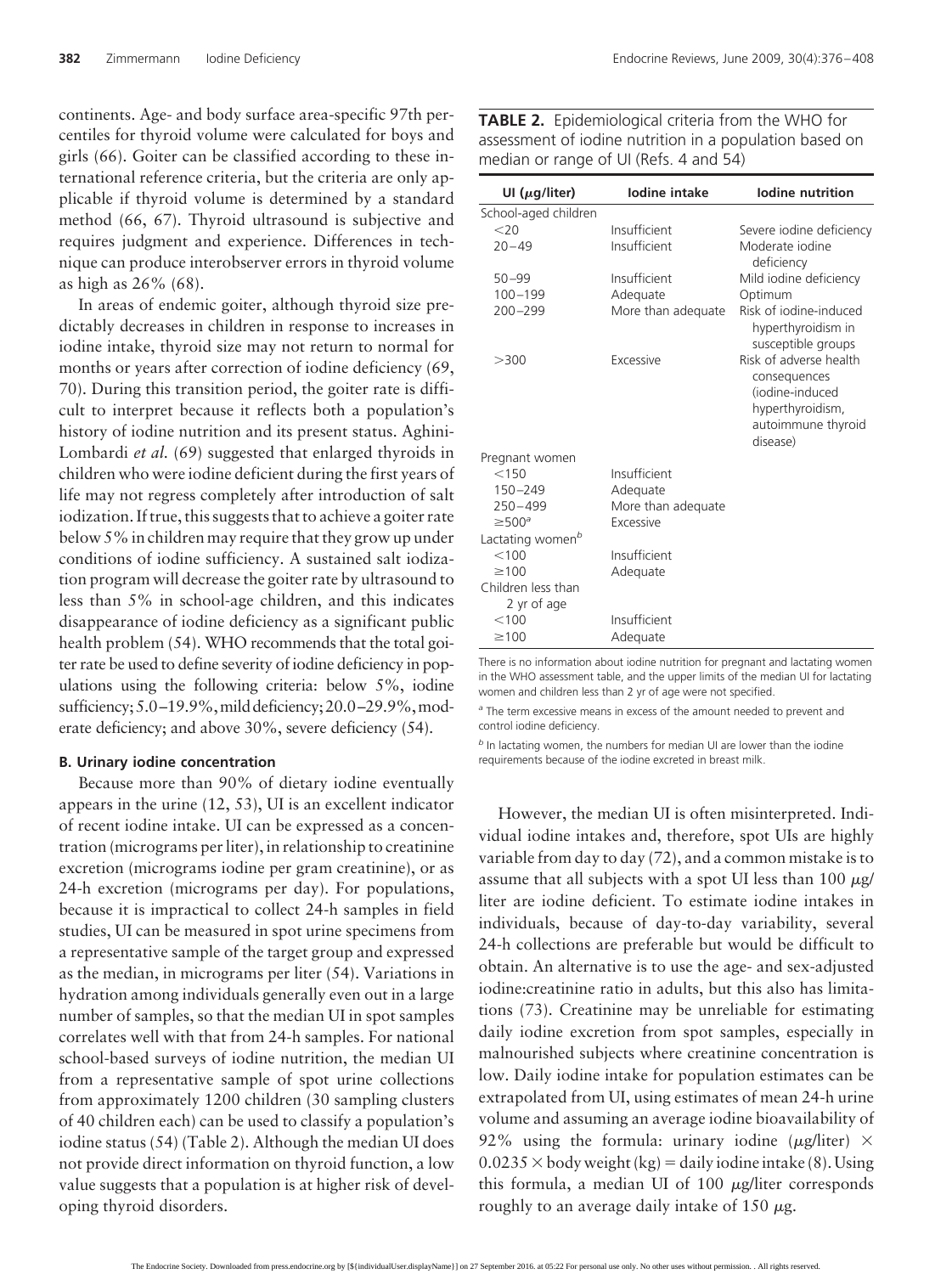#### **C. Thyroid stimulating hormone**

Because serum TSH is determined mainly by the level of circulating thyroid hormone, which in turn reflects iodine intake, TSH can be used as an indicator of iodine nutrition. However, in older children and adults, although serum TSH may be slightly increased by iodine deficiency, values often remain within the normal range (27, 31–34). TSH is therefore a relatively insensitive indicator of iodine nutrition in adults. In contrast, TSH is a sensitive indicator of iodine status in the newborn period (74, 75), as discussed in *Section VI*.*H*.

#### **D. Thyroglobulin**

Tg is synthesized only in the thyroid and is the most abundant intrathyroidal protein. In iodine sufficiency, small amounts of Tg are secreted into the circulation, and serum Tg is normally less than 10  $\mu$ g/liter (76). In areas of endemic goiter, serum Tg increases due to greater thyroid cell mass and TSH stimulation (43). Serum Tg is well correlated with the severity of iodine deficiency as measured by UI (77). Intervention studies examining the potential of Tg as an indicator of response to iodized oil and potassium iodide (KI) have shown that Tg falls rapidly with iodine repletion and that Tg is a more sensitive indicator of iodine repletion than TSH or  $T_4$  (78, 79). However, commercially available assays measure serum Tg, which requires venipuncture, centrifugation, and frozen sample transport, which may be difficult in remote areas.

A new assay for Tg has been developed for dried blood spots taken by a finger prick (80, 81), simplifying collection and transport. In prospective studies, dried blood spot Tg has been shown to be a sensitive measure of iodine status and reflects improved thyroid function within several months after iodine repletion (80, 81). However, several questions need to be resolved before Tg can be widely adopted as an indicator of iodine status. One question is the need for concurrent measurement of anti-Tg antibodies to avoid potential underestimation of Tg; it is unclear how prevalent anti-Tg antibodies are in iodine deficiency or whether they are precipitated by iodine prophylaxis (82, 83). Another limitation is large interassay variability and poor reproducibility, even with the use of standardization (76). This has made it difficult to establish normal ranges and/or cutoffs to distinguish severity of iodine deficiency. However, recently an international reference range and a reference standard for dried blood spot Tg in iodine-sufficient schoolchildren  $(4-40 \mu g/l$ iter) has been made available (81).

# **E. Thyroid hormone concentrations**

In contrast, thyroid hormone concentrations are poor indicators of iodine status. In iodine-deficient populations, serum  $T_3$  increases or remains unchanged, and serum  $T_4$  usually decreases (27, 31). However, these changes are often within the normal range, and the overlap with iodine-sufficient populations is large enough to make thyroid hormone levels an insensitive measure of iodine nutrition (54).

#### **F. Assessing status during pregnancy**

The median UI is recommended byWHO/International Council for the Control of Iodine Deficiency Disorders (ICCIDD)/UNICEF (54) for assessing iodine nutrition in pregnant women. The expected UI in micrograms per liter can be extrapolated from a recommended daily iodine intake, assuming median 24-h urine volumes for girls aged 7–15 yr of 0.9 ml/h/kg (84) and for adult women of approximately 1.5 liters (85), and assuming a mean iodine bioavailability of 92%. Thus, the recommended daily iodine intakes for pregnancy of 220 to 250  $\mu$ g (8, 54) would correspond to a UI of approximately  $135-150 \mu g/l$ liter. Pregnancy may occur in adolescence, particularly in developing countries; in a 15-yr-old girl weighing approximately 50 kg, daily iodine intake of 220 and 250  $\mu$ g would correspond to a UI of approximately  $185-215 \mu g/l$ 

However, during pregnancy this estimation of intake from UI may be less valid due to an increase in glomerular filtration rate (86) and, possibly, renal iodine clearance (RIC) (87). If RIC increases in pregnancy, the daily iodine intake extrapolated from the UI in pregnancy would be lower than that in nonpregnancy. However, the evidence for an increase in RIC and a decrease in plasma inorganic iodide (PII) concentration during pregnancy is equivocal. One study (87) suggested an increase in RIC using an indirect method, whereas Liberman *et al.* (88) directly measured PII and reported no significant difference in PII or UI during pre- and postpartum in 16 women, but they were from an area of high iodine intake. The iodine balance study by Dworkin *et al.* (49) also found no differences in UI pre- and postpartum. It is unclear whether pregnancy *per se* significantly increases UI.

Considering this uncertainty, a recent WHO expert group recommended the median UI that indicates adequate iodine intake during pregnancy to be  $150-249 \mu g$ / liter (54) (Table 2). However, WHO emphasized that the scientific evidence on which the recommendation is based is weak, and that more data are needed on the level of iodine intake (and the corresponding UI) that ensures maternal and newborn euthyroidism. Also, the median UI is a population indicator and should not be used for the purpose of individual diagnosis and treatment of pregnant women (89).

Using a median cutoff of  $150 \mu g/l$ iter, several recent studies have found marginal or deficient iodine status in pregnant women from areas with only partial household coverage with iodized salt, including Italy, India, Thai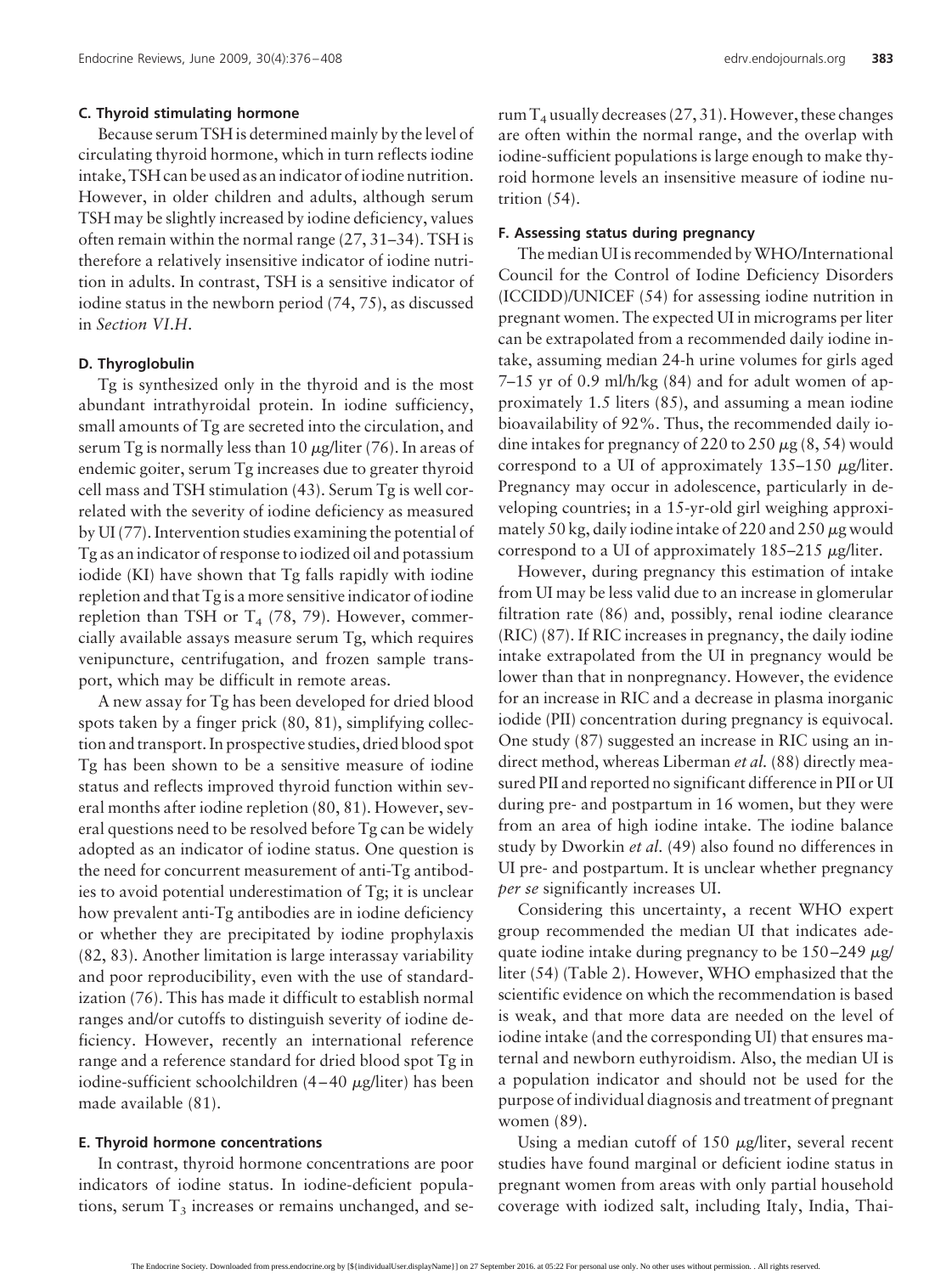land, and the United States (90–93). Traditionally, the median UI in school-aged children is recommended for assessment of iodine nutrition in populations. If the median UI is adequate in school-aged children, it is usually assumed that iodine intakes are also adequate in the remaining population, including pregnant women. However, a recent Thai study within families eating from the same household food basket found that the median UI in schoolchildren was  $200 \mu$ g/liter, whereas the median UI in their pregnant mothers was only 108  $\mu$ g/liter (92). Thus, the median UI in school-aged children may not always be a good surrogate for monitoring iodine status in pregnancy; it may be prudent to monitor pregnant women directly. More studies in other populations are needed to clarify this issue.

#### **G. Assessing status during lactation**

Because the mammary gland is able to concentrate iodine, iodine supply to the newborn via the breast milk may be maintained even in the face of maternal iodine deficiency (94, 95). This may help explain why, in areas of iodine deficiency, BMICs are often greater than expected based on the UI of the lactating mother (95–97). For example, a recent study in lactating women in the United States with a median UI of 114  $\mu$ g/liter reported a median BMIC of 155  $\mu$ g/liter (range, 3–1968  $\mu$ g/liter) (96).

Based on the balance studies of Delange *et al.* (57), the full-term infant's requirement for iodine is approximately  $7 \mu$ g/kg. Based on mean breast milk excretion of 0.78 liters in the first 6 months of infancy (8), and assuming that the iodine in breast milk is 95% absorbed, a BMIC of at least  $80 \mu g/l$  iter would likely cover the infant's iodine requirement (approximately 50  $\mu$ g/d) until weaning foods are begun. Most infants begin weaning by the second half of the first year, and some of the iodine requirement during that period will be met by weaning foods. Semba and Delange (97) proposed that a potential indicator of iodine status in a population could be the proportion of lactating women whose BMIC is at least  $100 \mu$ g/liter. There is no consensus on what an adequate BMIC is, and WHO has not made a recommendation on this issue. A review of BMIC among the iodine-sufficient countries reported a wide range of mean or median concentrations, from 50  $\mu$ g/liter in Finland to 270  $\mu$ g/liter in the United States, but sample sizes were small and not representative, making it difficult to draw conclusions (62).

For the mother, although the iodine requirement is high  $(200-290 \mu g/d)$ , after accounting for iodine losses into breast milk, the median UI in lactating women that indicates adequate iodine nutrition is the same as that of nonpregnant, nonlactating women (54) (Table 2).

# **H. Assessing status during infancy**

WHO recommendations state that a median UI of at least 100  $\mu$ g/liter in infants is sufficient (54). At the same time, they recommend an iodine intake of 90  $\mu$ g/d during infancy (54) and suggest extrapolating from this to a median UI assuming a urine volume of 300 –500 ml/d, but this would produce a higher cutoff of at least  $180 \mu$ g/liter. To clarify this, UI was recently measured in a representative national sample of healthy, full-term, iodine-sufficient, euthyroid, breastfeeding Swiss infants in the first week after birth (98). Median UI was 77 [95% confidence interval (CI),  $76 - 81$ ]  $\mu$ g/liter, suggesting that the current WHO median UI cutoff for iodine sufficiency in infancy  $(\geq 100 \mu g/l$ iter) may be too high for the first week after birth. Extrapolating from this median UI, assuming a urine volume of 300 –500 ml/d, suggests that the mean daily iodine intake in iodine-sufficient Swiss newborns in the first week is  $30-50 \mu g/d$ . This estimated iodine intake is consistent with data from balance studies in infants that suggest that the mean iodine requirement is likely not more than  $8-10 \mu g/kg \cdot d$ , and the estimated infant requirement of 40 µg iodine/d in the 1989 U.S. RDA extrapolated from the relative energy requirements of adults (98, 99). These data suggest that the current recommendations for iodine intake in early infancy of 90–110  $\mu$ g/d (8, 54) are too high. More data are needed to clarify this issue. Worldwide, access by health workers to newborns in the first few days after birth is generally good; establishing a firm UI reference range for iodine-sufficient newborns and a simple collection system would facilitate use of UI as an indicator of iodine status in this age group.

TSH screening in newborns may also be useful in assessing iodine status (100–105). TSH is used in many countries for routine newborn screening to detect congenital hypothyroidism. If already in place, such screening offers a sensitive indicator of iodine nutrition (54). Newborn TSH is an important measure because it reflects iodine status during a period when the developing brain is particularly sensitive to iodine deficiency. Compared with the adult, the newborn thyroid contains less iodine but has higher rates of iodine turnover. Particularly when iodine supply is low, maintaining high iodine turnover requires increased TSH stimulation. Serum TSH concentrations are therefore increased in iodine-deficient infants for the first few weeks of life, a condition termed transient newborn hypothyroidism. In areas of iodine deficiency, an increase in transient newborn hypothyroidism, indicated by more than 3% of newborn TSH values above the threshold of 5 mU/liter whole blood collected 3 to 4 d after birth, suggests iodine deficiency in the population (54). Recent data from a large representative Swiss study suggest that newborn TSH, obtained with the use of a sensi-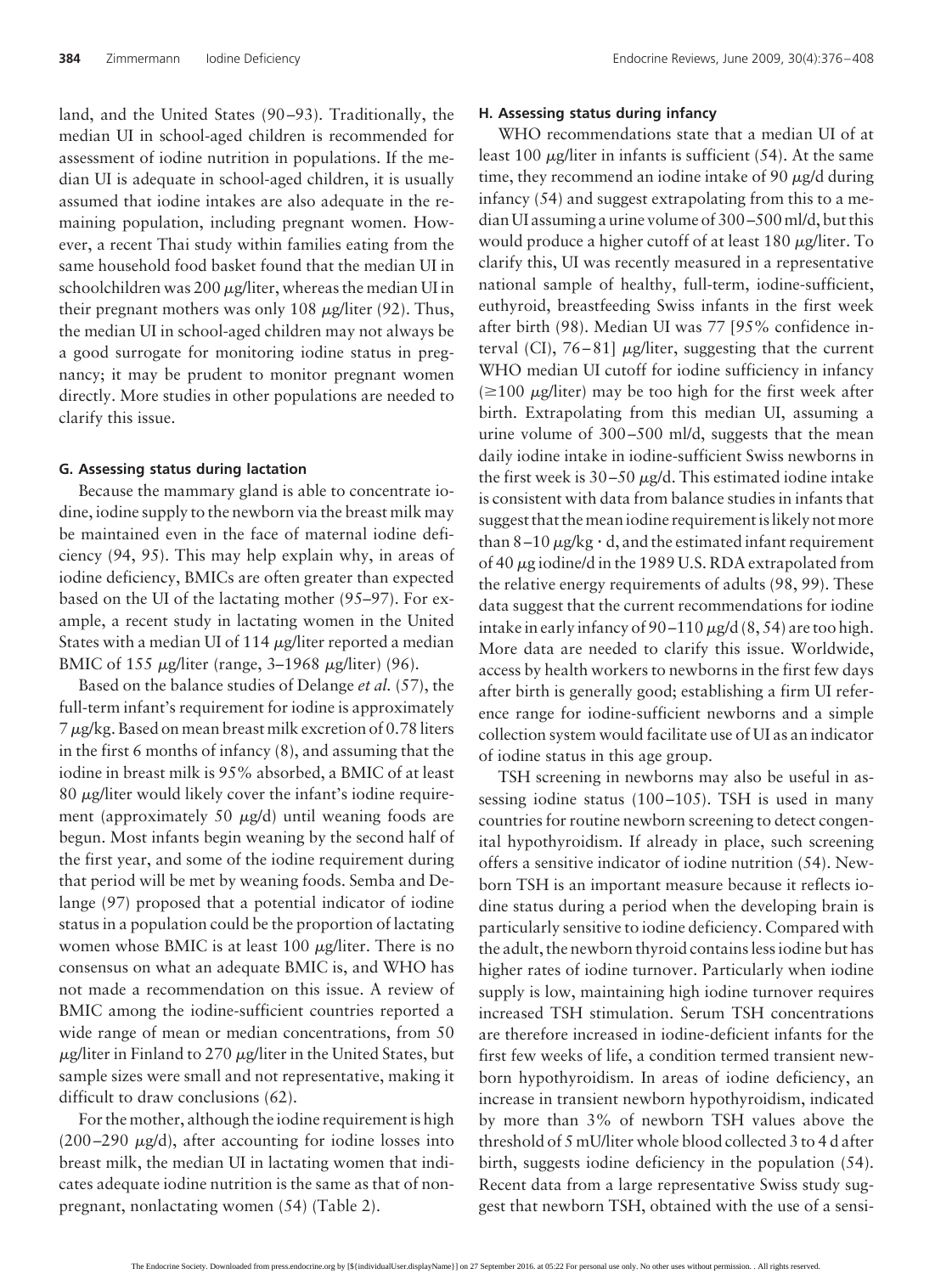# **TABLE 3.** IDDs by age group (Refs. 3 and 4)

| Age groups           | Health consequences of iodine<br>deficiency |
|----------------------|---------------------------------------------|
| All ages             | Goiter                                      |
|                      | Increased susceptibility of the thyroid     |
|                      | gland to nuclear radiation                  |
| Fetus                | Abortion                                    |
|                      | Stillbirth                                  |
|                      | Congenital anomalies                        |
|                      | Perinatal mortality                         |
| Neonate              | Infant mortality                            |
|                      | Endemic cretinism                           |
| Child and adolescent | Impaired mental function                    |
|                      | Delayed physical development                |
| Adult                | Impaired mental function                    |
|                      | Reduced work productivity                   |
|                      | Toxic nodular goiter; iodine-induced        |
|                      | hyperthyroidism                             |
|                      | Increased occurrence of                     |
|                      | hypothyroidism in moderate-to-              |
|                      | severe iodine deficiency; decreased         |
|                      | occurrence of hypothyroidism in             |
|                      | mild-to-moderate iodine deficiency          |

tive assay on samples collected 3– 4 d after birth, is a sensitive indicator of even marginal iodine nutrition in pregnancy (75). This cutoff needs confirmation in other iodine-sufficient countries with newborn screening programs.

# **VII. Effects of Deficiency through the Life Cycle**

Iodine deficiency has multiple adverse effects on growth and development in animals and humans. These are collectively termed the iodine deficiency disorders (IDDs) (Table 3) and are one of the most important and common human diseases (3, 4). They result from inadequate thyroid hormone production due to lack of sufficient iodine.

#### **A. Pregnancy and infancy**

In areas of iodine sufficiency, healthy women maintain iodine stores of 15–20 mg in the thyroid. During pregnancy, to help meet the approximately 50% increase in maternal iodine requirements, women may draw on this significant iodine store (55, 106, 107). However, in areas of chronic iodine deficiency, women enter pregnancy with already depleted iodine stores. With little thyroidal iodine to draw on to meet the increased maternal iodine requirement, pathological changes— goiter and hypothyroidism—may occur that can adversely affect maternal and fetal health.

### *1. Neurological development of the offspring*

In areas of severe chronic iodine deficiency, maternal and fetal hypothyroxinemia can occur from early gesta-



**FIG. 2.** Neurological cretinism. This 2007 photograph of a 9-yr-old girl from western China demonstrates the three characteristic features: severe mental deficiency together with squint, deaf mutism, and motor spasticity of the arms and legs. The thyroid is present, and frequency of goiter and thyroid dysfunction is similar to that observed in the general population. B, Myxedematous cretinism. This 2008 photograph of a 7-yr-old girl from western China demonstrates the characteristic findings: profound hypothyroidism, short stature (height, 106 cm), incomplete maturation of the features including the nasoorbital configuration, atrophy of the mandible, myxedematous, thickened and dry skin, and dry hair, eyelashes, and eyebrows. The thyroid typically shows atrophic fibrosis.

tion onward (108). Thyroid hormone is required for normal neuronal migration; myelination of the brain during fetal and early postnatal life and hypothyroxinemia during these critical periods causes irreversible brain damage, with mental retardation and neurological abnormalities (109). The consequences depend upon the timing and severity of the hypothyroxinemia.

In McCarrison's (109) original description of cretinism in northern India, he delineated a neurological form, with predominantly neuromotor defects, and a myxedematous form, marked by severe hypothyroidism and short stature. His observations were expanded on by subsequent authors (110, 111). The three characteristic features of neurological cretinism in its fully developed form are severe mental retardation with squint, deaf mutism, and motor spasticity (Fig. 2A). The mental deficiency is characterized by a marked impairment of abstract thought, whereas autonomic and vegetative functions and memory are relatively well preserved, except in the most severe cases. Vision is unaffected, whereas deafness is characteristic. This may be complete in as many as 50% of cretins, as confirmed by studies of auditory brainstem-evoked potentials. The motor disorder shows proximal rigidity of both lower and upper extremities and the trunk, and corresponding proximal spasticity with exaggerated deep tendon reflexes at the knees, adductors, and biceps (100). Spastic involvement of the feet and hands is unusual, and their function is characteristically preserved so that most cretins can walk. This may be useful in differentiating cre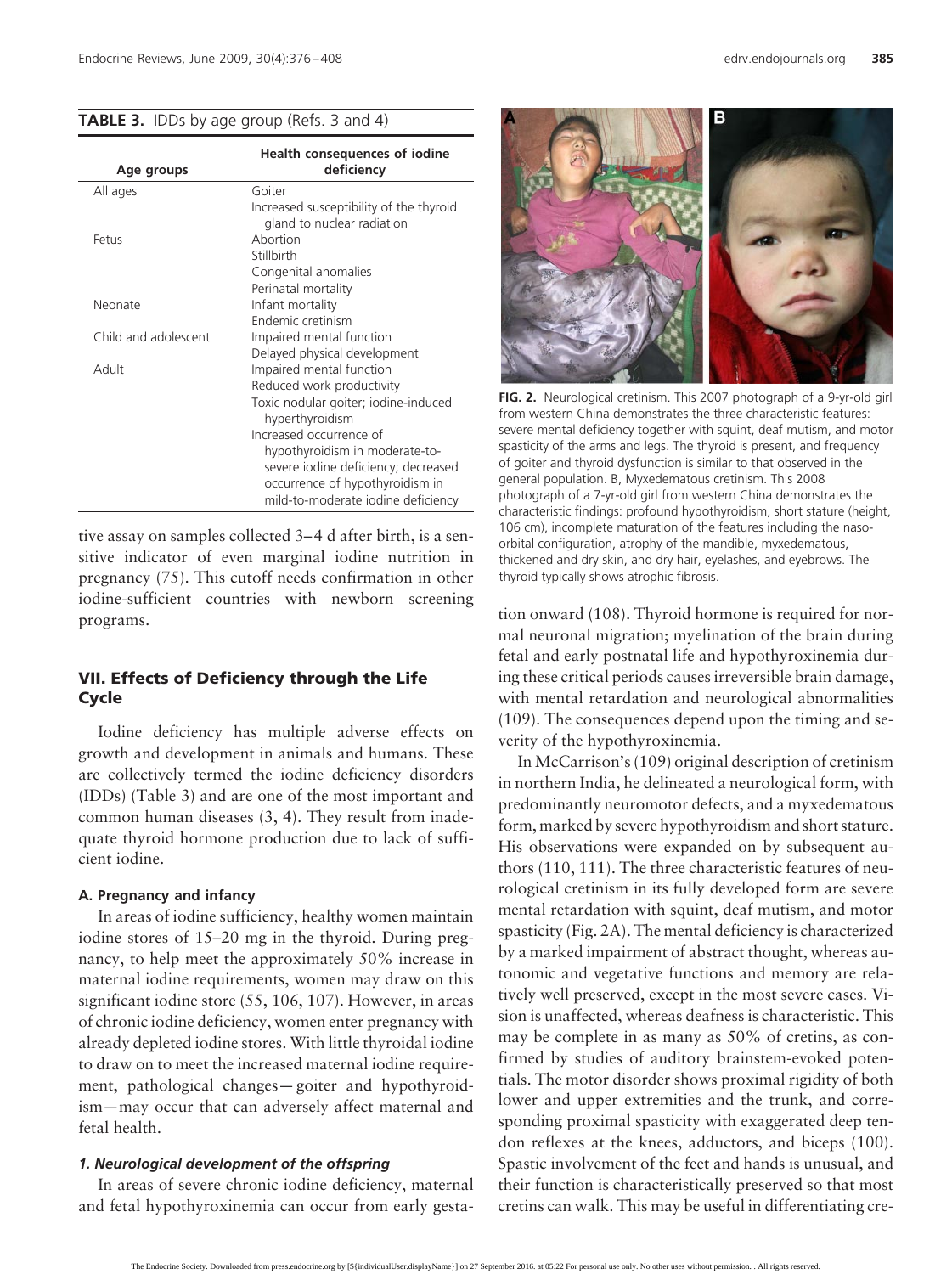tinism from other forms of cerebral palsy commonly encountered in endemic areas, such as cerebral palsy from birth injury or meningitis.

The typical myxedematous cretin (Fig. 2B) has a less severe degree of mental retardation than the neurological cretin but has all the features of severe hypothyroidism present since early life, including severe growth retardation, incomplete maturation of the features including the nasoorbital configuration, atrophy of the mandibles, puffy features, myxedematous, thickened and dry skin, dry and rare hair, and delayed sexual maturation. In contrast to the general population and with neurological cretinism, goiter is usually absent, and the thyroid is usually atrophic (101). Circulating  $T_4$  and  $T_3$  are extremely low, often undetectable, and TSH is dramatically high. It may be difficult to differentiate between these two forms of cretinism; cretinism may present as a mixed form with features of both (100, 101).

Whether mild-to-moderate maternal iodine deficiency causes more subtle impairment of cognitive and/or neurological function in the offspring is uncertain. Two case-control studies in iodine-sufficient women with mild thyroid hypofunction have reported developmental impairment in their offspring. In the United States (112), the IQ scores of 7- to 9-yr-old children of mothers with subclinical hypothyroidism during pregnancy (an increased TSH in the second trimester) were 7 points lower compared with children from mothers with normal thyroid function during pregnancy. In The Netherlands (113), infant development to 2 yr was impaired in children of women with a free  $T_4$  (FT4) below the 10th percentile at 12 wk gestation. These studies suggest that cognitive deficits may occur in the offspring even if maternal hypothyroidism is mild and asymptomatic. However, the maternal thyroid dysfunction in these studies was presumably not due to iodine deficiency because they were done in iodine-sufficient populations. It is unclear whether maternal hypothyroxinemia and/or subclinical hypothyroidism occurs in otherwise healthy pregnant women with mild-to-moderate iodine deficiency (see discussion in *Section VII*.*A*).

#### *2. Controlled interventions in severe deficiency*

In a landmark trial in an area of severe iodine deficiency in Papua New Guinea (114, 115), alternate families received saline (control) or iodized oil injection. The primary outcome was the prevalence of cretinism at 4- and 10-yr follow-up, with more sensitive diagnostic tests applied at the 10-yr follow-up. Iodine supplementation was associated with a significant reduction in the prevalence of endemic cretinism: at 4 yr of age, the relative risk (95% CI) was  $0.27(0.12-0.60)$ , and at 10 yr of age, the relative risk (95% CI) was 0.17 (0.05– 0.58). The authors carried out

a long-term follow-up on a small subsample of noncretinous children at 11 and 15 yr of age (116) and found no significant differences in motor and cognitive function between the children born to supplemented families and controls.

In a study in Zaire, participants were pregnant women attending antenatal clinics in an area of severe iodine deficiency with a 4% cretinism rate (117–119). Pregnant women were randomly allocated to two groups: one received iodized oil injection, the other an injection of vitamins. Women were on average 28 wk pregnant when they were treated. Psychomotor development scores were measured in the offspring at approximately 72 months of age, but there was a loss to follow-up of approximately 50% in both groups. The psychomotor development scores were significantly higher in the iodine group (mean psychomotor development score,  $91 \pm 13$  *vs.*  $82 \pm 14$ , and treatment resulted in far fewer children with low psychomotor scores (0.5% with a score  $\leq 0.60 \text{ vs. } 9.7\%$  in the control group).

In a study in western China, an area of severe iodine deficiency and endemic cretinism, participants were groups of children from birth to 3 yr and women at each trimester of pregnancy (120). Untreated children 1–3 yr of age, who were studied when first seen, served as controls. The intervention was oral iodized oil, and treated children and the babies born to the treated women were followed for 2 yr. The main outcomes were neurological examination, head circumference, and indexes of cognitive and motor development. A small subsample was followed to approximately 7 yr of age (121). The prevalence of moderate or severe neurological abnormalities among the infants whose mothers received iodine in the first or second trimester was 2%, as compared with 9% among the infants who received iodine during the third trimester (through the treatment of their mothers) or after birth. Treatment in the third trimester of pregnancy or after delivery did not improve neurological status, but head growth and developmental quotients improved slightly. Treatment at the end of the first trimester did improve neurological outcome. The prevalence of microcephaly was 27% in the untreated children compared with 11% in the treated children. The mean  $(\pm s_D)$  developmental quotient at 2 yr of age was higher in the treated than in the untreated children (90  $\pm$  14 *vs.* 75  $\pm$  18) (120).

In the long-term follow-up study (121), development of children (range, 4 to 7.3 yr) whose mothers received iodine during pregnancy and children who received iodine first in their second year was examined. A second group of children (range, 5.8 to 6.9 yr) whose mothers received iodine while pregnant were examined 2 yr later. Head circumference was improved for those who received iodine dur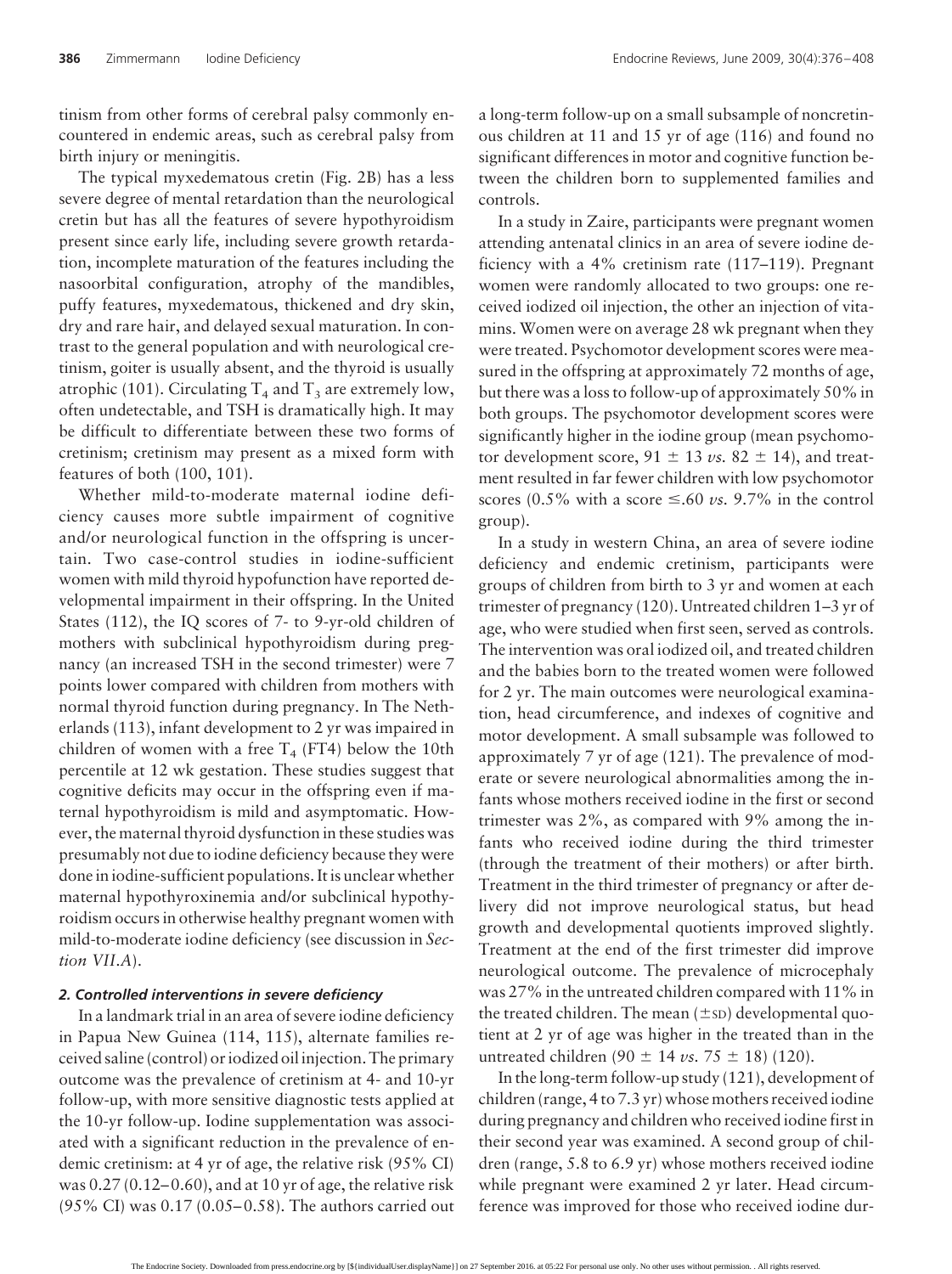ing pregnancy (compared with those receiving iodine at age 2) and for those supplemented before the end of the second trimester (relative to those supplemented during the third trimester). Iodine before the third trimester predicted higher psychomotor test scores for children relative to those provided iodine later in pregnancy or at 2 yr (121).

In a randomized Peruvian trial (122, 123), women of childbearing age from three Andean villages in an area of severe iodine deficiency with a 1–3% cretinism rate were studied. The treatment group received iodized oil injection either before conception or during pregnancy; the control group did not receive an injection. Cognitive development scores were done in a subsample of their children between 1 and 4 yr of age. The initial publication did not find a statistical difference in cognitive outcomes (122). A subsequent reanalysis reassigned children to two groups, iodine-deficient or iodine-sufficient at time of cognitive testing, based on their UI and concentration of  $T<sub>4</sub>$ . This analysis found a significantly higher IQ score in the iodinesufficient group compared with the iodine-deficient group  $(85.6 \pm 13.9 \text{ vs. } 74.4 \pm 4.8)$  (123).

In two villages in Ecuador with severe iodine deficiency and a cretinism rate of up to 8%, one village received iodine treatment, and one did not and served as an iodinedeficient control (124). Participants were all women of childbearing age, pregnant women, and children, and coverage with iodine was estimated to be about 90%. The treatment group received one iodized oil injection at baseline and were followed at 4-yr intervals for approximately 20 yr. A series of follow-up studies was done to look at the effects in offspring (124, 125). No more cretins were born in the treated village. Two years after treatment began, the mean developmental quotient in infancy was not significantly different between villages. However, mean IQ measured in first- and second-grade children was higher by approximately 10 points in the treated village than in the control village. Five years after treatment began, the treated group was divided into three subgroups: 1) children born after treatment had begun; 2) children whose mothers had received iodine during pregnancy; and 3) children whose mothers had received iodine before conception. The latter subgroup had significantly higher IQ than the first two groups (72.3 *vs.* 65.2 *vs*. 76.8, respectively). Studies done several years later in these children also suggested that iodine treatment late in pregnancy or afterward had no benefits for children's IQ at 3–5 yr of age, but treatment early in pregnancy or before conception improved IQ (83.7  $\pm$  13.4 *vs.* 72.7  $\pm$  14.0 in treated *vs.* control villages) (125).

These five intervention trials were groundbreaking studies done under difficult conditions in remote areas

(1114 –125). The Papua New Guinea study had the strongest design and clearly demonstrates that iodine treatment in a population with high levels of endemic cretinism sharply reduces or eliminates incidence of the condition. The Zaire and China trials report that developmental scores were 10-20% higher in young children born to mothers treated during pregnancy or before. The studies in Peru and Ecuador were less well controlled but also suggest modest cognitive benefits for infants and children of maternal iodine treatment. Although the data from the Zaire trial indicate that correction of iodine deficiency even at mid-to-late pregnancy improves infant cognitive development, data from the other trials suggest that the neurological deficits can only be prevented when iodine is given before or early in pregnancy.

#### *3. Controlled interventions in mild-to-moderate deficiency*

The cognitive deficits associated with iodine deficiency may not be limited to remote, severely iodine-deficient areas. Several authors have argued that even mild-to-moderate iodine deficiency in pregnancy, still present in many countries in Europe, may affect cognitive function of the offspring (58 – 60, 126 –128). The controlled trials of iodine treatment in mild-to-moderately iodine-deficient pregnant women discussed in the following paragraphs did not report data on infant or child development. However, several reported measures might be surrogate markers of future infant development, including maternal and newborn thyroid function.

Romano *et al.* (58) gave  $120-180 \mu$ g iodine as iodized salt or control daily beginning in the first trimester to healthy pregnant Italian women ( $n = 35$ ; median UI,  $31-37 \mu$ g/liter). In the treated group, median UI increased 3-fold, and thyroid volume did not change. In the controls, there was no change in UI, but a 16% increase in thyroid volume. Treatment had no effect on maternal TSH. Pedersen *et al.* (59) randomized pregnant Danish women (n 54) to receive either 200  $\mu$ g iodine/d as KI solution or no supplement from 17 wk to term. Median UI increased from 55 to 90-110  $\mu$ g/liter in the treated group. Maternal thyroid volume increased 16% in the treated group *vs.* 30% in controls. Maternal Tg and TSH and cord Tg were significantly lower in the treated group. No significant differences were found between groups comparing maternal or cord  $T_4$ ,  $T_3$ , and FT4. In a double-blind, placebocontrolled trial, Glinoer *et al.* (60) supplemented pregnant Belgian women (n = 120; median UI, 36  $\mu$ g/liter; biochemical criteria of excess thyroid stimulation) with 100  $\mu$ g iodine/d or control from approximately 14 wk gestation to term. Treatment had no significant effect on maternal or cord T<sub>3</sub>, FT4, and T<sub>3</sub>/T<sub>4</sub> ratio. The treated women had significantly higher UI, smaller thyroid volumes, and lower TSH and Tg concentrations, compared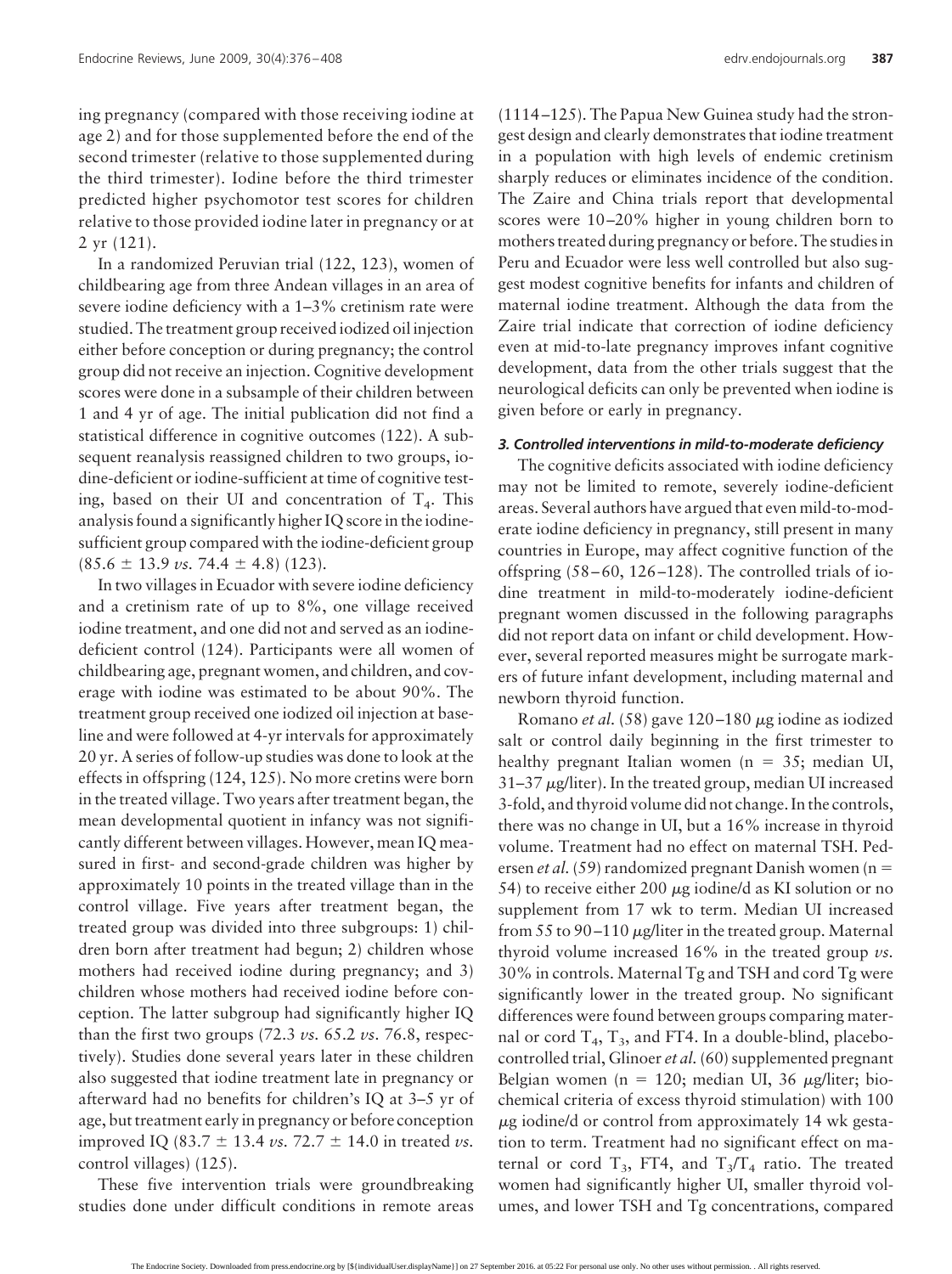with controls. Newborns of the treated group also had significantly higher UI, smaller thyroid volumes, and lower Tg concentrations compared with controls.

Liesenkötter *et al.* (126) reported results from a quasirandom, controlled trial of 230  $\mu$ g iodine/d from 11 wk to term in pregnant German women ( $n = 108$ ; median UI, 53  $\mu$ g/g creatinine; goiter rate, 42.5%). Median UI increased to  $104 \mu g/g$  creatinine in the treated group, and median thyroid volume was significantly lower in the newborns of the treated women compared with controls (0.7 *vs.* 1.5 ml, respectively). Treatment had no significant effect on maternal TSH,  $T_3$ ,  $T_4$ , thyroid volume, or Tg, and had no effect on newborn TSH. In a placebo-controlled, doubleblind trial, Nøhr *et al.* (127) gave a multinutrient supplement containing  $150 \mu g$  iodine/d or control to pregnant Danish women positive for anti-TPO antibodies ( $n = 66$ ) from 11 wk gestation to term. Median UI was significantly higher in the treated women at term, but there were no differences in maternal TSH, FT4, or Tg between groups. Finally, in a prospective, randomized, open-label trial, Antonangeli *et al.* (128) supplemented pregnant Italian women (n = 67; median UI, 74  $\mu$ g/g creatinine) with 50 or 200  $\mu$ g iodine/d from 18-26 wk to 29-33 wk. Median UI was significantly higher in the  $200 - \mu$ g group than in the 50- $\mu$ g group (230 *vs.* 128  $\mu$ g/g creatinine). However, there were no differences in maternal FT4, FT3, TSH, Tg, or thyroid volume between groups.

These studies suggest that in areas of mild-to-moderate iodine deficiency, the maternal thyroid is able to adapt to meet the increased thyroid hormone requirements of pregnancy (106). Although supplementation was generally effective in minimizing an increase in thyroid size during pregnancy, only two of the six studies reported that maternal TSH was lower (within the normal reference range) with supplementation, and none of the studies showed a clear impact of supplementation on maternal and newborn total or free thyroid hormone concentrations. Thyroid hormone concentrations may be the best surrogate biochemical marker for healthy fetal development (111). Thus, the results of these trials are reassuring (106). However, because none of the trials measured long-term clinical outcomes such as maternal goiter or infant development, the potential adverse effects of mild-to-moderate iodine deficiency during pregnancy remain unclear.

In areas of mild-to-moderate iodine deficiency, pregnancy has often been suggested as an environmental factor contributing to a higher prevalence of goiter and thyroid disorders in women, compared with men. But the data to support this are scarce. In European studies, an uncontrolled prospective study in 10 women (130), a retrospective study (131), and a cross-sectional study in smoking women (132) suggest that goiters formed during pregnancy may only partially regress after parturition.

#### *4. Infant mortality*

Infant survival is improved in infants born to women whose iodine deficiency is corrected before or during pregnancy. In areas of severe iodine deficiency, there is an inverse relationship between levels of maternal  $T<sub>4</sub>$  during pregnancy and death rates in the offspring (133). DeLong *et al.* (134) added potassium iodate to irrigation water over a 2- to 4-wk period in three areas of severe iodine deficiency in China and found a large reduction in both neonatal and infant mortality in the following 2–3 yr compared with areas that did not receive iodine. The median UI increased in women of childbearing age from less than 10 to 55  $\mu$ g/liter, whereas the infant mortality rate (IMR) decreased in the three treated areas from a mean of 58.2 to 28.7/1000 births, from 47.4 to 19.1/1000, and from 106.2 to 57.3/1000. Similar results were also observed for neonatal mortality; the odds of neonatal death were reduced by about 65% in the population who had iodine treatment.

Iodized oil given im to iodine-deficient pregnant women in Zaire at approximately 28 wk gestation decreased infant mortality (135). In severely iodine-deficient women, the IMR in infants of treated and untreated mothers was 113/1000 and 243/1000 births, respectively, and in women with mild or moderate iodine deficiency, the IMR with and without treatment was 146/1000 and 204/1000 births, respectively. In Algeria, rates of abortion, stillbirth, and prematurity were significantly lower among women given oral iodized oil 1–3 months before conception or during pregnancy than among untreated women (136).

Infant survival may also be improved by iodine supplementation in the newborn period. A randomized, placebocontrolled trial of oral iodized oil (100 mg iodine) was conducted in an area of presumed iodine deficiency in Indonesia to evaluate the effect on mortality (137). The iodine or placebo was given in conjunction with oral poliovirus vaccine; infants ( $n = 617$ ) were treated at approximately 6 wk of age and were followed to 6 months of age. There was a significant 72% decrease in risk of infant death during the first 2 months of follow-up (137). In a large cross-sectional study in Indonesia, use of adequately iodized salt was associated with a significantly lower prevalence of child malnutrition and mortality in neonates, infants, and children younger than 5 yr of age (138). Taken together, these results suggest that iodine repletion in severely iodine-deficient pregnant women or infants may reduce the IMR by at least 50%.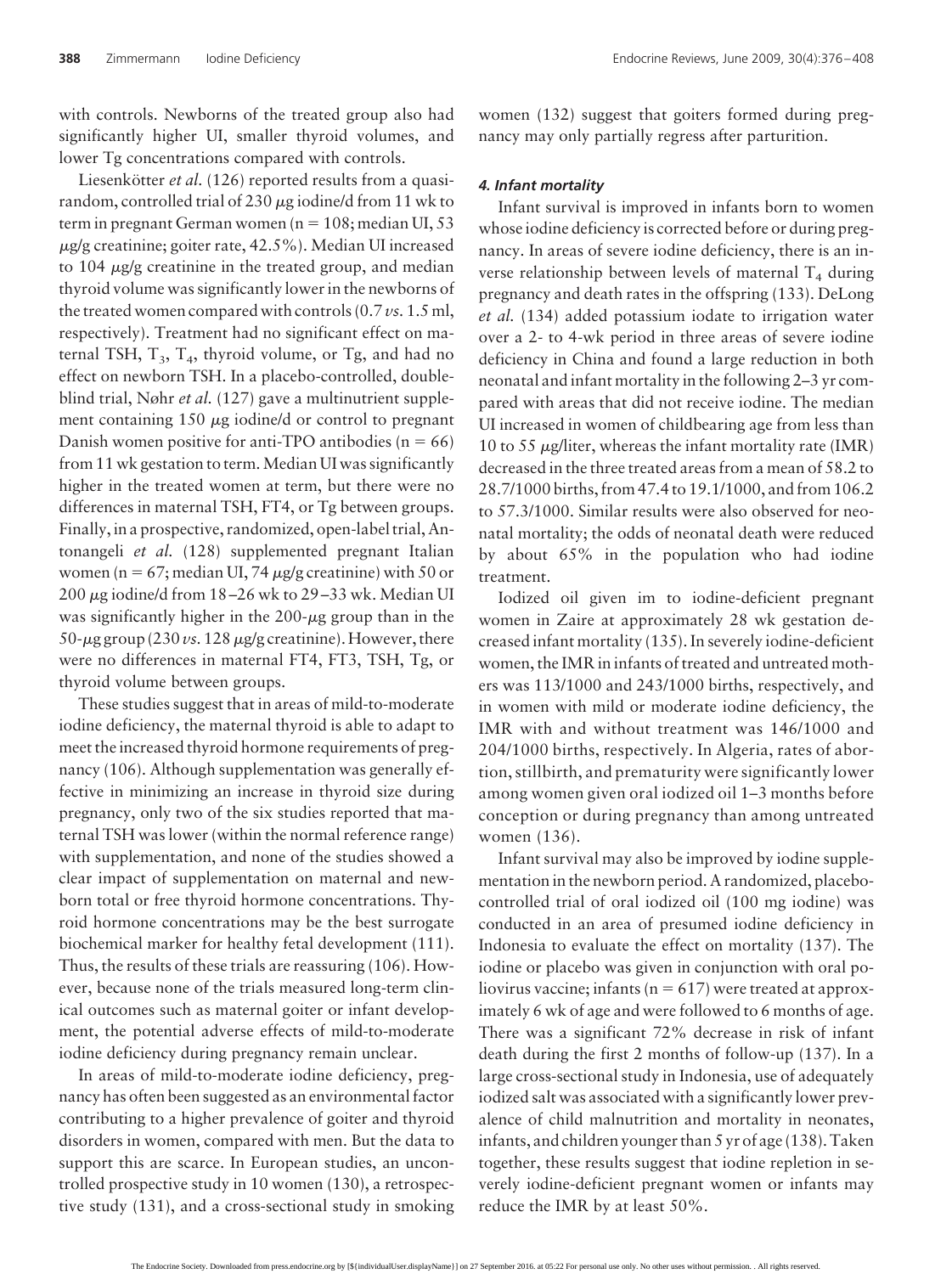# **B. Childhood**

#### *1. Cognition*

There have been many cross-sectional studies comparing cognition and/or motor function in children from chronically iodine-deficient and iodine-sufficient areas, including children from Asian and European backgrounds (139 –154). These cross-sectional studies, with few exceptions, report reduced intellectual function and motor skills in children from iodine-deficient areas. However, observational studies are often confounded by other factors that affect child development (155). Also, these studies could not distinguish between the persistent effects of *in utero* iodine deficiency and the effects of current iodine status.

Two meta-analyses have been reported on this issue (156, 157). The first was done for 21 observational and experimental studies including a control group of the effect of iodine deficiency on mental development (156). Of these, 16 studies were in children, four included adults, and two included infants; the age range was 2– 45 yr. The final meta-analysis included 2214 participants (mainly children), and IQ was used as the main outcome measure. The studies were all done in areas of moderate-to-severe iodine deficiency. The IQs of non-iodine-deficient groups were on average 13.5 IQ points higher than those of the iodine-deficient groups. However, the studies included in this analysis were of varying quality; much of the data came from observational studies, and only six of the papers cited were published in peer-reviewed journals. Inclusion criteria for the second meta-analysis (157) included all studies conducted in China, comparing children  $(<$ 16 yr old) living in naturally iodine-sufficient areas with those: 1) in severely iodine-deficient areas; 2) children in iodine-deficient areas born before the introduction of iodine prophylaxis; and 3) children in iodine-deficient areas born after the introduction of iodine prophylaxis. IQ was measured using the Binet or Raven's scales. The effect size was an increase of 12.45, 12.3, and 4.8 IQ points, respectively, for the iodine-sufficient group and the latter two groups, compared with those in iodine-deficient areas. Compared with severely iodine-deficient children, there was anincrease of approximately 12 IQ points for children born more than 3.5 yr after iodine prophylaxis was introduced. Although it is stated that the iodine-sufficient control groups were comparable socially, economically, and educationally, it is difficult to judge the overall quality of the studies reported in Chinese included in this meta-analysis. Despite the clear limitations of the mainly crosssectional data included in these two meta-analyses (156, 157), their overall conclusions are similar. They estimate that populations, and particularly children, with chronic, severe iodine deficiency experience a mean reduction in IQ of 12–13.5 points.

For a child born and raised under conditions of iodine deficiency, is iodine treatment at school age beneficial? Several randomized, controlled trials in school-aged children have tried to measure the effect of iodized oil on cognition (158 –161). Three of the studies found no effect (158, 160, 161), whereas one found that cognition improved with treatment (159). However, methodological problems limit their interpretation because two of the studies were confounded by a significant improvement in iodine status in the control group (158, 161), whereas in the other two, the treated group remained iodine deficient at retesting (159, 160). In a recent placebo-controlled, double-blind, 6-month intervention trial, moderately iodine-deficient 10- to 12-yr-old children  $(n = 310)$  in Albania were randomized to receive either 400 mg of iodine as oral iodized oil or placebo. The children were given a battery of seven cognitive and motor tests that included measures of information processing, working memory, visual problem solving, visual search, and fine motor skills. Treatment with iodine markedly improved iodine and thyroid status: at 24 wk, median UI in the treated group was 172  $\mu$ g/liter, and mean circulating T<sub>4</sub> increased approximately 40%. Compared with placebo, iodine treatment significantly improved performance on tests of information processing, fine motor skills, and visual problem solving. These findings need to be confirmed in other populations, but it appears that in children born and raised in areas of iodine deficiency, cognitive impairment is at least partially reversible by iodine repletion (162).

# *2. Somatic growth*

Severe iodine deficiency *in utero* causes cretinism and dwarfism, and iodized oil given during pregnancy in areas of moderate iodine deficiency increases birthweight by 100 –200 g (134, 163). Less clear is the relationship between iodine deficiency and postnatal growth. Data from cross-sectional studies on iodine intake and child growth are mixed (164 –167), with most studies finding modest positive correlations. In five Asian countries, household access to iodized salt was correlated with increased weight-for-age and mid-upper-arm circumference in infancy (168). However, controlled intervention studies of iodized oil alone (158, 159) and iodine given with other micronutrients (169–171) generally have not found child growth to be affected.

Iodine status may influence growth through its effects on the thyroid axis. Administration of  $T_4$  to hypothyroid children increases their growth (172). Thyroid hormone promotes GH secretion and modulates the effects of GH at its receptor (173–175). IGF-I and IGF binding protein (IGFBP)-3 are also dependent on thyroid status (176, 177). In humans, hypothyroidism decreases circulating IGF-I and IGFBP-3 levels, and thyroid hormone replace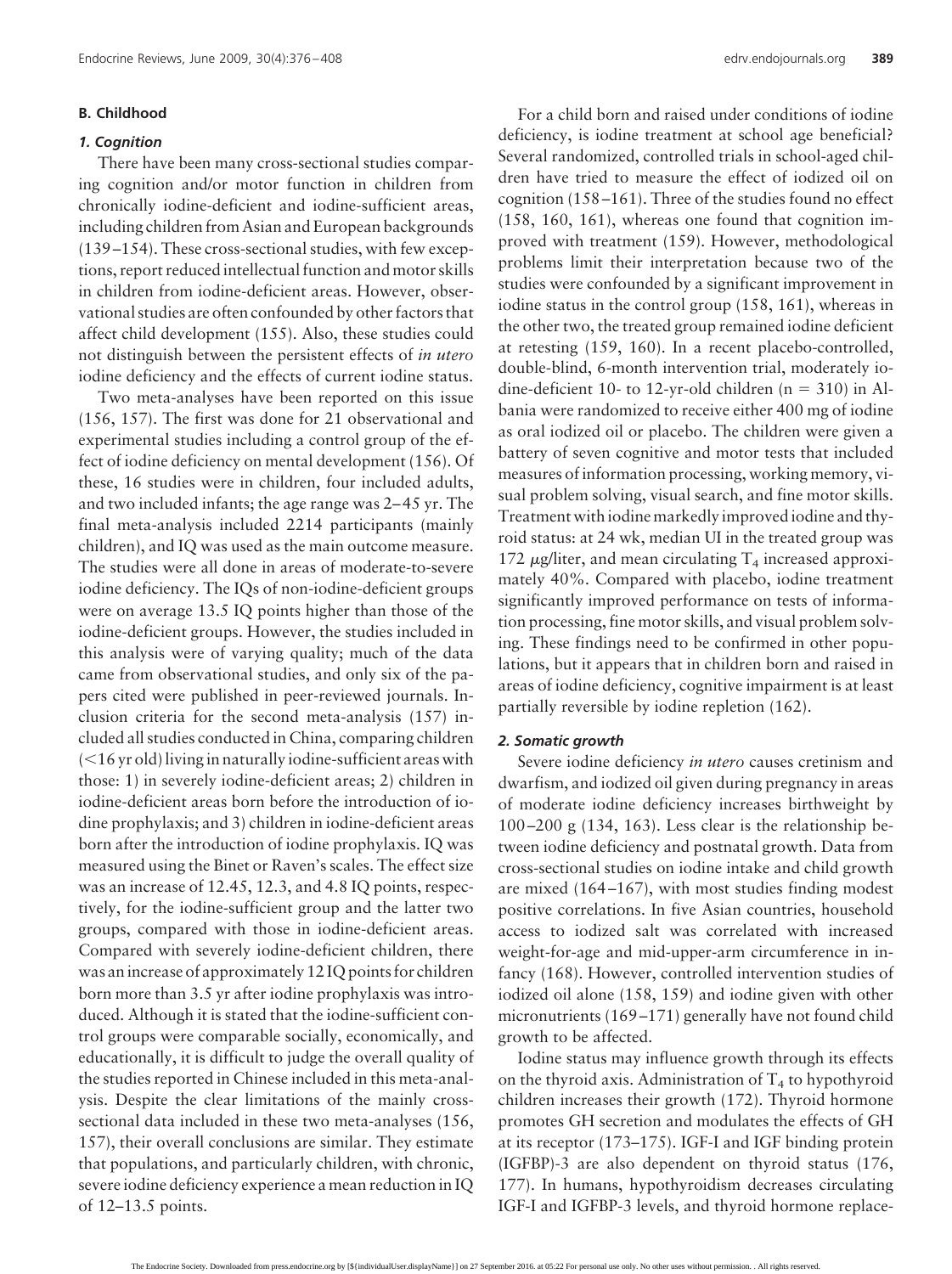ment increases them (178, 179). In iodine-deficient children, impaired thyroid function and goiter are inversely correlated with IGF-I and IGFBP-3 concentrations (180 – 182). However, in an uncontrolled trial, oral iodized oil paradoxically decreased IGF-I and IGFBP-3 concentrations in Turkish children (183).

The aim of a recent study (184) was to determine whether iodine repletion improves growth in school-age children and to investigate the role of IGF-I and IGFBP-3 in this effect. Three prospective, double-blind intervention studies were done in areas of varying iodine deficiency: in severely iodine-deficient Moroccan children; in moderately iodine-deficient Albanian children; and in mildly iodine-deficient South African children. In all three studies, iodine treatment increased median UI to more than 100  $\mu$ g/liter, whereas median UI in the controls remained unchanged. In South Africa, iodine repletion modestly increased IGF-I but did not have a significant effect on IGFBP-3, total  $T_4$ , or growth. In Albania and Morocco, iodine repletion significantly increased total  $T_4$ , IGF-I, IGFBP-3, weight-for-age z scores, and height-for-age z scores. These controlled studies clearly demonstrate that iodine repletion in school-age children increases IGF-I and IGFBP-3 concentrations and improves somatic growth (184).

#### *3. Subclinical hypothyroidism due to iodine deficiency*

Chronic iodine deficiency increases the TSH concentration and produces a thyroid hormone pattern consistent with subclinical hypothyroidism (45), and subclinical hypothyroidism may be associated with cardiovascular disease risk factors (185). Subclinical hypothyroidism in children may be associated with a more atherogenic lipid profile (186). Iodized oil rapidly normalizes the increased TSH concentrations found in iodine-deficient individuals (187) and thus corrects subclinical hypothyroidism. An uncontrolled study reported iodine treatment of goitrous German adolescents decreased plasma cholesterol concentrations (188). A recent controlled study reported iodine treatment of moderately iodine-deficient children with elevated TSH concentrations due to iodine deficiency improves their lipid profile and reduces their insulin (Cpeptide) levels compared with control (189). If these findings are confirmed in other populations, this previously unrecognized benefit of iodine prophylaxis may be important because iodine deficiency remains common in many rapidly developing countries with increasing rates of obesity and cardiovascular disease.

# **C. Adulthood**

In adults, mild-to-moderate iodine deficiency appears to be associated with higher rates of more aggressive subtypes of thyroid cancer, increases risk for diffuse goiter, and increases risk of nontoxic and toxic nodular goiter and associated hyperthyroidism (4, 30) (see detailed discussion in *Section XI*). Observational studies also suggest subtle but widespread adverse effects in adults secondary to hypothyroidism, including impaired mental function with decreased educability, apathy, and reduced work productivity (3).

# **VIII. Epidemiology**

Only a few countries—Switzerland, some of the Scandinavian countries, Australia, the United States, and Canada—were completely iodine sufficient before 1990. Since then, globally, the number of households using iodized salt has risen from less than 20% to more than 70%, dramatically reducing iodine deficiency (190). This effort has been spurred by a coalition of international organizations, including the ICCIDD, WHO, the Micronutrient Initiative, and UNICEF, working closely with national IDD control committees and the salt industry; this informal partnership was established after the World Summit for Children in 1990. It has been funded by Kiwanis International, the Gates Foundation, and country aid programs.

Currently, WHO estimates that nearly 2 billion individuals have an insufficient iodine intake, including one third of all school-age children (191) (Table 4). The lowest prevalence of iodine deficiency is in the Americas (10.6%), where the proportion of households consuming iodized salt is the highest in the world ( $\approx$ 90%). The highest prevalence of iodine deficiency is in Europe (52.0%), where the household coverage with iodized salt is the lowest  $(\approx 25\%)$ , and many countries have weak or nonexistent IDD control programs. The number of countries where iodine deficiency remains a public health problem is 47. However, there has been progress since 2003; twelve countries have progressed to optimal iodine status, and the percentage of school-aged children at risk of iodine deficiency has decreased by 5% (191). In Australia and the United States, two countries previously iodine sufficient, iodine intakes are falling. Australia is now mildly iodine deficient (192), and in the United States, the median UI is 160  $\mu$ g/liter (95% CI, 146–172), still adequate but half the median value of 321  $\mu$ g/liter found in the 1970s (90). On the other hand, iodine intake is more than adequate, or even excessive, in 34 countries, an increase from 27 in 2003. These changes emphasize the importance of regular monitoring of iodine status in countries to detect both low and excessive intakes of iodine.

There are several limitations to these WHO prevalence data. First, extrapolation from a population indicator (median UI) to define the number of individuals affected is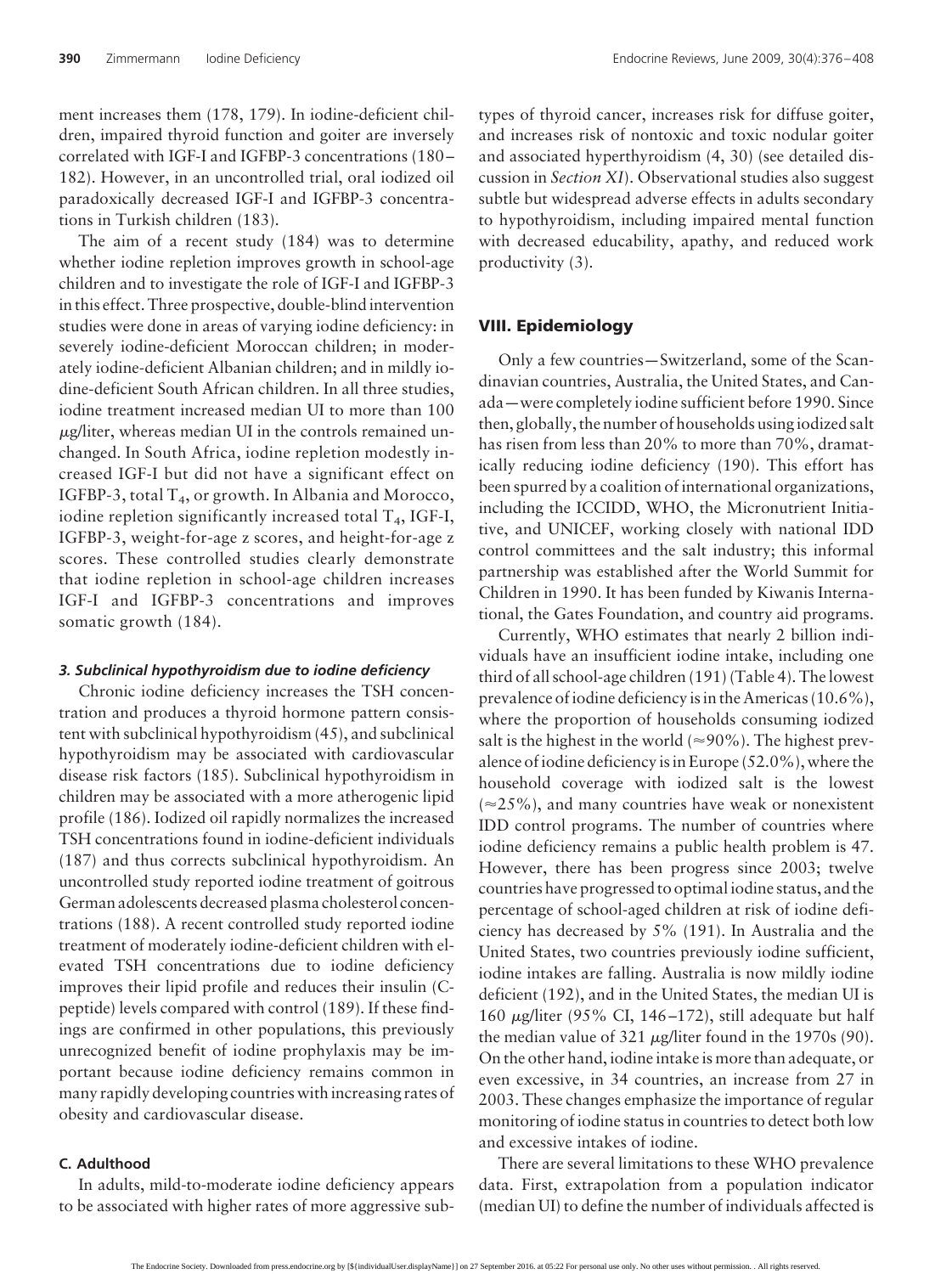**TABLE 4.** Prevalence of iodine deficiency, as total number (millions) and percentages, in general population (all age groups) and in school-age children (6 –12 yr) in 2007 (Ref. 191) and the percentage of households with access to iodized salt (Ref. 196)

|                          | Population with UI <100 $\mu$ g/liter <sup>b</sup> | <b>Households with</b><br>access to jodized salt |          |
|--------------------------|----------------------------------------------------|--------------------------------------------------|----------|
| WHO regions <sup>a</sup> | <b>General population</b>                          | School-age children                              | $(\%)^c$ |
| Africa                   | 312.9 (41.5%)                                      | 57.7 (40.8%)                                     | 66.6     |
| Americas                 | 98.6 (11.0%)                                       | 11.6 (10.6%)                                     | 86.8     |
| Eastern Mediterranean    | 259.3 (47.2%)                                      | 43.3 (48.8%)                                     | 47.3     |
| Europe                   | 459.7 (52.0%)                                      | 38.7 (52.4%)                                     | 49.2     |
| Southeast Asia           | 503.6 (30.0%)                                      | 73.1 (30.3%)                                     | 61.0     |
| Western Pacific          | 374.7 (21.2%)                                      | 41.6 (22.7%)                                     | 89.5     |
| Total                    | 2000.0 (30.6%)                                     | 263.7 (31.5%)                                    | 70.0     |

*<sup>a</sup>* Regions consist of 193 WHO member states.

*<sup>b</sup>* Based on population estimates for 2006.

*<sup>c</sup>* These figures do not include data for non-UNICEF countries (*e.g.*, the United States and Western Europe).

problematic, *e*.*g*., a country in which children have a median UI of 100  $\mu$ g/liter would be classified as being iodine sufficient, yet at the same time 50% of children would be classified as having inadequate iodine intakes. Second, nationally representative surveys represent only 60% of the global population included in the WHO data, and subnational data may under- or overestimate the extent of iodine deficiency (191). Finally, there are insufficient data from nearly all countries to estimate the prevalence of iodine deficiency in pregnant women.

Household coverage by iodized salt in South Asia is only 49%. Over 17 million newborns in this region are born annually unprotected from brain damage due to iodine deficiency; this is about 40% of all unprotected births globally (193). There are major challenges to increasing iodized salt coverage in the region, including the presence of a large number of small local salt producers, inadequate monitoring, and/or a lack of political commitment. In India, despite intensive efforts to promote iodized salt, only about half of the population is covered, and coverage is especially poor in low socioeconomic populations (194, 195). Iodized salt is unavailable in many rural markets, and/or salt claiming to be iodized is poorly or incompletely iodized. In 1997, in a move to increase the consumption of iodized salt, the Government of India banned the sale of noniodized salt for human consumption. However, in September 2000, the Government of India lifted the ban on the sale of noniodized salt, stating, "On point of principle, compulsions in the matter of individual choice are undesirable," resulting in a 12% decrease in the coverage of iodized salt nationwide (195). Only after intense advocacy by international and national partners did the Government of India reimpose the ban in May 2006.

Sixty-seven percent of households in sub-Saharan Africa are using iodized salt, but coverage varies widely from country to country (196). In countries like Sudan, Mauritania, Guinea-Bissau, and Gambia, coverage is less than

10%, whereas in Burundi, Kenya, Nigeria, Tunisia, Uganda, and Zimbabwe it is more than 90%. Several countries have absent or weak legislation on iodized salt, and in those with legislation, the stipulated iodine content for salt ranges from 20 to 100 ppm. As a consequence, iodine status in sub-Saharan Africa varies from clear iodine deficiency in countries like Ethiopia, Sierra Leone, and Angola to iodine excess in Uganda and Kenya. A number of sub-Saharan countries have outstanding programs, including Nigeria, recently recognized as the first African country to successfully eliminate iodine deficiency (197).

There are several challenges to the control of IDD in sub-Saharan Africa. In many countries, attempts to effectively implement and/or enforce iodized salt programs have been derailed by conflict, famine, and political instability. Emphasis should be placed on education of government leaders and the public, the formation of national IDD coalitions, and the generation of country-specific information on iodine status. Countries with legislation requiring 80 to 100 ppm of iodine in salt should reduce those levels to 20 to 40 ppm and improve their monitoring of iodine status (198).

The International Child Development Steering Group identified iodine deficiency as one of four key global risk factors for impaired child development where the need for intervention is urgent (199). But controlling IDD in the remaining one third of the global population at risk will not be easy. Although the key contributors to successful national programs have been identified, reaching economically disadvantaged groups living in remote areas and convincing small-scale salt producers to iodize their salt are major challenges (200). An important strategy will be to strengthen national coalitions that include government partners, national and international agencies, the healthcare sector, and salt producers. In the countries that have begun iodized salt programs, sustainability will become a major focus. These programs are fragile and require a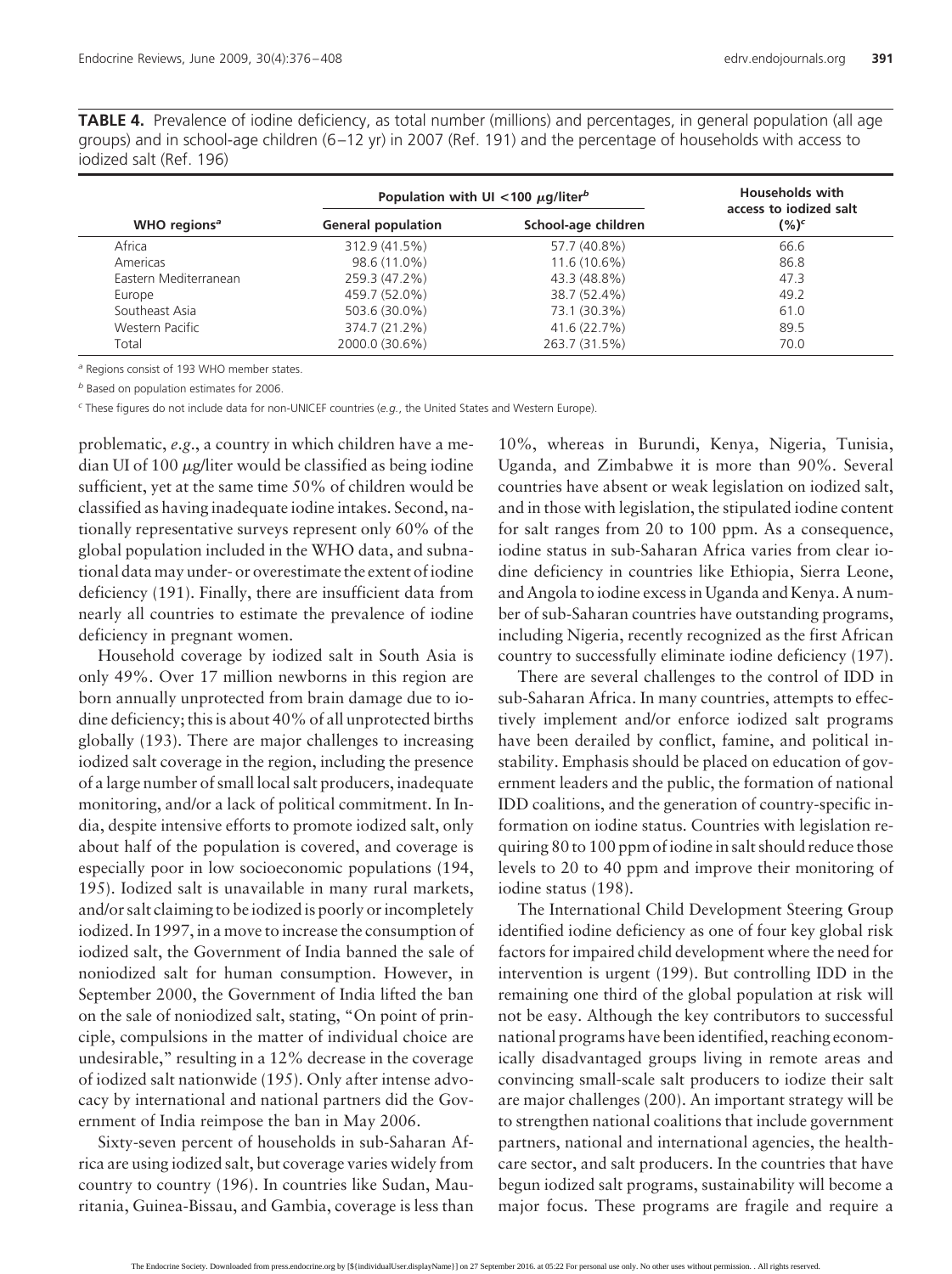long-term commitment from governments. In several countries where iodine deficiency had been eliminated, salt iodization programs fell apart, and iodine deficiency recurred (201). Children in iodine-deficient areas are vulnerable to even short-term lapses in iodized salt programs (202). To this end, countries should monitor the state of their iodine nutrition every 3 yr and report to the World Health Assembly on their progress (203).

# **IX. Treatment and Prevention**

#### **A. Salt fortification with iodine**

In nearly all regions affected by iodine deficiency, the most effective way to control iodine deficiency is through salt iodization (54). Universal salt iodization (USI) is a term used to describe the iodization of all salt for human (food industry and household) and livestock consumption. Although the ideal, even in countries with successful salt iodization programs, USI is rarely achieved because food industries are often reluctant to use iodized salt, and many countries do not iodize salt for livestock. Salt iodization is the recommended strategy for control of IDD because:

- Salt is one of few foodstuffs consumed by virtually everyone.
- Salt intake is fairly consistent throughout the year.
- In many countries, salt production/importation is limited to a few sources.
- Iodization technology is simple and relatively inexpensive to implement.
- The addition of iodine to salt does not affect its color or taste.
- The quantity of iodine in salt can be simply monitored at the production, retail, and household levels.

WHO/UNICEF/ICCIDD recommends that iodine is added at a level of 20 – 40 mg iodine/kg salt, depending on local salt intake (54). Iodine can be added to salt in the form of KI or potassium iodate ( $KIO_3$ ). Because  $KIO_3$  has higher stability than KI in the presence of salt impurities, humidity, and porous packaging (204, 205), it is the recommended form in tropical countries and those with lowgrade salt. Iodine is usually added after the salt has been dried. Two techniques are used: 1) the wet method, where a solution of  $KIO<sub>3</sub>$  is dripped or sprayed at a regular rate on to salt passing by on a conveyor belt; and 2) the dry method, where KI or  $KIO<sub>3</sub>$  powder is sprinkled over the dry salt. Optimally, packaging should be in low-density polyethylene bags. In a multicountry study, high humidity combined with porous packing resulted in up to 90% losses of iodine in 1 yr of storage through sublimation in



**FIG. 3.** DALYs (thousands) lost due to iodine deficiency among children under age 5, by region. A DALY is calculated as the present value of the future years of disability-free life that are lost as a result of the premature deaths or cases of disability occurring in a particular year (data from Ref. 208).

high-density polyethylene bags, compared with  $10-15%$ from low-density polyethylene bags (205).

Salt iodization remains the most cost-effective way of delivering iodine and of improving cognition in iodine-deficient populations (206). For example, in Sierra Leone, if current levels of iodine deficiency remain unchanged over the next 5 yr, the present value of future productivity losses due to intellectual impairment from *in utero* iodine deficiency will exceed US \$42.5 million (207).Worldwide, the annual costs of salt iodization are estimated at US \$0.02–0.05 per child covered; the costs per child death averted are US \$1000 and per disability-adjusted life year (DALY) gained are US \$34 –36 (Fig. 3) (208). Looked at in another way, before widespread salt iodization, the annual potential losses attributable to iodine deficiency in the developing world have been estimated to be US \$35.7 billion as compared with an estimated US \$0.5 billion annual cost for salt iodization, *i*.*e*., a 70:1 benefit:cost ratio (209). However, USI must be sustained to be effective, and this is a major challenge.

#### **B. Other fortification vehicles**

Bread can be an effective vehicle for iodine by including baker's salt enriched with iodine (210). Although iodizing drinking water or irrigation water can also be effective (211, 212), the higher cost and the complexity of monitoring are disadvantages. Iodine-containing milk is a major adventitious source in countries such as Switzerland and the United States (7, 9), due to the use of iodophors in the dairy industry, rather than to the deliberate addition of iodine. In Finland, iodine-fortified animal fodder has increased the iodine content of foods derived from animal sources. In countries affected by IDD, whenever possible, iodine should be routinely added to complementary foods for weaning infants to provide approximately 90  $\mu$ g of iodine per day (213).

### **C. Iodine supplementation**

In some regions, iodization of salt may not be practical for control of iodine deficiency, at least in the short term.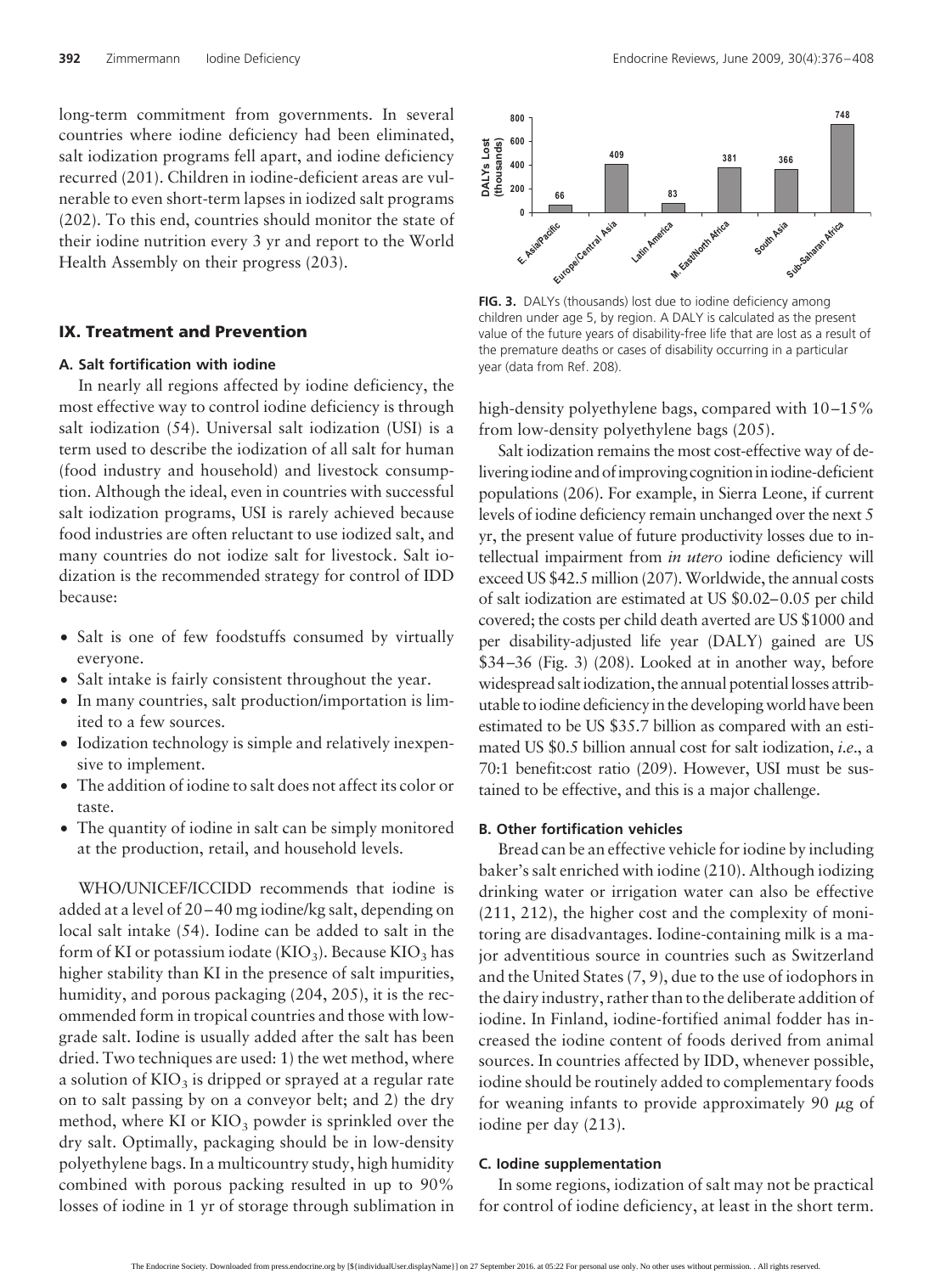# **TABLE 5.** Recommendations for iodine supplementation in pregnancy and infancy in areas where 90% of households are using iodized salt and the median UI is  $<$  100  $\mu$ g/liter in schoolchildren (from Ref. 89)

| Women of<br>childbearing<br>age           | A single annual oral dose of 400 mg of iodine<br>lio besiboi as<br>OR A daily oral dose of iodine as KI should be<br>given so that the total iodine intake meets<br>the RNI of 150 $\mu$ g/d of iodine                                                                                                                                                                                              |
|-------------------------------------------|-----------------------------------------------------------------------------------------------------------------------------------------------------------------------------------------------------------------------------------------------------------------------------------------------------------------------------------------------------------------------------------------------------|
| Women who are<br>pregnant or<br>lactating | A single annual oral dose of 400 mg of iodine<br>lio besiboi as<br>OR A daily oral dose of iodine as KI should be<br>given so that the total iodine intake meets<br>the new RNI of 250 $\mu$ g/d iodine<br>lodine supplements should not be given to a<br>woman who has already been given<br>iodized oil during her current pregnancy or<br>up to 3 months before her current<br>pregnancy started |
| Children aged<br>$0 - 6$ months           | A single oral dose of 100 mg of iodine as<br>lio hesiboi<br>OR A daily oral dose of iodine as KI should be<br>given so that the total iodine intake meets<br>the RNI of 90 $\mu$ g/d of iodine<br>Should be given iodine supplements only if<br>the mother was not supplemented during<br>pregnancy or if the child is not being<br>breast-fed                                                      |
| Children aged<br>7-24 months<br>old       | A single annual oral dose of 200 mg of iodine<br>as iodized oil as soon as possible after<br>reaching 7 months of age<br>OR A daily oral dose of iodine as KI should be<br>given so that the total iodine intake meets<br>the RNI of 90 $\mu$ g/d of iodine                                                                                                                                         |

This may occur in remote areas where communications are poor or where there are numerous small-scale salt producers. In these areas, iodized oil supplements can be used (54). Iodized oil is prepared by esterification of the unsaturated fatty acids in seed or vegetable oils, and addition of iodine to the double bonds (214). It can be given orally or by im injection (78). The im route has a longer duration of action, but oral administration is more common because it is simpler. Usual doses are  $200 - 400$  mg iodine/yr  $(54)$ , and it is often targeted to women of childbearing age, pregnant women (216), and children (Table 5). Its disadvantages are an uneven level of iodine in the body over time and the need for direct contact with individuals with the accompanying increased costs.

Iodine can also be given as  $KI$  or  $KIO_3$  in drops or tablets. Single oral doses of KI monthly (30 mg) or biweekly (8 mg) can provide adequate iodine for school-age children (217). Lugol's iodine, containing approximately 6 mg iodine per drop, and similar preparations are often available as antiseptics in rural dispensaries in developing countries and offer another simple way to deliver iodine locally.

# **D. Strategies to prevent or correct deficiency during pregnancy and lactation**

For nearly all countries, the primary strategy for sustainable elimination of iodine deficiency in pregnancy remains USI (89). In countries or regions where a salt iodization program covers at least 90% of households and has been sustained for at least 2 yr and the median UI indicates iodine sufficiency (Table 2), pregnant and lactating women do not need iodine supplementation (89). Several countries with long-standing, successful iodized salt programs—China, Iran, Switzerland— have reported an optimal median UI in pregnant women (90, 218, 219). Also, in countries affected by mild or moderate iodine deficiency (Ireland, Germany, Belgium, Italy, Denmark), thyroid volume increases 15–31% during pregnancy, whereas in iodine-sufficient countries (Finland, The Netherlands), there is little or no increase in thyroid volume during pregnancy (220). These data suggest that effective salt iodization can provide adequate iodine intake during pregnancy, but iodine-containing supplements taken during the prenatal period may have contributed to iodine intakes in these studies (221).

However, implementation of USI is not always feasible, and this may result in insufficient access to iodized salt for women of childbearing age and pregnant women. When this happens, supplementation of these groups should be considered. WHO recommends that countries assess their salt iodization programs and then decide whether supplementation is indicated (89). Highly populated countries should use disaggregated data and categorize areas of the country according to subnational (region, province, district, *etc*.) data. To ensure adequate iodine supply during pregnancy, women should ideally be provided with ample iodine intake (at least 150  $\mu$ g/d) for a long period before conception to ensure plentiful intrathyroidal iodine stores (93). In Italy, thyroid function in pregnant women from a mildly iodine-deficient area who had regularly used iodized salt for at least 2 yr before becoming pregnant was compared with women who began using iodized salt upon becoming pregnant (93). The findings suggested that prolonged use of iodized salt is associated with better maternal thyroid function, possibly due to greater intrathyroidal iodine stores to draw on during pregnancy.

In iodine-deficient countries or regions that have weak iodized salt distribution, that is, in countries or areas where less than 90% of households are using iodized salt and the median UI is less than  $100 \mu g/l$  iter in schoolchildren, supplements should be given to pregnant women, lactating women, and infants, according to the strategy shown in Table 5 (54). In the United States, where iodized salt use is not universal although the median UI of pregnant women is 173 (95% CI, 75–229)  $\mu$ g/liter, within the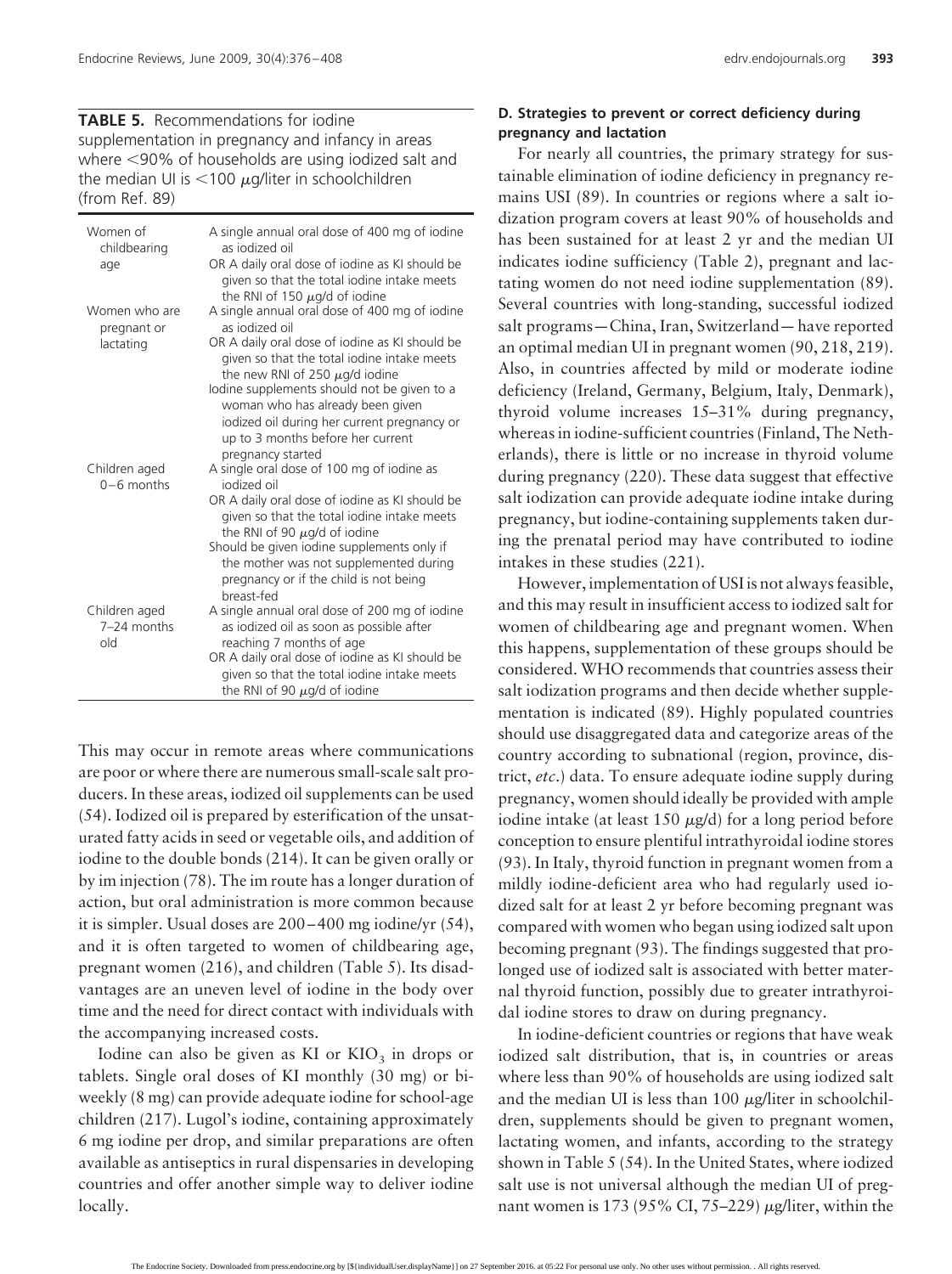adequate range recommended by WHO of  $150-249 \mu g$ / liter, the lower 95% CI was less than 150  $\mu$ g/liter (222). Because of this uncertainty, until additional data are available, the American Thyroid Association recommends that women receive  $150 \mu g$  iodine supplements daily during pregnancy and lactation and that all prenatal vitamin/ mineral preparations contain 150  $\mu$ g of iodine (222).

Adequate iodine supply should continue after parturition because the iodine requirement of a woman who is fully breastfeeding her infant is likely even higher than that during pregnancy. Gushurst *et al.* (223) reported that the median BMIC in U.S. women who used noniodized salt or consumed low or high amounts of iodized salt was 113, 143, and 270  $\mu$ g/liter, respectively. Pretell *et al.* (224) administered 950 mg iodine as injected iodized oil to pregnant women; median BMIC at 18 –36 months postpartum increased to 70  $\mu$ g/liter, compared with 2  $\mu$ g/liter in untreated women. In Algeria, Chaouki and Benmiloud (136) gave 240 mg iodine as oral iodized oil either 1–3 months before pregnancy or in the first or third trimester. At delivery and 6 months postpartum, mean BMIC increased significantly compared to untreated women. In Danish mothers ( $n = 147$ ), median BMIC on the fifth day postpartum was significantly higher  $(57 \mu g/l$ iter) in those receiving supplementation with 150  $\mu$ g/d of oral iodine, compared with those not supplemented  $(34 \mu g/liter)$ (225). In Germany, 60 mothers who received 200  $\mu$ g/d of oral iodine had significantly higher mean iodine concentrations in breast milk (76  $\mu$ g/liter) than untreated (55  $\mu$ g/liter) (226). Thus, iodine supplementation of breastfeeding women can significantly improve iodine supply to the newborn.

# **X. Enteral and Parenteral Nutrition**

# **A. Infancy**

Balance studies in healthy preterm infants have suggested that iodine intakes of at least  $30 \mu g/kg$  body weight/d are required to maintain positive balance, and experts generally recommend iodine intakes of 30 to 60  $\mu$ g/kg · d for this group (227–229). Formula milks for preterm infants contain 20 to 170  $\mu$ g iodine/liter, and, depending on the dietary iodine intake of the mother, breast milk generally contains 50 to 150  $\mu$ g/liter (97, 226, 230). Thus, particularly during the first postnatal weeks when feed volumes are often low, enterally fed preterm infants may not achieve the recommended intake of iodine (228, 230).

Oral absorption of iodine is efficient; in adults, oral iodine bioavailability is typically 90 –95% (11, 12). This suggests that iodine dosages via the enteral or parenteral route should be nearly equivalent. However, commercially available parenteral nutrition (PN) solutions contain much less iodine than breast milk or preterm formula milks (230). U.S. and European clinical nutrition societies recommend parenteral iodine intakes of 1  $\mu$ g/kg body weight/d (231, 232), far below fetal accretion rates (228, 229). This conservative recommendation assumes that parenterally fed preterm infants will absorb iodine through the skin from topical iodinated disinfectants and also receive small amounts of adventitious iodine in other infusions. This assumption is supported by the study of Moukarzel *et al.* (233), who found in 18 infants receiving long-term total PN without iodine supplementation that thyroid function test results were normal and serum iodide concentrations were significantly higher than in control children. The authors estimated that adventitiousiodinein total PN solutions and fat emulsions accounted for about 50% of the iodine intake and assumed that skin absorption of topical iodinated disinfectant accounted for the remaining intake. They concluded that it was unnecessary to supplement iodine even in children receiving long-term total PN without added iodine. Moreover, frequent use of iodinated antiseptics in infants can result in transcutaneous absorption of at least 100  $\mu$ g iodine per day, iodine excess, and neonatal hypothyroidism (234).

Because of concerns over possible iodine excess and the potential advantages of chlorhexidine-based antiseptics (235), use of iodinated antiseptics in infants may be decreasing, putting infants at risk of iodine deficiency. If parentally fed preterm infants are not exposed to adventitious sources of iodine, they may receive only  $1-3 \mu g$ iodine/kg body weight/d and be in negative iodine balance during the first few postnatal weeks (228, 229). In the study of Ibrahim *et al.* (229), preterm infants ( $n = 13$ ) had a mean iodine intake of  $3 \mu g/kg$  body weight/d at PN rates of 150 ml/kg/d. All 13 infants had negative iodine balances on d 1, 12 remained in negative balance at d 6, but only three infants remained in negative balance on d 28.

Several authors have argued that iodine deficiency should be avoided during this period because it may transiently lower thyroid hormone levels in the first weeks of life (228, 229). Transient hypothyroxinemia in preterm infants has been linked to impaired neurodevelopment (236 –238), but the potential role of iodine in this phenomenon has been investigated in only one randomized controlled trial (239). Infants born before 33 wk gestation  $(n = 121)$  were randomized to receive either iodine-supplemented formula milk  $(272 \mu g)$  iodine/liter) or the same formula without iodine supplementation  $(68 \mu g)$  iodine/ liter) until 40 wk postconceptional age. These provided daily iodine intakes of approximately 40 –50 and 12–16  $\mu$ g per kg body weight in the treatment and control groups, respectively. There was no statistically significant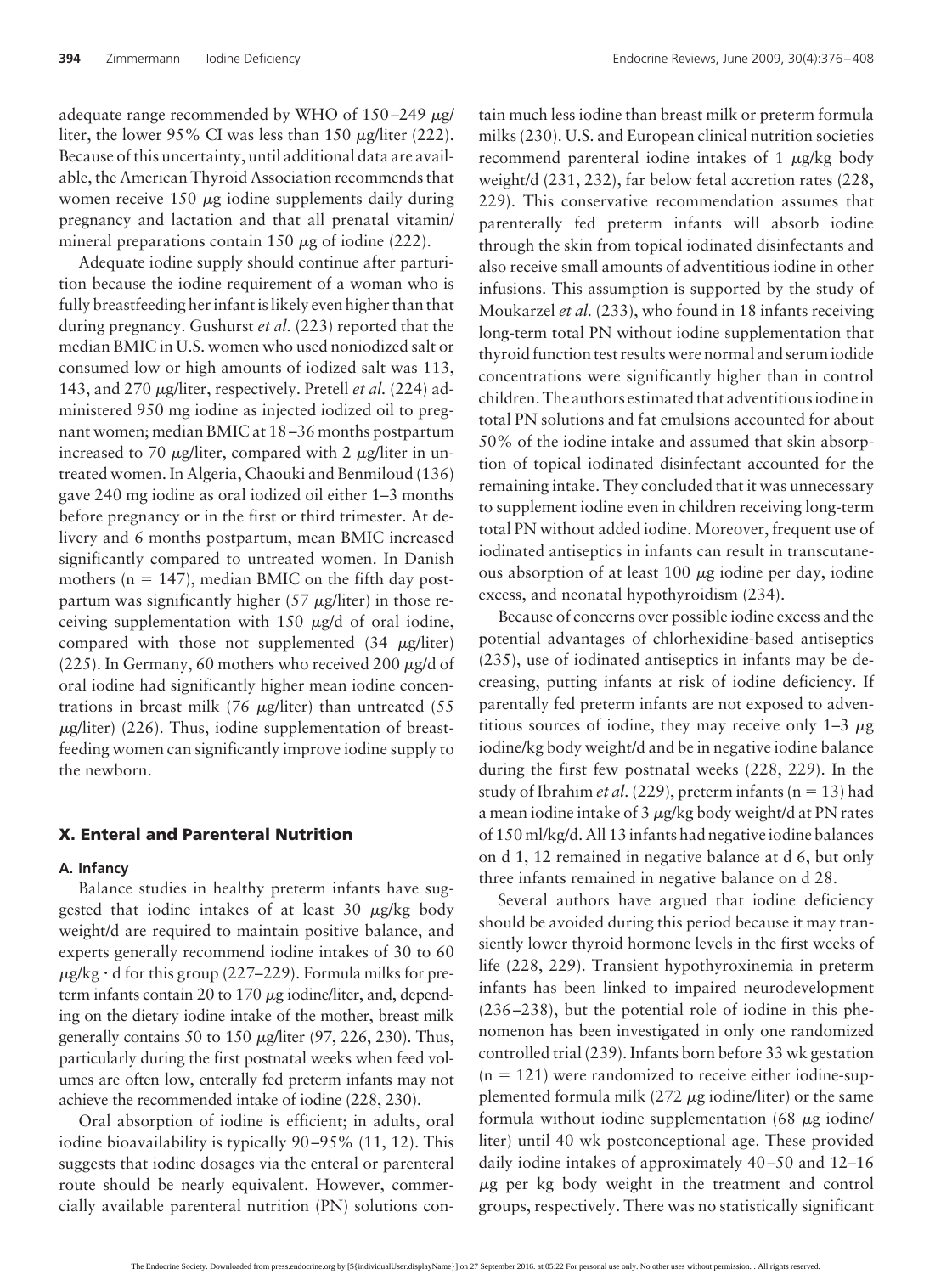effect on thyroid function or in the incidence of chronic lung disease (239).

However, the study had several limitations. Although transient hypothyroxinemia is most closely associated with adverse outcomes in extremely preterm infants, only 14% of subjects had a birth weight below 1000 g. Second, the intervention began only after the infants had established enteral feeding, usually 2 wk after birth, but in preterm infants iodine balance is often negative, and transient hypothyroxinemia is established in the first 1–2 postnatal weeks. Finally, the trial was likely underpowered to assess a potential effect on neurodevelopment. A recent review concluded that the available data are insufficient to support supplementation of preterm infants with iodine (240). Moreover, although subgroup analyses in a single controlled trial suggested that  $T<sub>4</sub>$  replacement may prevent neurodevelopmental morbidity in extremely preterm infants (241), the overall data are insufficient to recommend prophylactic thyroid hormone treatment in preterm infants (242).

### **B. Childhood**

A daily dose of 1  $\mu$ g iodine/kg body weight is also recommended for children receiving PN (231, 232). A recent study assessed the iodine and thyroid status of children aged 1 to 17 yr ( $n = 15$ ; mean age, 76 months) on longterm PN (243). Nine children had short bowel syndrome, and six had other intestinal diseases. Ten were on total PN, and five were on partial PN for 14 to 84 wk. There was a significant inverse correlation between duration of PN and UI, and after 12 wk all children had a UI less than 100  $\mu$ g/liter, with eight less than 50  $\mu$ g/liter (moderate deficiency) and seven less than 20  $\mu$ g/liter (severe deficiency). However, despite apparently low iodine intakes, there was no significant increase in thyroid size or signs of thyroid dysfunction in the children. If needed, parenteral trace element additives containing iodine are available for pediatric use. An example is Peditrace solution (Fresenius Kabi, Bad Homburg, Germany), which contains KI (1.3  $\mu$ g/ml KI equivalent to 1  $\mu$ g iodide/ml). The manufacturer's recommended dosage (244) for infants and children weighing 15 kg or less and 2 d old or older is 1 ml/kg body weight/d; the recommended daily dose is 15 ml for children weighing more than 15 kg.

# **C. Adulthood**

Commercially available products for enteral nutrition generally supply 75–110  $\mu$ g iodine per serving (245). Daily iodine requirements in adult patients receiving total enteral nutrition or total PN are estimated to be 70–150  $\mu$ g (246). A recent technical review of PN by the American Gastroenterological Association recommended iodine in-

takes of  $70-140 \mu g/d$  (247). Although most PN formulations do not contain iodine, deficiency is not likely to occur because of cutaneous absorption from iodine containing disinfectants and other adventitious sources of iodine. Iodine deficiency symptoms have not been reported with in-hospital iv nutrition support (248). Thyroidal iodine stores may be adequate to meet the needs of patients requiring total PN for less than 3 months (246); in iodinesufficient adults, thyroidal iodine content is 15–20 mg (18). Iodine status and thyroid hormone levels were adequate in Brazilian adults with intestinal malabsorption secondary to short gut syndrome who were receiving longterm total PN without iodine (251). For these reasons, many experts do not recommend supplemental iodine routinely for subjects receiving total PN (249, 250). If needed, iv sodium iodide solutions are available. For example, Iodopen (APP Pharmaceuticals, Schaumberg, IL) contains 100  $\mu$ g iodine/ml. According to the manufacturer's specifications (252), the usual adult dosage for prophylaxis or treatment of iodine deficiency is 1 to 2  $\mu$ g iodine/kg of body weight/d. For children and pregnant/lactating women, the recommended dosage is 2 to 3  $\mu$ g iodine/ kg of body weight/d.

# **XI. Increasing Iodine Intakes in Populations and Iodine Excess**

More than two thirds of the 5 billion people living in countries affected by iodine deficiency now have access to iodized salt (4). Iodine excess is occurring more frequently, particularly when salt iodine levels are too high or are poorly monitored. For example, in Brazil, Armenia, and Uganda, median UI is more than  $300 \mu g/l$  iter, whereas in Chile it is above 500  $\mu$ g/liter (191). High dietary iodine can also rarely come from natural sources, such as seaweed in coastal Japan (253, 254), iodine-rich drinking water in China (255, 256), and iodine-rich meat and milk in Iceland from fish products used for animal feed (257). The median UI in primary school-aged children in the United States is 229  $\mu$ g/liter (90), as a result of iodine-containing agents used in dairying and food preparation (9, 258), together with iodine from fortified salt.

European (259) and U.S. (8) expert committees have recommended tolerable upper intake levels for iodine (Table 6) but caution that individuals with chronic iodine deficiency may respond adversely to intakes lower than these. In monitoring populations consuming iodized salt, the WHO/ICCIDD recommendations (54) for the median UI that indicates more than adequate and excess iodine intake are shown in Table 2. Acute iodine poisoning caused by ingestion of many grams causes gastrointestinal irritation, abdominal pain, nausea, vomiting, and diar-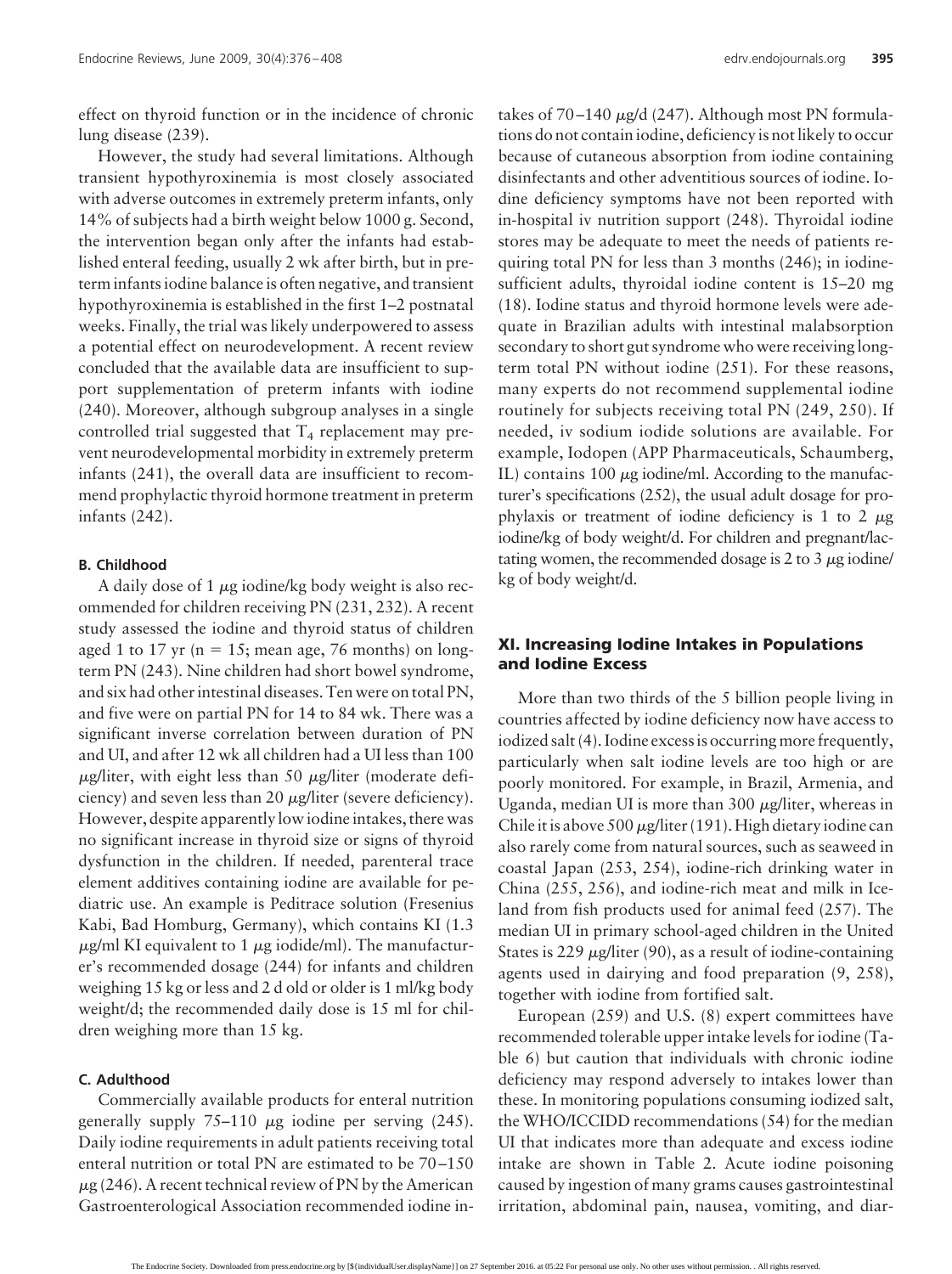# **TABLE 6.** Tolerable upper intake level for iodine  $(\mu q/d)$

| Age group      | <b>European</b><br><b>Commission/Scientific</b><br><b>Committee on Food</b><br>(Ref. 259) | <b>IOM</b><br>(Ref. 8) |
|----------------|-------------------------------------------------------------------------------------------|------------------------|
| $1 - 3$ yr     | 200                                                                                       | 200                    |
| $4-6$ yr       | 250                                                                                       | 300                    |
| $7-10$ yr      | 300                                                                                       | 300                    |
| $11 - 14$ yr   | 450                                                                                       | 300                    |
| $15 - 17$ yr   | 500                                                                                       | 900                    |
| Adult          | 600                                                                                       | 1100                   |
| Pregnant women | 600                                                                                       | 1100                   |

rhea, as well as cardiovascular symptoms, coma, and cyanosis (260). Excess iodine intake may very rarely precipitate iodermia, a skin disorder consisting of acneiform eruptions, pruritic rash, and urticaria (261).

In areas of iodine sufficiency, most healthy adults are remarkably tolerant to iodine intakes up to 1 mg/d because the thyroid is able to adjust to a wide range of intakes to regulate the synthesis and release of thyroid hormones (262). Large amounts of iodine given for days to months in small groups of healthy subjects have shown few adverse effects (263). However, increasing doses of iodine in the microgram range may cause hyper- or hypothyroidism in those with past or present thyroid abnormalities. This occurs because, in a damaged thyroid gland, the normal down-regulation of iodine transport into the gland may not occur. Thus, changes in population iodine intake may be an important determinant of the pattern of thyroid diseases. This has been demonstrated in epidemiological studies that have examined the relationship between iodine intake and the incidence and prevalence of thyroid diseases.

# **A. Cross-sectional studies: the epidemiology of thyroid disorders in areas of low and high intakes**

Danish investigators compared the incidence and prevalence of hyperthyroidism and hypothyroidism in Jutland, Denmark, an area with low iodine intake (approximately 40 to 70  $\mu$ g/d) and Iceland, an area of high iodine intake (approximately  $400 - 450 \mu g/d$ , based on urinary iodine excretion around 300  $\mu$ g per 24 h in young subjects) (264). There was a distinctly different pattern of thyroid dysfunction in the two areas: there was a higher prevalence of hyperthyroidism but a lower prevalence of hypothyroidism in Jutland, compared with Iceland. The lifetime risk for developing hyperthyroidism was 2.3 times higher in Jutland than in Iceland. Multinodular toxic goiter was the most common cause of hyperthyroidism in Jutland, but relatively rare in Iceland. In contrast, nearly all cases of hyperthyroidism in Iceland were Graves' disease in young and middle-aged subjects (264). Other populations with long-standing mild to moderate iodine deficiency also

demonstrate a high prevalence of thyroid hyperfunction with low serum TSH but a low prevalence of thyroid hypofunction, whereas populations in areas of high iodine intake show the opposite pattern (265–274). In mildly iodine-deficient areas, there is an increase in thyroid multinodularity in females with advancing age that is associated with a decrease in serum TSH (275, 276). Together, these data argue that higher rates of hyperthyroidism in populations with mild iodine deficiency are likely due to a higher rate of multinodular toxic goiter. Thus, like diffuse goiter, thyroid hyperfunction should be included in the spectrum of disorders caused by mild-to-moderate iodine deficiency.

Two mechanisms may be responsible for the increase in hypothyroidism in a population where the iodine intake is chronically high. One mechanism is the inhibitory effect of iodine on thyroid hormone synthesis and secretion. This autoregulatory process is thought to protect against thyroid hormone hypersecretion in the face of high iodine intake. However, this autoregulation is not perfect and commonly induces some degree of thyroid hypofunction. In Japanese adults with chronic excess iodine intakes, many with overt hypothyroidism will become euthyroid if their iodine intakes are normalized (277, 278). The other proposed mechanism is induction of thyroid hypofunction due to iodine-induced autoimmune thyroiditis (279), although not all studies agree (82, 83). The frequency of histological thyroiditis in surgical thyroid specimens is increased in an area of endemic goiter after iodine prophylaxis (280).

The overall incidence of thyroid carcinoma in populations does not appear to be influenced by iodine intake. A study in Denmark suggested that modest differences in iodine intake between regions did not affect thyroid cancer incidence or the distribution of its subtypes (281). However, other studies have suggested that the distribution of the subtypes of thyroid carcinoma is related to iodine intake; in areas of higher iodine intake, there appear to be fewer of the more aggressive follicular and anaplastic carcinomas, but more papillary carcinomas (280, 282).When iodine prophylaxis is introduced in populations, this shift toward less malignant types of thyroid cancer, as well as a lower radioactive iodine dose to the thyroid in case of nuclear fallout, are benefits of the correction of mild-tomoderate iodine deficiency.

In children, excess dietary iodine has been associated with goiter and thyroid dysfunction. In the reports of "endemic coast goiter" in Hokkaido, Japan (253), the traditional local diet was high in iodine-rich seaweed. UI excretion in children consuming the local diet was approximately  $23,000 \mu g/d$ . The overall prevalence of visible goiter in children was 3–9%, but in several villages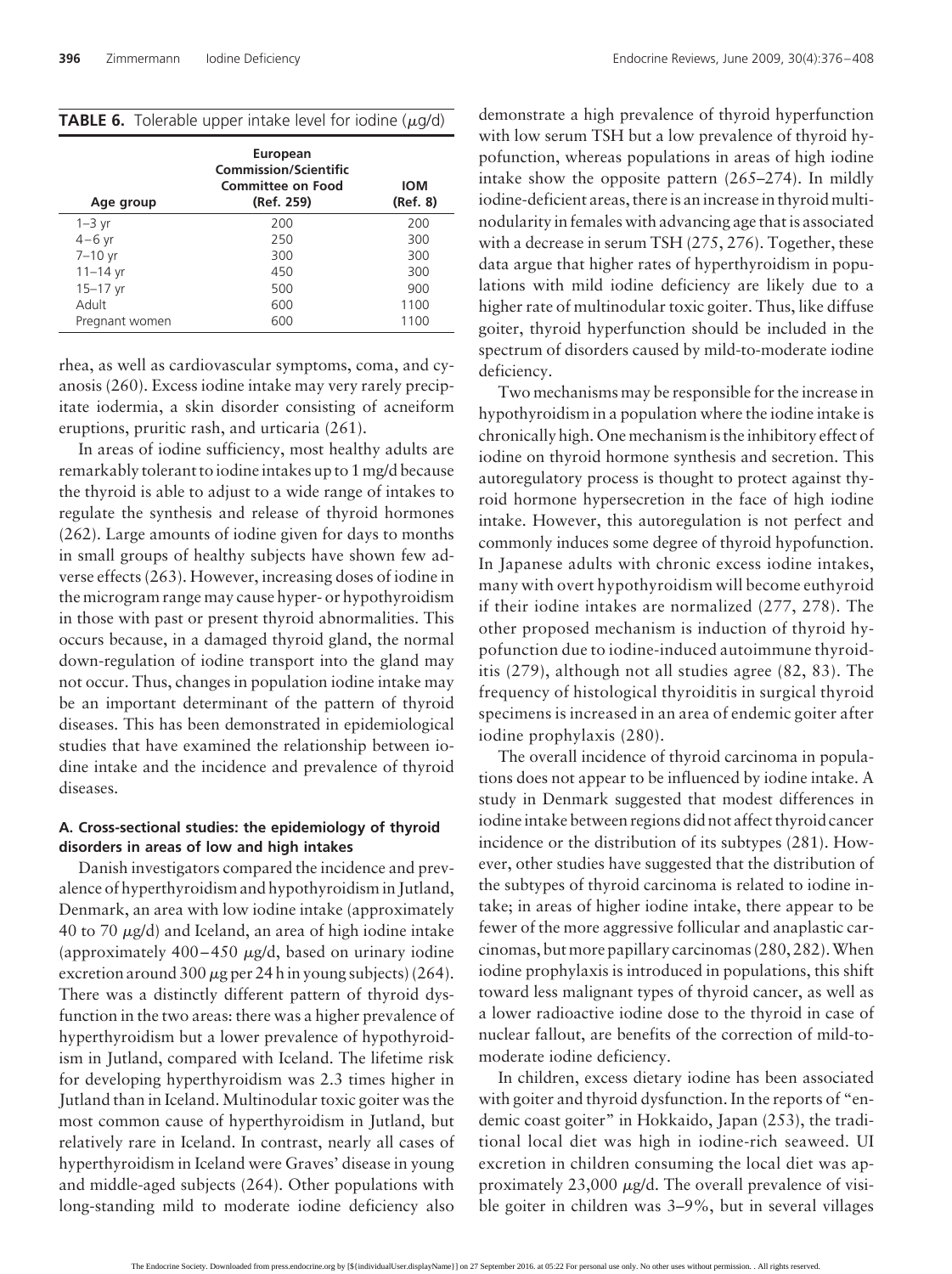approximately 25% had visible goiter. Most of the goiters responded to administration of thyroid hormone and/or restriction of dietary iodine intake. TSH assays were not available, but it was suggested that an increase in serum TSH was involved in generation of goiter. No cases of clinical hypo- or hyperthyroidism were reported.

Goiter in children may also be precipitated by iodine intake well below that consumed in the studies from Hokkaido (253). In Chinese children ( $n = 171$ ) from two villages where the iodine concentrations in drinking water were 462 and 54  $\mu$ g/liter, the mean UIs were 1235 and 428  $\mu$ g/g creatinine, mean serum TSH was 7.8 and 3.9 mU/ liter, and the goiter rate was above 60% and 15–20%, respectively (255). In other reports from China, drinking water with iodine concentrations above  $300 \mu g/l$ liter resulted in UIs greater than  $900 \mu g/l$  iter and a goiter rate above 10% (256). These Chinese studies suggest that goiter and thyroid dysfunction may occur in children at iodine intakes in the range of 400-1300  $\mu$ g/d. This contention is supported by a study in a large international cohort of 6- to 12-yr-old children where chronic iodine intakes of at least 500  $\mu$ g/d in children were associated with an increase in thyroid size as determined by ultrasonography (283). Although overall these findings suggest moderately high dietary intakes of iodine—in the range of 300–400  $\mu$ g/d—are well-tolerated by healthy children, iodine intakes in this range are of no benefit and may have adverse effects not detected in these studies.

# **B. Longitudinal studies: the effects of increasing intakes in populations on thyroid function**

Increasing iodine intakes in iodine-deficient populations is typically accompanied by a clear rise in the incidence of hyperthyroidism, the magnitude of the increase depending on the amount of iodine administered and the severity of the preexisting iodine deficiency. Subjects at high risk of developing iodine-induced hyperthyroidism (IIH) have preexisting multinodular thyroid disease, and although most are euthyroid, they may have radioactive iodine uptakes that are not suppressible, low serum TSH concentration values, and a serum TSH that does not respond to TRH (284). Thyrocytes in these nodules may be insensitive to TSH control, and if the iodine supply is suddenly increased, they may overproduce thyroid hormone.

In iodine-deficient, goitrous Sudanese adults, 3% developed overt hyperthyroidism after receiving iodized oil, and serum TSH concentrations were less than 0.1 mU/liter in 6 –17% of subjects 12 months after iodine treatment (187). After iodized salt was introduced to adults in Zaire with nodular goiter, 7.4% developed severe thyrotoxicosis, and in many the disorder persisted longer than 1 yr

(286). Similarly, in Zimbabwe, introduction of overiodized salt produced a 3-fold increase in IIH (287). The increase in the incidence of IIH after a properly monitored introduction of iodine is transient, probably because the resulting iodine sufficiency in the population reduces the future risk of developing autonomous thyroid nodules (288). In Switzerland in 1980, when the iodine content of salt was raised from 7.5 to 15 ppm, the UI increased from approximately 80 to 150  $\mu$ g/g creatinine. In the first 2 yr after this increase, the incidence of toxic nodular goiter rose by 12% but gradually regressed to a stable level of only 25% of the initial incidence (289).

To investigate the effects of iodine intake on thyroid disorders in China (47, 71, 290), a 5-yr, prospective community-based survey was done in three rural Chinese communities with mildly deficient, more than adequate (previously mild iodine deficiency corrected by iodized salt), and excessive iodine intake from environmental sources; the median UI was  $88$ , 214, and  $634 \mu$ g/liter, respectively. For the three communities, the cumulative incidence of hyperthyroidism was 1.4, 0.9, and 0.8%; of overt hypothyroidism, 0.2, 0.5, and 0.3%; of subclinical hypothyroidism, 0.2, 2.6, and 2.9%; and of autoimmune thyroiditis, 0.2, 1.0, and 1.3%. In most individuals, these latter two disorders were not sustained. Among subjects with euthyroidism and antithyroid antibodies at baseline, the 5-yr incidence of elevated serum TSH levels was greater among those with more than adequate or excessive iodine intake than among those with mildly deficient iodine intake. In all three communities, independent of iodine intake, either positive TPO antibodies (odds ratio, 4.2; 95% CI, 1.7– 8.8) or goiter (odds ratio, 3.1; 95% CI, 1.4 – 6.8) in originally healthy participants was associated with the occurrence of hyperthyroidism. For the three communities, the cumulative incidence of diffuse and nodular goiter was 7.1, 4.4, and 6.9% and 5.0, 2.4, and 0.8%, respectively, suggesting that the relationship between iodine and the risk for the occurrence of diffuse goiter shows a Ushaped curve, whereas nodular goiters are more prevalent in iodine-deficient areas.

Denmark has documented the pattern of thyroid disease after careful introduction of iodized salt (129, 215). New cases of overt hypothyroidism were identified in two areas of Denmark with previous moderate and mild iodine deficiency, respectively (Aalborg, median UI,  $45 \mu g/l$ liter; and Copenhagen, median UI,  $61 \mu g/l$ iter) before and for the first 7 yr after introduction of a national program of salt iodization. The overall incidence rate of hypothyroidism modestly increased during the study period: baseline, 38.3/100,000/year; after salt iodization, 47.2/100,000/ year (*vs.* baseline, relative risk, 1.23; 95% CI, 1.07–1.42). There was a geographic difference because hypothyroid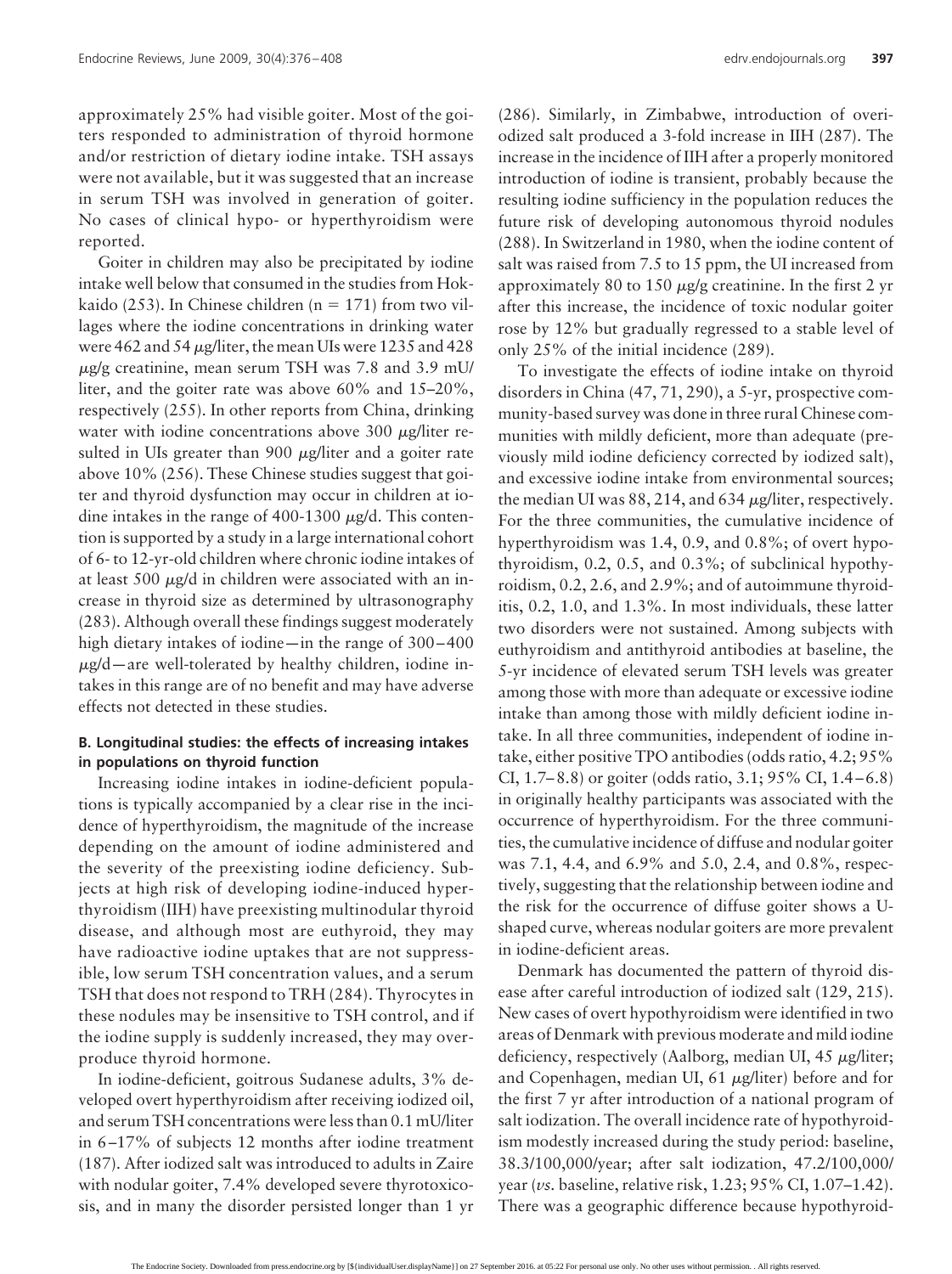ism increased only in the area with previous moderate iodine deficiency. The increase occurred in young and middle-aged adults. Similarly, new cases of overt hyperthyroidism in these two areas of Denmark before and for the first 6 yr after iodine fortification were identified. The overall incidence rate of hyperthyroidism increased [baseline, 102.8/100,000/year; after salt iodization 138.7/ 100,000/year ( $P$  for trend  $\leq 0.001$ )]. Hyperthyroidism increased in both sexes and in all age groups, but in contrast to IIH where most cases occur in older individuals, many of the new cases were observed in young subjects—the increase was highest in adults aged 20 –39 yr—and were presumably of autoimmune origin. The authors suggested that further monitoring is expected to show a decrease in the number of elderly subjects suffering from nodular hyperthyroidism.

# **XII. Conclusions**

Concerns about potential increases in iodine-induced thyroid disease continue to delay or limit the implementation of iodine prophylaxis in iodine-deficient populations. Are these concerns justified? Looking at the benefits *vs.* the risks of iodine prophylaxis, it is clear that severe iodine deficiency in pregnancy can cause hypothyroidism, poor pregnancy outcome, cretinism, and irreversible mental retardation. Mild-to-moderate iodine deficiency *in utero* and in childhood results in less severe learning disability, poor growth, and diffuse goiter. In adults, mildto-moderate iodine deficiency appears to be associated with higher rates of more aggressive subtypes of thyroid cancer and increases risk for nontoxic and toxic nodular goiter and associated hyperthyroidism.

However, increasing iodine intakes in deficient populations is not without risk. Mild iodine deficiency may be associated with a decreased risk of overt and subclinical hypothyroidism, as well as autoimmune thyroiditis. In China, chronic excess iodine intakes are associated with a small increase in subclinical hypothyroidism and autoimmune thyroiditis, but not overt hypo- or hyperthyroidism. In contrast, in Denmark, correcting mild-to-moderate deficiency modestly increased rates of hypo- and hyperthyroidism. The differing effects of varying iodine intakes in these studies may be related to differences in underlying thyroid autonomy, genetic susceptibility, or other environmental variables.

More prospective data on the epidemiology of thyroid disorders caused by changes in iodine intake in other countries would be valuable. But it appears that achieving optimal iodine intakes (in the range of  $150-250 \mu g/d$  for adults) can minimize the amount of thyroid dysfunction in populations (285). Iodine prophylaxis with periodic monitoring is an extremely cost-effective approach to help control thyroid disorders, compared with clinical diagnosis and treatment. If programs of iodine prophylaxis are carefully monitored for both iodine deficiency and excess, the relatively small risks ofiodine excess are far outweighed by the substantial risks of iodine deficiency—pregnancy loss, goiter, and mental retardation, which continue to affect up to one third of the global population (191).

# **Acknowledgments**

I would like to thank the families for their permission to use the photographs included in this review.

Address requests for reprints to: Michael B. Zimmermann, Laboratory for Human Nutrition, Swiss Federal Institute of Technology Zürich, Schmelzbergstrasse 7, LFV E19, CH-8092 Zürich, Switzerland. E-mail: michael.zimmermann@ilw.agrl.ethz.ch

The Swiss Federal Institute of Technology in Zürich provided financial support during the researching and writing of this manuscript.

Disclosure Summary: The author has nothing to disclose.

# **References**

- 1. **Baumann F** 1896 Ueber das normale Vorkommen von Jod im Thierkörper. Z Physiol Chem 21:319-330
- 2. **Marine D, Kimball OP** 1917 The prevention of simple goiter in man. J Lab Clin Med 3:40 – 48
- 3. **Hetzel BS** 1983 Iodine deficiency disorders (IDD) and their eradication. Lancet 2:1126 –1129
- 4. **Zimmermann MB, Jooste PL, Pandav CS** 2008 The iodine deficiency disorders. Lancet 372:1251–1262
- 5. **Goldschmidt VW** 1954 Geochemistry. Oxford, UK: Oxford University Press
- 6. **Pennington JAT, Schoen SA, Salmon GD, Young B, Johnson RD, Marts RW** 1995 Composition of core foods in the U.S. food supply, 1982–1991. J Food Comp Anal 8:171–217
- 7. **Haldimann M, Alt A, Blanc A, Blondeau K** 2005 Iodine content of food groups. J Food Comp Anal 18:461-471
- 8. **Institute of Medicine, Academy of Sciences** 2001 Dietary reference intakes for vitamin A, Vitamin K, arsenic, boron, chromium, copper, iodine, iron, manganese, molybdenum, nickel, silicon, vanadium, and zinc. Washington, DC: National Academy Press
- 9. **Pearce EN, Pino S, He X, Bazrafshan HR, Lee SL, Braverman LE** 2004 Sources of dietary iodine: bread, cows' milk, and infant formula in the Boston area. J Clin Endocrinol Metab 89:3421–3424
- 10. **Chavasit V, Malaivongse P, Judprasong K** 2002 Study on stability of iodine in iodated salt by use of different cooking model conditions. J Food Comp Anal 15:265–276
- 11. **Alexander WD, Harden RM, Harrison MT, Shimmins J** 1967 Some aspects of the absorption and concentration of iodide by the alimentary tract in man. Proc Nutr Soc 26: 62– 66
- 12. **Nicola JP, Basquin C, Portulano C, Reyna-Neyra A, Par**oder M, Carrasco N 2009 The Na<sup>+</sup>/I-symporter mediates active iodide uptake in the intestine. Am J Physiol Cell Physiol 296:C654 –C662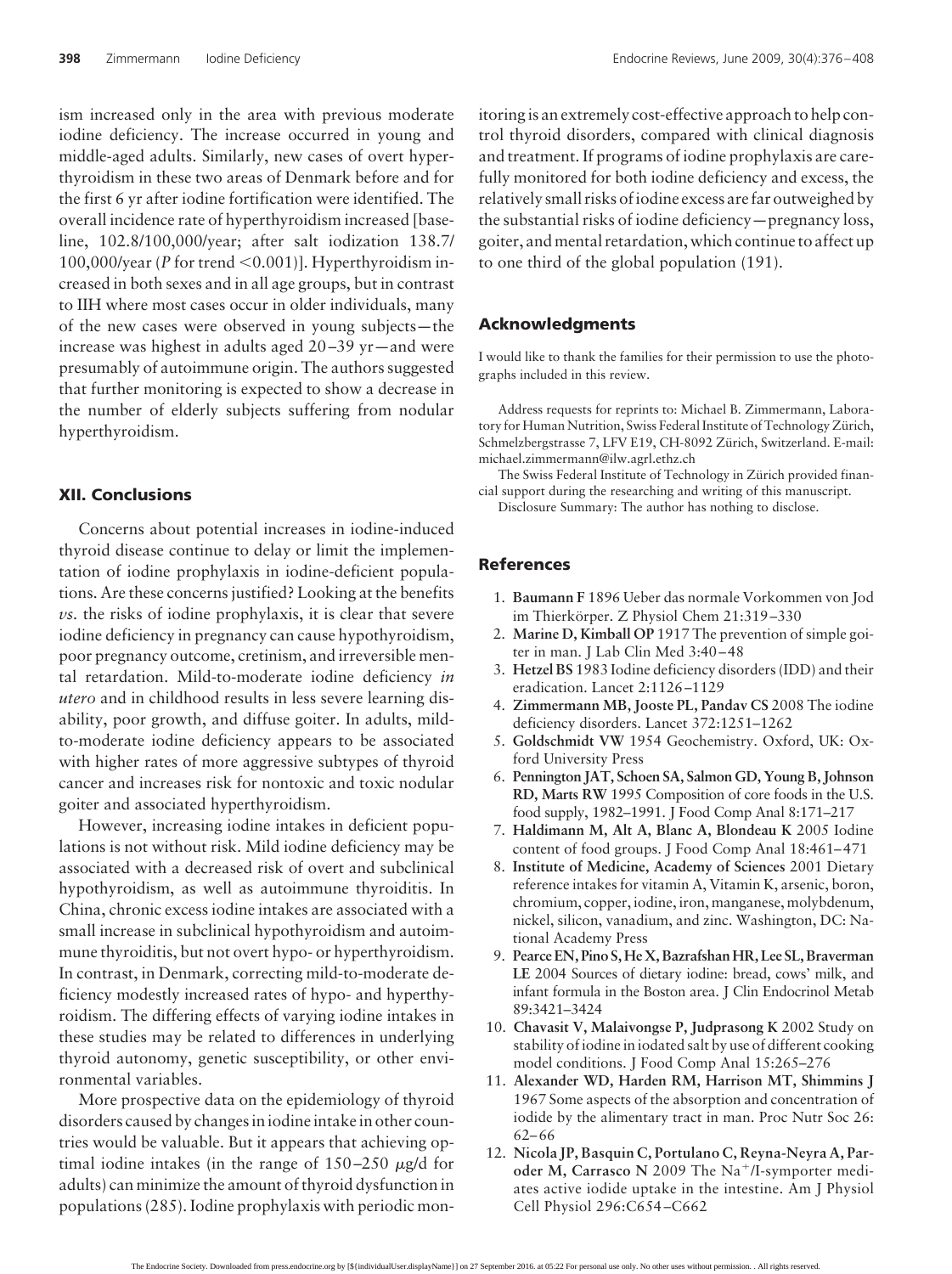- 13. **HaysMT, Nielsen KR** 1994 Human thyroxine absorption: age effects and methodological analyses. Thyroid 4:55-64
- 14. **DeGroot LJ** 1966 Kinetic analysis of iodine metabolism. J Clin Endocrinol Metab 26:149 –173
- 15. **Stanbury JB, Brownell GL, Riggs DS, Perinetti H, Itoiz J, Del Castillo EB** 1954 Endemic goiter. In: Stanbury JB, ed. The adaptation of man to iodine deficiency. Cambridge, MA: Harvard University Press; 1–209
- 16. **Wayne EJ, Koutras DA, AlexanderWD**1964 Clinical aspects of iodine metabolism. Oxford, UK: Blackwell Scientific
- 17. **Weaver JC, Kamm ML, Dobson RL** 1960 Excretion of radioiodine in human milk. J AmMed Assoc 173:872– 875
- 18. **Fisher DA, Oddie TH** 1969 Thyroid iodine content and turnover in euthyroid subjects: validity of estimation of thyroid iodine accumulation from short-term clearance studies. J Clin Endocrinol Metab 29:721–727
- 19. **Eskandari S, Loo DD, Dai G, Levy O,Wright EM, Carrasco**  $N$  1997 Thyroid Na+/I- symporter. Mechanism, stoichiometry, and specificity. J Biol Chem 272:27230 –27238
- 20. **Smanik PA, Ryu KY, Theil KS, Mazzaferri EL, Jhiang SM** 1997 Expression, exon-intron organization, and chromosome mapping of the human sodium iodide symporter. Endocrinology 138:3555–3558
- 21. **Eng PH, Cardona GR, Fang SL, PrevitiM, Alex S, Carrasco N, Chin WW, Braverman LE** 1999 Escape from the acute Wolff-Chaikoff effect is associated with a decrease in thyroid sodium/iodide symporter messenger ribonucleic acid and protein. Endocrinology 140:3404 –3410
- 22. **Dunn JT** 1995 Thyroglobulin, hormone synthesis and thyroid disease. Eur J Endocrinol 132:603– 604
- 23. **Dunn JT, Dunn AD** 2001 Update on intrathyroidal iodine metabolism. Thyroid 11:407– 414
- 24. **Oppenheimer JH, Schwartz HL, Surks MI** 1975 Determination of common parameters of iodothyronine metabolism and distribution in man by noncompartmental analysis. J Clin Endocrinol Metab 41:319 –324
- 25. **Taki K, Kogai T, Kanamoto Y, Hershman JM, Brent GA** 2002 A thyroid-specific far-upstream enhancer in the human sodium/iodide symporter gene requires Pax-8 binding and cyclic adenosine 3',5'-monophosphate response element-like sequence binding proteins for full activity and is differentially regulated in normal and thyroid cancer cells. Mol Endocrinol 16:2266 –2282
- 26. **Abrams GM, Larsen PR** 1973 Triiodothyronine and thyroxine in the serum and thyroid glands of iodine-deficient rats. J Clin Invest 52:2522–2531
- 27. **Delange F** 2000 Iodine deficiency. In: Braverman LE, Utiger RD, eds. Werner and Ingbar's the thyroid: a fundamental and clinical text. 8th ed. Philadelphia: JD Lippincott; 295–316
- 28. Dumont JE, Ermans AM, Maenhaut C, Coppée F, Stanbury **JB**1995 Large goitre as a maladaptation to iodine deficiency. Clin Endocrinol (Oxf) 43:1–10
- 29. **Kopp P, Kimura ET, Aeschimann S, OestreicherM, Tobler A, Fey MF, Studer H** 1994 Polyclonal and monoclonal thyroid nodules coexist within human multinodular goiters. J Clin Endocrinol Metab 79:134 –139
- 30. Laurberg P, Bülow Pedersen I, Knudsen N, Ovesen L, **Andersen S** 2001 Environmental iodine intake affects the type of nonmalignant thyroid disease. Thyroid 11:457– 469
- 31. **Delange F, Camus M, Ermans AM** 1972 Circulating thy-

roid hormones in endemic goiter. J Clin Endocrinol Metab 34:891– 895

- 32. **Van Herle AJ, Hershman JM, Hornabrook RW, Chopra IJ** 1976 Serum thyroglobulin in inhabitants of an endemic goiter region of New Guinea. J Clin Endocrinol Metab 43:512–516
- 33. **Dumont JE, Ermans AM, Bastenie PA** 1963 Thyroid function in a goiter endemic. V. Mechanism of thyroid failure in the Uele endemic cretins. J Clin Endocrinol Metab 23: 847– 860
- 34. **Morreale de Escobar G, Obregon MJ, Escobar del Rey F** 2004 Role of thyroid hormone during early brain development. Eur J Endocrinol 151(Suppl 3):U25–U37
- 35. **Gaitan E** 1989 Environmental goitrogenesis. Boca Raton, FL: CRC Press
- 36. **Ermans AM, Delange F, Van der Velden M, Kinthaert J** 1972 Possible role of cyanide and thiocyanate in the etiology of endemic cretinism. Adv Exp Med Biol 30:455– 486
- 37. **Laurberg P, Nøhr SB, Pedersen KM, Fuglsang E** 2004 Iodine nutrition in breast-fed infants is impaired by maternal smoking. J Clin Endocrinol Metab 89:181–187
- 38. **Messina M, Redmond G** 2006 Effects of soy protein and soybean isoflavones on thyroid function in healthy adults and hypothyroid patients: a review of the relevant literature. Thyroid 16:249 –258
- 39. **Blount BC, Pirkle JL, Osterloh JD, Valentin-Blasini L, Caldwell KL** 2006 Urinary perchlorate and thyroid hormone levels in adolescent and adult men and women living in the United States. Environ Health Perspect 114:1865– 1871
- 40. **Braverman LE, Pearce EN, He X, Pino S, Seeley M, Beck B, Magnani B, Blount BC, Firek A** 2006 Effects of six months of daily low-dose perchlorate exposure on thyroid function in healthy volunteers. J Clin Endocrinol Metab 91:2721– 2724
- 41. Zimmermann MB, Köhrle J 2002 The impact of iron and selenium deficiencies on iodine and thyroid metabolism: biochemistry and relevance to public health. Thyroid 12: 867– 878
- 42. **Zimmermann MB** 2006 The influence of iron status on iodine utilization and thyroid function. Ann Rev Nutr 26: 367–389
- 43. **Zimmermann MB, Burgi H, Hurrell RF** 2007 Iron deficiency predicts poor maternal thyroid status during pregnancy. J Clin Endocrinol Metab 92:3436 –3440
- 44. Zimmermann MB, Wegmüller R, Zeder C, Chaouki N, **Torresani T** 2004 The effects of vitamin A deficiency and vitamin A supplementation on thyroid function in goitrous children. J Clin Endocrinol Metab 89:5441–5447
- 45. **Zimmermann MB, Jooste PL, Mabapa NS, Schoeman S, Biebinger R, Mushaphi LF, Mbhenyane X** 2007 Vitamin A supplementation in iodine-deficient African children decreases TSH stimulation of the thyroid and reduces the goiter rate. Am J Clin Nutr 86:1040 –1044
- 46. **Fisher DA, Oddie TH** 1969 Thyroidal radioiodine clearance and thyroid iodine accumulation: contrast between random daily variation and population data. J Clin Endocrinol Metab 29:111–115
- 47. **Teng W, Shan Z, Teng X, Guan H, Li Y, Teng D, Jin Y, Yu X, Fan C, Chong W, Yang F, Dai H, Yu Y, Li J, Chen Y, Zhao D, Shi X, Hu F,Mao J, Gu X, Yang R, Tong Y,Wang**

The Endocrine Society. Downloaded from press.endocrine.org by [\${individualUser.displayName}] on 27 September 2016. at 05:22 For personal use only. No other uses without permission. . All rights reserved.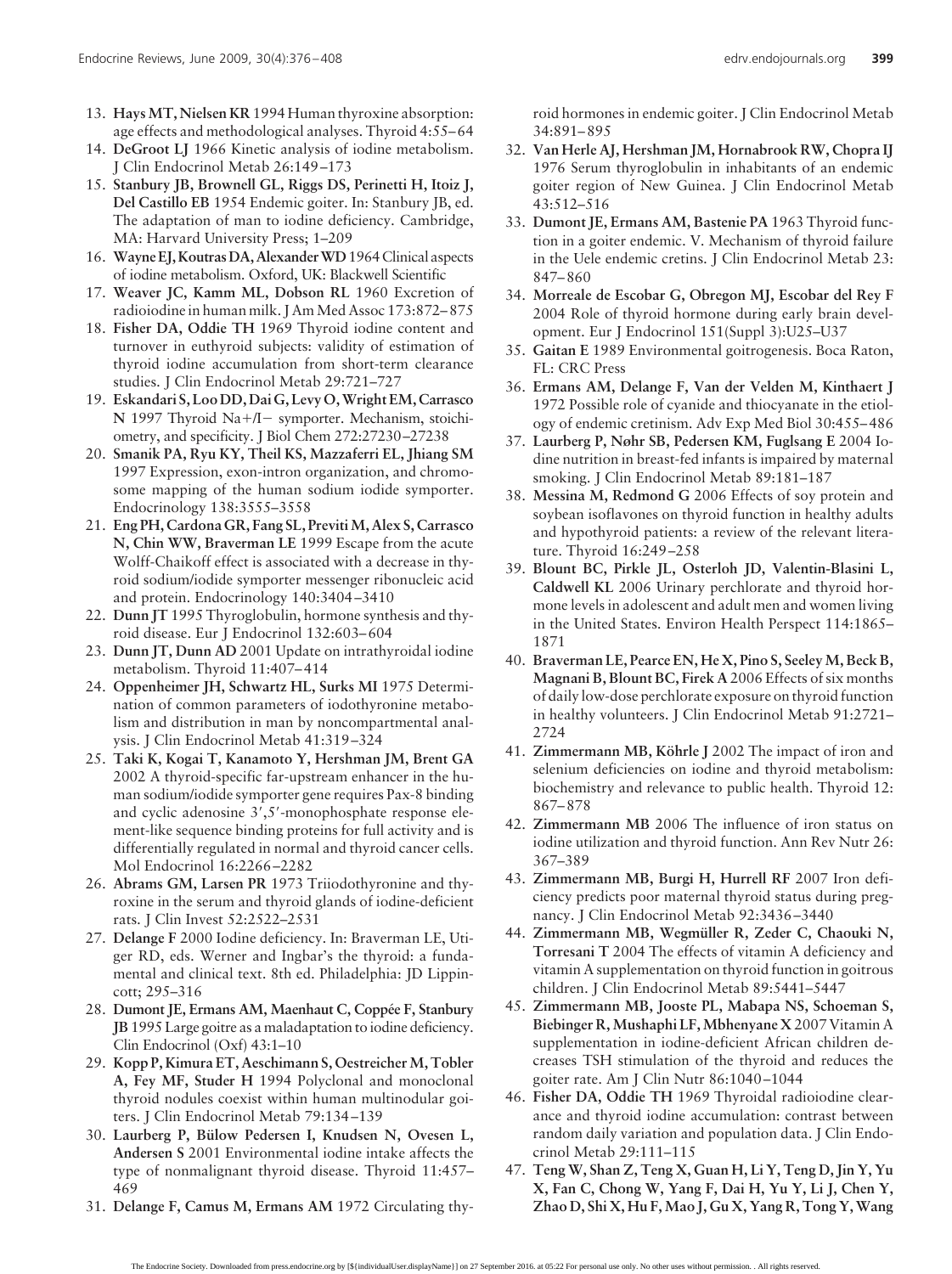**W, Gao T, Li C** 2006 Effect of iodine intake on thyroid diseases in China. N Engl J Med 354:2783–2793

- 48. **Oddie TH, Fisher DA, Long JM** 1964 Factors affecting the estimation of iodine entering the normal thyroid gland using short-term clearance studies. J Clin Endocrinol Metab 24:924 –933
- 49. **Dworkin HJ, Jacquez JA, Beierwaltes WH** 1966 Relationship of iodine ingestion to iodine excretion in pregnancy. J Clin Endocrinol Metab 26:1329 –1342
- 50. **Harrison MT** 1968 Iodine balance in man. Postgrad Med J 44:69 –71
- 51. **Harrison MT, Harden R, Alexander WD, Wayne E** 1965 Iodine balance studies in patients with normal and abnormal thyroid function. J Clin Endocrinol Metab 25:1077– 1084
- 52. **Malamos B, Koutras DA, Marketos SG, Rigopoulos GA, Yataganas XA, Binopoulos D, Sfontouris J, Pharmakiotis AD, Vought RL, London WT** 1967 Endemic goiter in Greece: an iodine balance study in the field. J Clin Endocrinol Metab 27:1372–1380
- 53. **Vought RL, LondonWT** 1967 Iodine intake, excretion and thyroidal accumulation in healthy subjects. J Clin Endocrinol Metab 27:913–919
- 54. **World Health Organization, United Nations Children's Fund, International Council for the Control of Iodine Deficiency Disorders** 2007 Assessment of iodine deficiency disorders and monitoring their elimination. 3rd ed. Geneva: WHO
- 55. **Glinoer D** 1997 The regulation of thyroid function in pregnancy: pathways of endocrine adaptation from physiology to pathology. Endocr Rev 18:404 – 433
- 56. **Delange F** 1989 Iodine nutrition and congenital hypothyroidism. In: Delange F, Fisher DA, Glinoer D, eds. Research in congenital hypothyroidism. NewYork: Plenum Press; 157–161
- 57. **Delange F, Bourdoux P, Vo Thi LD, Ermans AM, Senterre J** 1984 Negative iodine balance in preterm infants. Ann Endocrinol 45:77
- 58. **Romano R, Jannini EA, Pepe M, Grimaldi A, Olivieri M, Spennati P, Cappa F, D'Armiento M** 1991 The effects of iodoprophylaxis on thyroid size during pregnancy. Am J Obstet Gynecol 164:482– 485
- 59. **Pedersen KM, Laurberg P, Iversen E, Knudsen PR, Gregersen HE, Rasmussen OS, Larsen KR, Eriksen GM, Johannesen PL** 1993 Amelioration of some pregnancy-associated variations in thyroid function by iodine supplementation. J Clin Endocrinol Metab 77:1078 –1083
- 60. **Glinoer D, De Nayer P, Delange F, Lemone M, Toppet V,** Spehl M, Grün JP, Kinthaert J, Lejeune B 1995 A randomized trial for the treatment of mild iodine deficiency during pregnancy: maternal and neonatal effects. J Clin Endocrinol Metab 80:258 –269
- 61. **Hollowell JG, Staehling NW, Hannon WH, Flanders DW, Gunter EW, Maberly GF, Braverman LE, Pino S, Miller DT, Garbe PL, DeLozier DM, Jackson RJ** 1998 Iodine nutrition in the United States. Trends and public health implications: iodine excretion data from National Health and Nutrition Examination Surveys I and III (1971–1974 and 1988 –1994). J Clin Endocrinol Metab 83:3401–3408
- 62. **Zimmermann MB** 2007 The impact of iodized salt or iodine supplements on iodine status during pregnancy, lactation and infancy. Public Health Nutr 10:1584 –1595
- protein-calorie malnutrition. Arch Dis Child 49:305–309 64. **Malvaux P, Beckers C, De VisscherM**1969 Iodine balance
- studies in nongoitrous children and in adolescents on low iodine intake. J Clin Endocrinol Metab 29:79 – 84
- 65. **Zimmermann M, Saad A, Hess S, Torresani T, Chaouki N** 2000 Thyroid ultrasound compared with World Health Organization 1960 and 1994 palpation criteria for determination of goiter prevalence in regions of mild and severe iodine deficiency. Eur J Endocrinol 143:727–731
- 66. **Zimmermann MB, Hess SY, Molinari L, De Benoist B, Delange F, Braverman LE, Fujieda K, Ito Y, Jooste PL, Moosa K, Pearce EN, Pretell EA, Shishiba Y** 2004 New reference values for thyroid volume by ultrasound in iodine-sufficient schoolchildren: a World Health Organization/Nutrition for Health and Development Iodine Deficiency Study Group Report. Am J Clin Nutr 79:231–237
- 67. **Brunn J, Block U, Ruf G, Bos I, Kunze WP, Scriba PC** 1981 Volumetrie der Schilddrüsenlappen mittels Real-time-Sonographie. Dtsch Med Wochenschr 106:1338 –1340
- 68. **Zimmermann MB, Molinari L, Spehl M, Weidinger-Toth J, Podoba J, Hess S, Delange F** 2001 Toward a consensus on reference values for thyroid volume in iodine-replete schoolchildren: results of a workshop on inter-observer and inter-equipment variation in sonographic measurement of thyroid volume. Eur J Endocrinol 144:213–220
- 69. **Aghini-Lombardi F, Antonangeli L, Pinchera A, Leoli F, Rago T, Bartolomei AM, Vitti P** 1997 Effect of iodized salt on thyroid volume of children living in an area previously characterized by moderate iodine deficiency. J Clin Endocrinol Metab 82:1136 –1139
- 70. **Zimmermann MB, Hess SY, Adou P, Toresanni T,** Wegmüller R, Hurrell RF 2003 Thyroid size and goiter prevalence after introduction of iodized salt: a 5-y prospective study in schoolchildren in Cote d'Ivoire. Am J Clin Nutr 77:663– 667
- 71. **Yu X, Fan C, Shan Z, Teng X, Guan H, Li Y, Teng D, Jin Y, Chong W, Yang F, Dai H, Yu Y, Li J, Chen Y, Zhao D, Shi X, Hu F, Mao J, Gu X, Yang R, Tong Y, Wang W, Gao T, Li C, Teng W** 2008 A five-year follow-up study of goiter and thyroid nodules in three regions with different iodine intakes in China. J Endocrinol Invest 31: 243–250
- 72. **Andersen S, Karmisholt J, Pedersen KM, Laurberg P** 2008 Reliability of studies of iodine intake and recommendations for number of samples in groups and in individuals. Br J Nutr 99:813– 818
- 73. **Knudsen N, Christiansen E, Brandt-Christensen M, Nygaard B, Perrild H** 2000 Age- and sex-adjusted iodine/ creatinine ratio. A new standard in epidemiological surveys? Evaluation of three different estimates of iodine excretion based on casual urine samples and comparison to 24h values. Eur J Clin Nutr 54:361–363
- 74. **Delange F** 1997 Neonatal screening for congenital hypothyroidism: results and perspectives. Horm Res 48:51-61
- 75. **Zimmermann MB, Aeberli I, Torresani T, Bürgi H** 2005 Increasing the iodine concentration in the Swiss iodized salt program markedly improved iodine status in pregnant women and children: a 5-y prospective national study. Am J Clin Nutr 82:388 –392
- 76. **Spencer CA, Wang CC** 1995 Thyroglobulin measurement.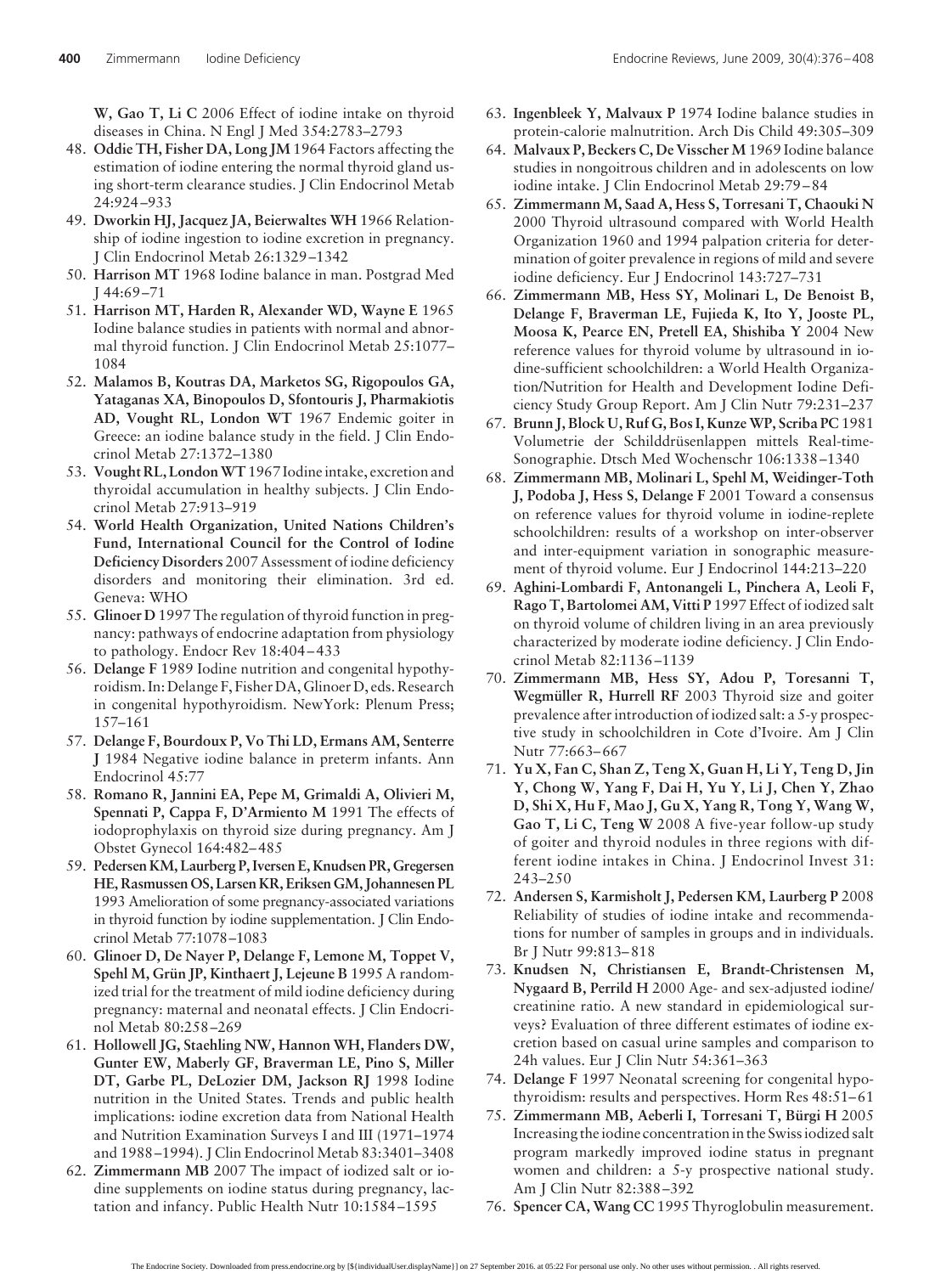Techniques, clinical benefits, and pitfalls. Endocrinol Metab Clin North Am 24:841– 863

- 77. Knudsen N, Bülow I, Jørgensen T, Perrild H, Ovesen L, **Laurberg P** 2001 Serum Tg: a sensitive marker of thyroid abnormalities and iodine deficiency in epidemiological studies. J Clin Endocrinol Metab 86:3599 –3603
- 78. **Benmiloud M, Chaouki ML, Gutekunst R, Teichert HM, Wood WG, Dunn JT** 1994 Oral iodized oil for correcting iodine deficiency: optimal dosing and outcome indicator selection. J Clin Endocrinol Metab 79:20 –24
- 79. **Missler U, Gutekunst R,WoodWG** 1994 Thyroglobulin is a more sensitive indicator of iodine deficiency than thyrotropin: development and evaluation of dry blood spot assays for thyrotropin and thyroglobulin in iodine-deficient geographical areas. Eur J Clin Chem Clin Biochem 32:137– 143
- 80. **Zimmermann MB, Moretti D, Chaouki N, Torresani T** 2003 Development of a dried whole-blood spot thyroglobulin assay and its evaluation as an indicator of thyroid status in goitrous children receiving iodized salt. Am J Clin Nutr 77:1453–1458
- 81. **Zimmermann MB, de Benoist B, Corigliano S, Jooste PL, Molinari L, Moosa K, Pretell EA, Al-Dallal ZS, Wei Y, Zu-Pei C, Torresani T** 2006 Assessment of iodine status using dried blood spot thyroglobulin: development of reference material and establishment of an international reference range in iodine-sufficient children. J Clin Endocrinol Metab 91:4881– 4887
- 82. **Zimmermann MB, Moretti D, Chaouki N, Torresani T** 2003 Introduction of iodized salt to severely iodine-deficient children does not provoke thyroid autoimmunity: a one-year prospective trial in northern Morocco. Thyroid 13:199 –203
- 83. **Loviselli A, Velluzzi F, Mossa P, Cambosu MA, Secci G, Atzeni F, Taberlet A, Balestrieri A, Martino E, Grasso L, Songini M, Bottazzo GF, Mariotti S** 2001 The Sardinian autoimmunity study: 3. Studies on circulating antithyroid antibodies in Sardinian schoolchildren: relationship to goiter prevalence and thyroid function. Thyroid 11:849 – 857
- 84. Mattsson S, Lindström S 1995 Diuresis and voiding pattern in healthy schoolchildren. Brit J Urol 76:783–789
- 85. **Larsson G, Victor A** 1988Micturition patterns in a healthy female population, studied with a frequency/volume chart. Scand J Urol Nephrol Suppl 114:53–57
- 86. **Dafnis E, Sabatini S** 1992 The effect of pregnancy on renal function: physiology and pathophysiology. Am J Med Sci 303:184 –205
- 87. **Aboul-Khair SA, Crooks J, Turnbull AC, Hytten FE** 1964 The physiological changes in thyroid function during pregnancy. Clin Sci 27:195–207
- 88. **Liberman CS, Pino SC, Fang SL, Braverman LE, Emerson CH** 1998 Circulating iodide concentrations during and after pregnancy. J Clin Endocrinol Metab 83:3545–3549
- 89. **WHO Secretariat, Andersson M, de Benoist B, Delange F, Zupan J** 2007 Prevention and control of iodine deficiency in pregnant and lactating women and in children less than 2-years-old: conclusions and recommendations of the technical consultation. Public Health Nutr 10:1606 –1611
- 90. **Caldwell KL, Miller GA, Wang RY, Jain RB, Jones RL** 2008 Iodine status of the U.S. population, National Health and Nutrition Examination Survey 2003–2004. Thyroid 18:1207–1214
- 91. **Ategbo EA, Sankar R, SchultinkW, van der Haar F, Pandav CS** 2008 An assessment of progress toward universal salt iodization in Rajasthan, India, using iodine nutrition indicators in school-aged children and pregnant women from the same households. Asia Pac J Clin Nutr 17:56-62
- 92. **Gowachirapant S, Winichagoon P, Wyss L, Tong B, Baumgartner J, Melse-Boonstra A, Zimmermann MB** 2009 Urinary iodine concentrations indicate iodine deficiency in pregnant Thai women but iodine sufficiency in their school-aged children. J Nutr 139:1169 –1172
- 93. **Moleti M, Lo Presti VP, Campolo MC, Mattina F, Galletti M, Mandolfino M, Violi MA, Giorgianni G, De Domenico D, Trimarchi F, Vermiglio F** 2008 Iodine prophylaxis using iodized salt and risk of maternal thyroid failure in conditions of mild iodine deficiency. J Clin Endocrinol Metab 93:2616 –2621
- 94. **Vermiglio F, Lo Presti VP, Finocchiaro MD, Battiato S, Grasso L, Ardita FV, Mancuso A, Trimarchi F** 1992 Enhanced iodine concentration capacity by the mammary gland in iodine deficient lactating women of an endemic goiter region in Sicily. J Endocrinol Invest 15:137–142
- 95. **Dorea JG** 2002 Iodine nutrition and breast feeding. J Trace Elem Med Biol 16:207–220
- 96. **Pearce EN, Leung AM, Blount BC, Bazrafshan HR, He X, Pino S, Valentin-Blasini L, Braverman LE**2007 Breast milk iodine and perchlorate concentrations in lactating Bostonarea women. J Clin Endocrinol Metab 92:1673–1677
- 97. **Semba RD, Delange F** 2001 Iodine in human milk: perspectives for human health. Nutr Rev 59:269 –278
- 98. **Dorey CM, Zimmermann MB** 2008 Reference values for spot urinary iodine concentrations in iodine-sufficient newborns using a new pad collection method. Thyroid 18: 347–352
- 99. **National Research Council** 1989 Recommended dietary allowances. 10th rev. ed.Washington, DC: National Academy Press; 215
- 100. **Delange F, Heidemann P, Bourdoux P, Larsson A, Vigneri R, Klett M, Beckers C, Stubbe P** 1986 Regional variations of iodine nutrition and thyroid function during the neonatal period in Europe. Biol Neonate 49:322–330
- 101. **Nordenberg D, Sullivan K, Maberly G, Wiley V, Wilcken B, Bamforth F, Jenkins M, Hannon H, Adam B** 1993 Congenital hypothyroid screening programs and the sensitive thyrotropin assay: strategies for the surveillance of iodine deficiency disorders In: Delange F, Dunn J, Glinoer D, eds. Iodine deficiency in Europe: a continuing concern. New York: Plenum Publishing; 211–217
- 102. **Carta Sorcini M, Diodato A, Fazzini C, Sabini G, Carta S, Grandolfo ME, Guidi M, Vasta M, Locatelli De Maestri J, Donati L** 1988 Influence of environmental iodine deficiency on neonatal thyroid screening results. J Endocrinol Invest 11:309 –312
- 103. **Sullivan KM,MayW, Nordenberg D, Houston R,Maberly GF** 1997 Use of thyroid stimulating hormone testing in newborns to identify iodine deficiency. J Nutr 127:55–58
- 104. **Copeland DL, Sullivan KM, Houston R,MayW,Mendoza I, Salamatullah Q, Solomons N, Nordenberg D, Maberly GF** 2002 Comparison of neonatal thyroid-stimulating hormone levels and indicators of iodine deficiency in school children. Public Health Nutr 5:81– 87
- 105. **Glinoer D** 2004 The regulation of thyroid function during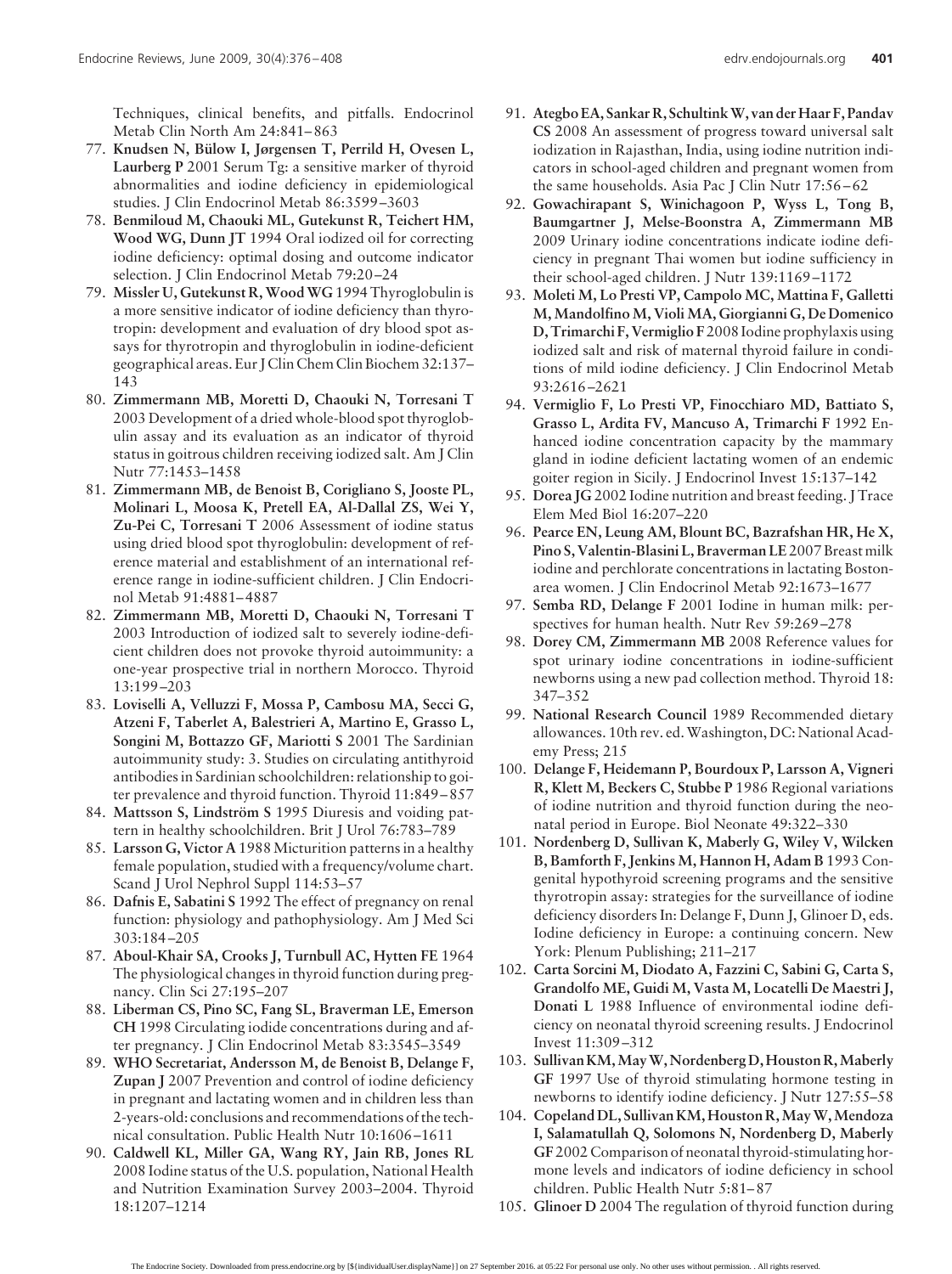normal pregnancy: importance of the iodine nutrition status. Best Practice Res Clin Endocrinol Metab 18:133–152

- 106. **Zimmermann MB** 2009 Iodine deficiency in pregnancy and the effects of maternal iodine supplementation on the offspring: a review. Am J Clin Nutr 89:668S– 672S
- 107. **Elnagar B, Eltom A, Wide L, Gebre-Medhin M, Karlsson FA** 1998 Iodine status, thyroid function and pregnancy: study of Swedish and Sudanese women. Eur J Clin Nutr 52:351–355
- 108. **Morreale de Escobar G, Obregon MJ, Escobar del Rey F** 2004 Role of thyroid hormone during early brain development. Eur J Endocrinol 151(Suppl 3):U25–U37
- 109. **McCarrison R** 1908 Observations on endemic cretinism in the Chitral and Gilgit Valleys. Lancet 2:1275–1280
- 110. **Halpern JP, Boyages SC,Maberly GF, Collins JK, Eastman CJ, Morris JGL** 1991 The neurology of endemic cretinism. Brain 114:825– 841
- 111. **Delange F** 1974 Endemic goitre and thyroid function in Central Africa. Monographs in pediatrics. Basel, Switzerland: S. Karger; 1–171
- 112. **Haddow JE, Palomaki GE, AllanWC,Williams JR, Knight GJ, Gagnon J, O'Heir CE, Mitchell ML, Hermos RJ, Waisbren SE, Faix JD, Klein RZ** 1999 Maternal thyroid deficiency during pregnancy and subsequent neuropsychological development of the child. N Engl J Med 341:549 – 555
- 113. **Pop VJ, Kuijpens JL, van Baar AL, Verkerk G, van Son MM, de Vijlder JJ, Vulsma T, Wiersinga WM, Drexhage HA, Vader HL** 1999 Low maternal free thyroxine concentrations during early pregnancy are associated with impaired psychomotor development in infancy. Clin Endocrinol (Oxf) 50:149 –155
- 114. **Pharoah POD, Buttfield IH, Hetzel BS** 1971 Neurological damage to the fetus resulting from severe iodine deficiency during pregnancy. Lancet 1:308 –310
- 115. **Pharoah PO, Connolly KJ** 1987 A controlled trial of iodinated oil for the prevention of endemic cretinism: a long term follow up. Int J Epidemiol 16:68 –73
- 116. **Pharoah PO, Connolly KJ** 1991 Effects of maternal iodine supplementation during pregnancy. Arch Dis Child 66:145–147
- 117. **Thilly CH, Delange F, Lagasse R, Bourdoux P, Ramioul L, Berquist H, Ermans AM** 1978 Fetal hypothyroidism and maternal thyroid status in severe endemic goiter. J Clin Endocrinol Metab 47:354 –360
- 118. **Thilly C, Lagasse R, Roger G, Bourdoux P, Ermans AM** 1980 Impaired fetal and postnatal development and high perinatal death rate in a severe iodine deficient area. Thyroid Research VIII. Proc 8th International Thyroid Congress, Australian Academy of Research, Sydney, Australia, 1980, pp 20 –23
- 119. **Thilly CH, Swennen B, Moreno-Reyes R, Hindlet JY, Bourdoux P, Vanderoas JB** 1994 Maternal, fetal and juvenile hypothyroidism, birthweight and infant mortality in the etiopathogenesis of the IDD spectrum in Zaire and Malawi. In: Stanbury JB, ed. The damaged brain of iodine deficiency. New York: Cognizant Communication; 241– 250
- 120. **Cao XY, Jiang XM, Dou ZH, Rakeman MA, Zhang ML, O'Donnell K, Ma T, Amette K, DeLong N, DeLong GR** 1994 Timing of vulnerability of the brain to iodine defi-

ciency in endemic cretinism. N Engl J Med 331:1739 – 1744

- 121. **O'Donnell KJ, RakemanMA, Zhi-Hong D, Xue-Yi C,Mei ZY, DeLong N, Brenner G, Tai M, Dong W, DeLong GR** 2002 Effects of iodine supplementation during pregnancy on child growth and development at school age. Dev Med Child Neurol 44:76 – 81
- 122. **Pretell EA, Palacios P, Tello L, Wan M, Utiger RD, Stanbury JB** 1974 Iodine deficiency and the maternal/fetal relationship. In: Dunn JG, Medeiros-Neto GA, eds. Endemic goiter and cretinism. Continuing threats to world health. Pan American Health Organization Science Publication 292. Washington, DC: WHO; 143–155
- 123. **Pretell EA, Caceres A** 1994 Impairment of mental development by iodine deficiency and its correction. A retrospective view of studies in Peru. In: Stanbury JB, ed. The damaged brain of iodine deficiency. New York: Cognizant Communication; 187–191
- 124. **Fierro-Benitez R, Cazar R, Stanbury JB, Rodriguez P, Garces F, Fierro-Renoy F, Estrella E** 1988 Effects on schoolchildren of prophylaxis of mothers with iodized oil in an area of iodine deficiency. J Endocrinol Invest 11:327– 335
- 125. **Greene LS** 1994 A retrospective view of iodine deficiency, brain development and behavior from studies in Ecuador. In: Stanbury JB, ed. The damaged brain of iodine deficiency. New York: Cognizant Communication; 173–185
- 126. Liesenkötter KP, Göpel W, Bogner U, Stach B, Grüters A 1996 Earliest prevention of endemic goiter by iodine supplementation during pregnancy. Eur J Endocrinol 134: 443– 448
- 127. **Nøhr SB, Jørgensen A, Pedersen KM, Laurberg P** 2000 Postpartum thyroid dysfunction in pregnant thyroid peroxidase antibody-positive women living in an area with mild to moderate iodine deficiency: is iodine supplementation safe? J Clin Endocrinol Metab 85:3191–3198
- 128. **Antonangeli L, Maccherini D, Cavaliere R, Di Giulio C, Reinhardt B, Pinchera A, Aghini-Lombardi F** 2002 Comparison of two different doses of iodide in the prevention of gestational goiter in marginal iodine deficiency: a longitudinal study. Eur J Endocrinol 147:29 –34
- 129. **Pedersen IB, Laurberg P, Knudsen N, Jørgensen T, Perrild H, Ovesen L, Rasmussen LB** 2007 An increased incidence of overt hypothyroidism after iodine fortification of salt in Denmark: a prospective population study. J Clin Endocrinol Metab 92:3122–3127
- 130. **Glinoer D, Lemone M, Bourdoux P, De Nayer P, DeLange F, Kinthaert J, LeJeune B** 1992 Partial reversibility during late postpartum of thyroid abnormalities associated with pregnancy. J Clin Endocrinol Metab 74:453– 457
- 131. **Rotondi M, Amato G, Biondi B, Mazziotti G, Del Buono A, Rotonda Nicchio M, Balzano S, Bellastella A, Glinoer D, Carella C** 2000 Parity as a thyroid size-determining factor in areas with moderate iodine deficiency. J Clin Endocrinol Metab 85:4534 – 4537
- 132. Knudsen N, Bülow I, Laurberg P, Ovesen L, Perrild H, **Jørgensen T** 2002 Parity is associated with increased thyroid volume solely among smokers in an area with moderate to mild iodine deficiency. Eur J Endocrinol 146:39 – 43
- 133. **Pharoah PO, Ellis SM, Ekins RP, Williams ES** 1976 Ma-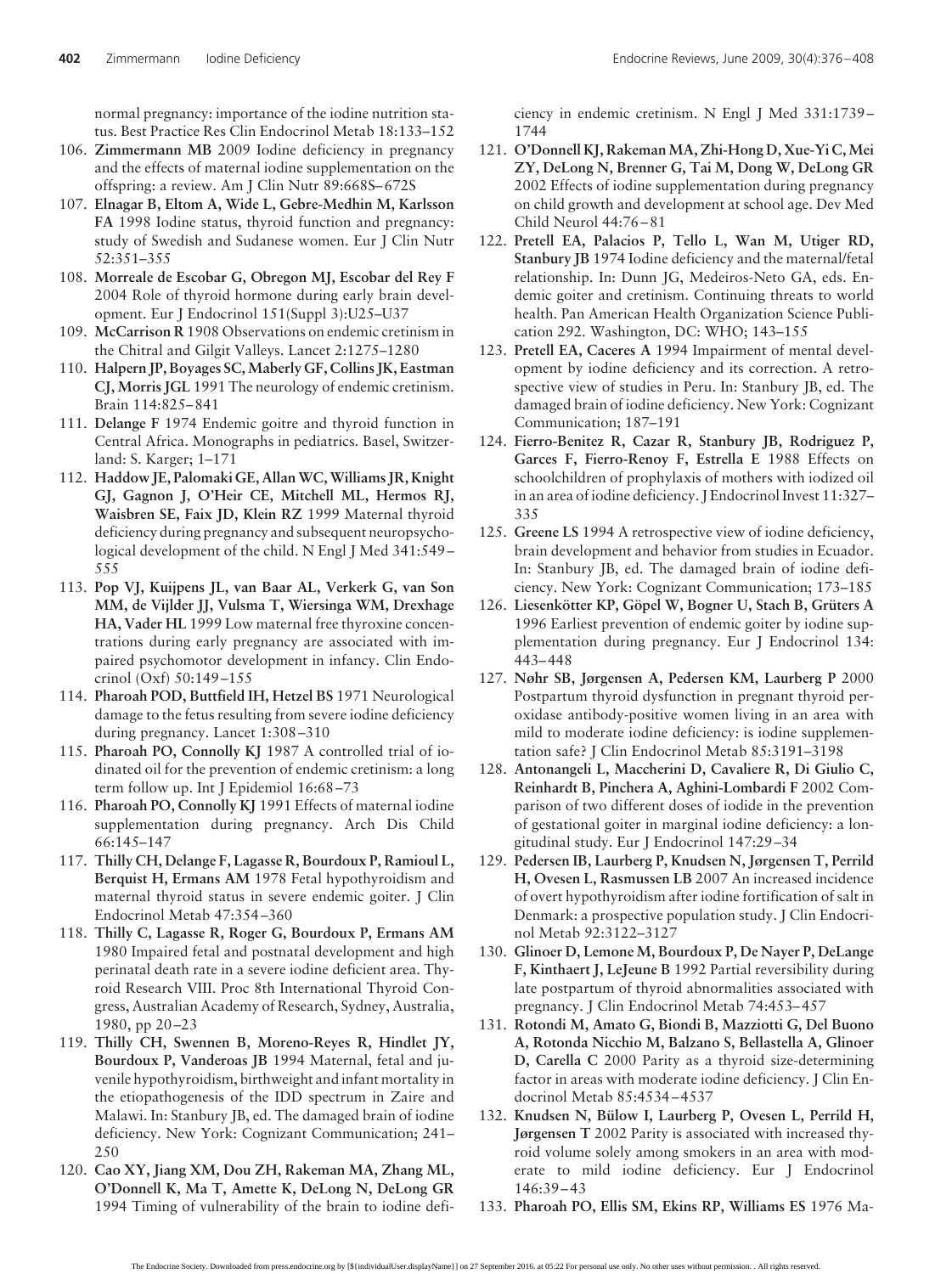ternal thyroid function, iodine deficiency and fetal development. Clin Endocrinol (Oxf) 5:159 –166

- 134. **DeLong GR, Leslie PW, Wang SH, Jiang XM, Zhang ML, Rakeman M, Jiang JY, Ma T, Cao XY** 1997 Effect on infant mortality of iodination of irrigation water in a severely iodine-deficient area of China. Lancet 350:771–773
- 135. **Thilly CH, Swennen B, Moreno-Reyes R, Hindlet J-Y, Bourdoux P, Vanderpas JB** 1994 Maternal, fetal and juvenile hypothyroidism, birth weight and infant mortality in the etiopathogenesis of the IDD spectra in Zaire and Malawi. In: JB Stanbury, ed. The damaged brain of iodine deficiency. New York: Cognizant Communication; 241– 250
- 136. **Chaouki ML, Benmiloud M** 1994 Prevention of iodine deficiency disorders by oral administration of lipiodol during pregnancy. Eur J Endocrinol 130:547–551
- 137. **Semba RD, de Pee S, Hess SY, Sun K, Sari M, Bloem MW** 2008 Child malnutrition and mortality among families not utilizing adequately iodized salt in Indonesia. Am J Clin Nutr 87:438 – 444
- 138. **Cobra C, Muhilal, Rusmil K, Rustama D, Djatnika, Suwardi SS, Permaesih D, Muherdiyantiningsih, Martuti S, Semba RD** 1997 Infant survival is improved by oral iodine supplementation. J Nutr 127:574 –578
- 139. **Boyages SC, Collins JK, Maberly GF, Jupp JJ, Morris J, Eastman CJ** 1989 Iodine deficiency impairs intellectual and neuromotor development in apparently-normal persons. A study of rural inhabitants of north-central China. Med J Aust 150:676-682
- 140. **Choudhury N, Gorman KS** 2003 Subclinical prenatal iodine deficiency negatively affects infant development in Northern China. J Nutr 133:3162–3165
- 141. **Gao TS, Teng WP, Shan ZY, Jin Y, Guan HX, Teng XC, Yang F, Wang WB, Shi XG, Tong YJ, Li D, Chen W** 2004 Effect of different iodine intake on schoolchildren's thyroid diseases and intelligence in rural areas. Chin Med J 117:1518 –1522
- 142. Amarra MS, Bongga DC, Peñano-Ho L, Cruz FB, Solis JS, **Barrios EB** 2007 Effect of iodine status and other nutritional factors on psychomotor and cognitive performance of Filipino schoolchildren. Food Nutr Bull 28:47–54
- 143. **Vermiglio F, Sidoti M, Finocchiaro MD, Battiato S, Lo Presti VP, Benvenga S, Trimarchi F** 1990 Defective neuromotor and cognitive ability in iodine-deficient schoolchildren of an endemic goiter region in Sicily. J Clin Endocrinol Metab 70:379 –384
- 144. **Fenzi GF, Giusti LF, Aghini-Lombardi F, Bartalena L, Marcocci C, Santini F, Bargagna S, Brizzolara D, Ferretti G, Falciglia G** 1990 Neuropsychological assessment in schoolchildren from an area of moderate iodine deficiency. J Endocrinol Invest 13:427– 431
- 145. **Vitti P, Aghini Lombardi F, Antonangeli L, Rago T, Chiovato L, Pinchera A,MarcheschiM, Bargagna S, Bertuccelli B, Ferretti G** 1992 Mild iodine deficiency in fetal/neonatal life and neuropsychological performances. Acta Med Austriaca 19(Suppl 1):57–59
- 146. **Aghini Lombardi FA, Pinchera A, Antonangeli L, Rago T, Chiovato L, Bargagna S, Bertucelli B, Ferretti G, Sbrana B, Marcheschi M** 1995 Mild iodine deficiency during fetal/ neonatal life and neuropsychological impairment in Tuscany. J Endocrinol Invest 18:57– 62
- 147. **Vermiglio F, Lo Presti VP, Moleti M, Sidoti M, Tortorella**

**G, Scaffidi G, Castagna MG, Mattina F, Violi MA, Crisa` A, Artemisia A, Trimarchi F** 2004 Attention deficit and hyperactivity disorders in the offspring of mothers exposed to mild-moderate iodine deficiency: a possible novel iodine deficiency disorder in developed countries. J Clin Endocrinol Metab 89:6054 – 6060

- 148. **Santiago-Fernandez P, Torres-Barahona R,Muela-Martínez** JA, Rojo-Martínez G, García-Fuentes E, Garriga MJ, León **AG, Soriguer F** 2004 Intelligence quotient and iodine intake: a cross-sectional study in children. J Clin Endocrinol Metab 89:3851–3857
- 149. **Azizi F, Sarshar A, Nafarabadi M, Ghazi A, Kimiagar M, Noohi S, Rahbar N, Bahrami A, Kalantari S** 1993 Impairment of neuromotor and cognitive development in iodinedeficient schoolchildren with normal physical growth. Acta Endocrinol (Copenh) 129:501–504
- 150. **Azizi F, Kalani H, Kimiagar M, Ghazi A, Sarshar A, Nafarabadi M, Rahbar N, Noohi S, Mohajer M, Yassai M** 1995 Physical, neuromotor and intellectual impairment in non-cretinous schoolchildren with iodine deficiency. Int J Vitam Nutr Res 65:199 –205
- 151. **Salarkin N, Mirmiran P, Azizi F** 2004 Timing of the effect of iodine supplementation on intelligence quotient of schoolchildren. Int J Endocrinol Metab 2:95–102
- 152. **Tiwari BD, Godbole MM, Chattopadhyay N, Mandal A, Mithal A** 1996 Learning disabilities and poor motivation to achieve due to prolonged iodine deficiency. Am J Clin Nutr 63:782–786
- 153. **Huda SN, Grantham-McGregor SM, Rahman KM, Tomkins A** 1999 Biochemical hypothyroidism secondary to iodine deficiency is associated with poor school achievement and cognition in Bangladeshi children. J Nutr 129: 980 –987
- 154. **Ojule AC, Osotimehin BO** 1998 The influence of iodine deficiency on the cognitive performance of school children in Saki, south-west Nigeria. Afr J Med Sci 27:95–99
- 155. **Sameroff AJ, Seifer R, Baldwin A, Baldwin C** 1993 Stability and intelligence from preschool to adolescence: the influence of social and family risk factors. Child Dev 64: 80 –97
- 156. **Bleichrodt N, Born MP** 1994 A metaanalysis of research on iodine and its relationship to cognitive development. In: Stanbury JB, ed. The damaged brain of iodine deficiency. New York: Cognizant Communications; 195–200
- 157. **Qian M, Wang D, Watkins WE, Gebski V, Yan YQ, Li M, Chen ZP** 2005 The effects of iodine on intelligence in children: a meta-analysis of studies conducted in China. Asia Pacific J Clin Nutr 14:32-42
- 158. **Bautista A, Barker PA, Dunn JT, Sanchez M, Kaiser DL** 1982 The effects of oral iodized oil on intelligence, thyroid status, and somatic growth in school-age children from an area of endemic goiter. Am J Clin Nutr 35:127–134
- 159. **Shrestha RM** 1994 Effect of iodine and iron supplementation on physical, psychomotor and mental development in primary school children in Malawi. Doctoral thesis, Wageningen Agricultural University, Wageningen, The Netherlands
- 160. **Huda SN, Grantham-McGregor SM, Tomkins A** 2001 Cognitive and motor functions of iodine deficient but euthyroid children in Bangladesh do not benefit from iodized poppy seed oil (Lipiodol). J Nutr 131:72–77
- 161. **Isa ZM, Alias IZ, Kadir KA, Ali O** 2000 Effect of iodized

The Endocrine Society. Downloaded from press.endocrine.org by [\${individualUser.displayName}] on 27 September 2016. at 05:22 For personal use only. No other uses without permission. . All rights reserved.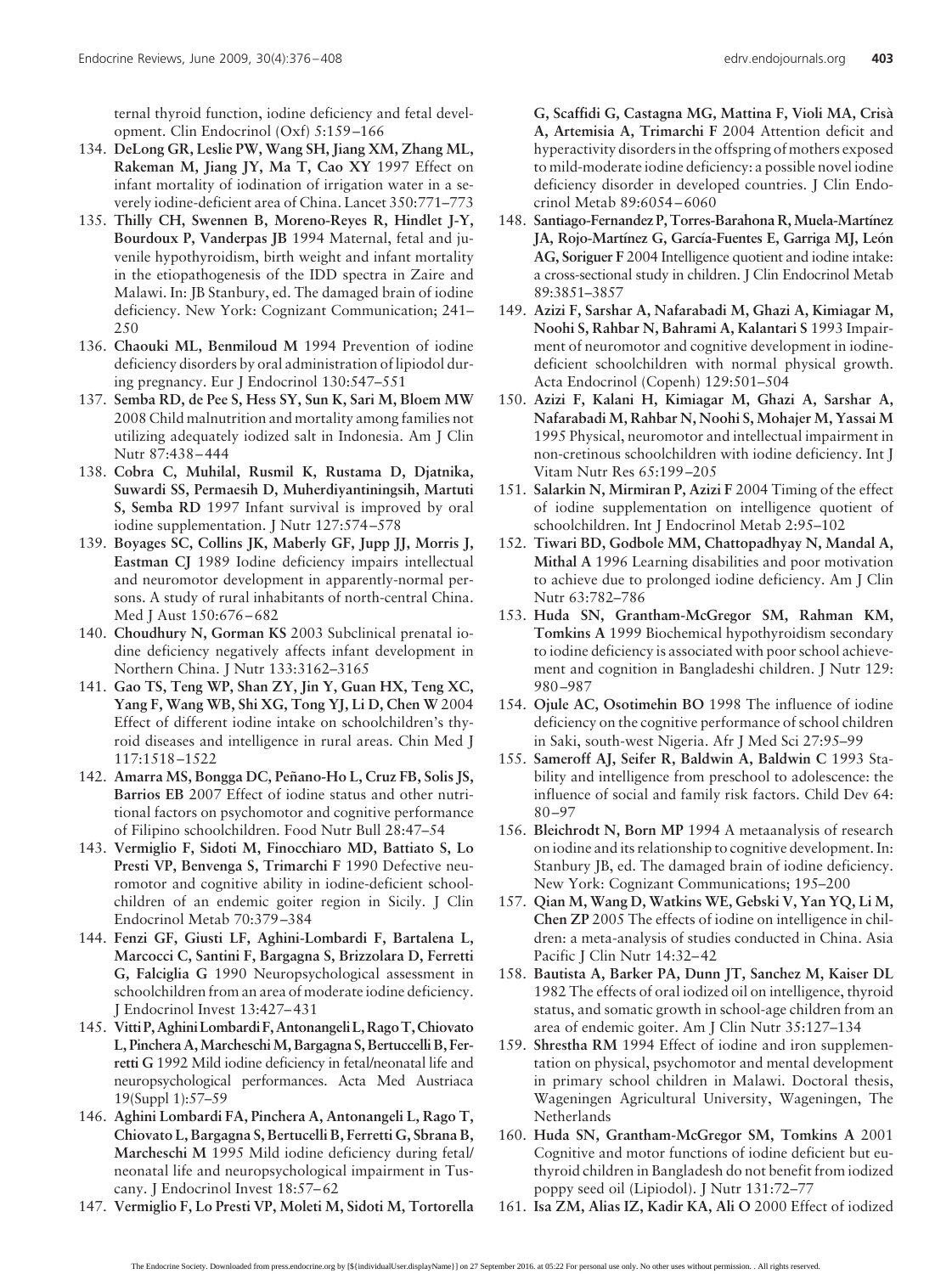oil supplementation on thyroid hormone levels and mental performance among Orang Asli schoolchildren and pregnant mothers in an endemic goitre area in Peninsular Malaysia. Asia Pac J Clin Nutr 9:274 –281

- 162. **Zimmermann MB, Connolly K, Bozo M, Bridson J, Rohner F, Grimci L** 2006 Iodine supplementation improves cognition in iodine-deficient schoolchildren in Albania: a randomized, controlled, double-blind study. Am J Clin Nutr 83:108 –114
- 163. **Koutras DA, Christakis G, Trichopoulos D, Dakou-Voutetaki A, Kyriakopoulos V, Fontanares P, Livadas DP, Gatsios D, Malamos B** 1973 Endemic goiter in Greece: nutritional status, growth, and skeletal development of goitrous and nongoitrous populations. Am J Clin Nutr 26:1360 –1368
- 164. **Bautista A, Barker PA, Dunn JT, Sanchez M** 1977 Lack of correlation between thyroid size and body growth in an area of endemic goiter. Am J Clin Nutr 30:275–279
- 165. **Ali O, Tan TT, Sakinah O, Khalid BA, Wu LL, Wan Nazaimoon WM, Ng ML** 1994 Thyroid function and pubertal development in malnutrition. Ann Acad Med Singapore 23:852– 855
- 166. **Neumann CG, Harrison GG** 1994 Onset and evolution of stunting in infants and children. Examples from the Human Nutrition Collaborative Research Support Program. Kenya and Egypt studies. Eur J Clin Nutr 48(Suppl 1): S90 –S102
- 167. **Lal RB, Srivastava VK, Chandra R** 1996 A study of the spectrum of iodine deficiency disorders in rural area of Uttar Pradesh. Indian J Public Health 40:10 –12
- 168. **Mason JB, Deitchler M, Gilman A, Gillenwater K, Shuaib M, Hotchkiss D, Mason K, Mock N, Sethuraman K** 2002 Iodine fortification is related to increased weight-for-age and birthweight in children in Asia. Food Nutr Bull 23: 292–308
- 169. **van Stuijvenberg ME, Kvalsvig JD, Faber M, Kruger M,** Kenoyer DG, Benadé AJ 1999 Effect of iron-, iodine-, and beta-carotene-fortified biscuits on the micronutrient status of primary school children: a randomized controlled trial. Am J Clin Nutr 69:497–503
- 170. Rivera JA, González-Cossío T, Flores M, Romero M, **Rivera M, Te´llez-Rojo MM, Rosado JL, Brown KH** 2001 Multiple micronutrient supplementation increases the growth of Mexican infants. Am J Clin Nutr 74:657– 663
- 171. **Moreno-Reyes R, Mathieu F, Boelaert M, Begaux F,** Suetens C, Rivera MT, Nève J, Perlmutter N, Vanderpas J 2003 Selenium and iodine supplementation of rural Tibetan children affected by Kashin-Beck osteoarthropathy. Am J Clin Nutr 78:137–144
- 172. Hernández-Cassis C, Cure-Cure C, López-Jaramillo P 1995 Effect of thyroid replacement therapy on the stature of Colombian children with minimal thyroid dysfunction. Eur J Clin Invest 25:454 – 456
- 173. **Crew MD, Spindler SR** 1986 Thyroid hormone regulation of the transvected rat growth hormone promoter. J Biol Chem 261:5018 –5022
- 174. **Samuels MH, Wierman ME, Wang C, Ridgway EC** 1989 The effect of altered thyroid status on pituitary hormone messenger ribonucleic acid concentration in the rat. Endocrinology 124:2277–2282
- 175. **Hochberg Z, Bick T, Harel Z** 1990 Alterations of human

growth hormone binding by rat liver membranes during hypo-and hyperthyroidism. Endocrinology 126:325–329

- 176. **Burstein PJ, Draznin B, Johnson CJ, Schalch DS** 1979 The effect of hypothyroidism on growth, serum growth hormone, the growth hormone-dependent somatomedin, insulin-like growth factor, and its carrier protein in rats. Endocrinology 104:1107–1111
- 177. Näntö-Salonen K, Muller HL, Hoffman AR, Vu TH, **Rosenfeld RG** 1993 Mechanisms of thyroid hormone action on the insulin-like growth factor system: all thyroid hormone effects are not growth hormone mediated. Endocrinology 132:781–788
- 178. **Miell JP, Zini M, Quin JD, Jones J, Portioli I, Valcavi R** 1994 Reversible effects of cessation and recommencement of thyroxine treatment on insulin-like growth factors (IGFs) and IGF-binding proteins in patients with total thyroidectomy. J Clin Endocrinol Metab 79:1507–1512
- 179. Iglesias P, Bayón C, Méndez J, Gancedo PG, Grande C, **Diez JJ** 2001 Serum insulin-like growth factor type 1, insulin-like growth factor-binding protein-1, and insulinlike growth factor-binding protein-3 concentrations in patients with thyroid dysfunction. Thyroid 11:1043–1048
- 180. **Wan NazaimoonWM, Osman A,Wu LL, Khalid BA** 1996 Effects of iodine deficiency on insulin-like growth factor-I, insulin-like growth factor-binding protein-3 levels and height attainment in malnourished children. Clin Endocrinol (Oxf) 45:79 – 83
- 181. **Aydin K, Bideci A, Kendirci M, Cinaz P, Kurtoglu S** 2002 Insulin-like growth factor-I and insulin-like growth factor binding protein-3 levels of children living in an iodine- and selenium-deficient endemic goiter area. Biol Trace Elem Res 90:25–30
- 182. Alikabifoðlu A, Ozön A, Yordam N 2002 Serum insulinlike growth factor-I (IGF-I) and IGF-binding protein-3 levels in severe iodine deficiency. Turk J Pediatr 44:215–218
- 183. Ozön A, Alikabifoðlu A, Yordam N 2004 Influence of iodine supplementation on serum insulin-like growth factor-I (IGF-I) and IGF-binding protein-3 (IGFBP-3) levels in severe iodine deficiency. Turk J Pediatr 46:303–308
- 184. **ZimmermannMB, Jooste PL, Mabapa NS, Mbhenyane X, Schoeman S, Biebinger R, Chaouki N, Bozo M, Grimci L, Bridson J** 2007 Treatment of iodine deficiency in schoolage children increases IGF-1 and IGFBP-3 concentrations and improves somatic growth. J Clin Endocrinol Metab 92:437– 442
- 185. **Biondi B, Cooper DS** 2008 The clinical significance of subclinical thyroid dysfunction. Endocr Rev 29:76 –131
- 186. **Paoli-Valeri M, Guzman M, Jimenez-Lopez V, Arias-Ferreira A, Briceno-Fernandez M, Arata-Bellabarba G** 2005 Atherogenic lipid profile in children with subclinical hypothyroidism. An Pediatr (Barc) 62:128 –134
- 187. **Elnagar B, Eltom M, Karlsson FA, Ermans AM, Gebre-Medhin M, Bourdoux PP** 1995 The effects of different doses of oral iodized oil on goiter size, urinary iodine, and thyroid-related hormones. J Clin Endocrinol Metab 80: 891– 897
- 188. Rönnefarth G, Kauf E, Deschner F, Forberger M 1996 Therapy of iodine deficiency goiter in adolescents with iodine or a combination of iodine and levothyroxine with special reference to lipid parameters. Klin Padiatr 208:123–128
- 189. **Zimmermann MB, Aeberli I, Melse-Boonstra A, Grimci L,**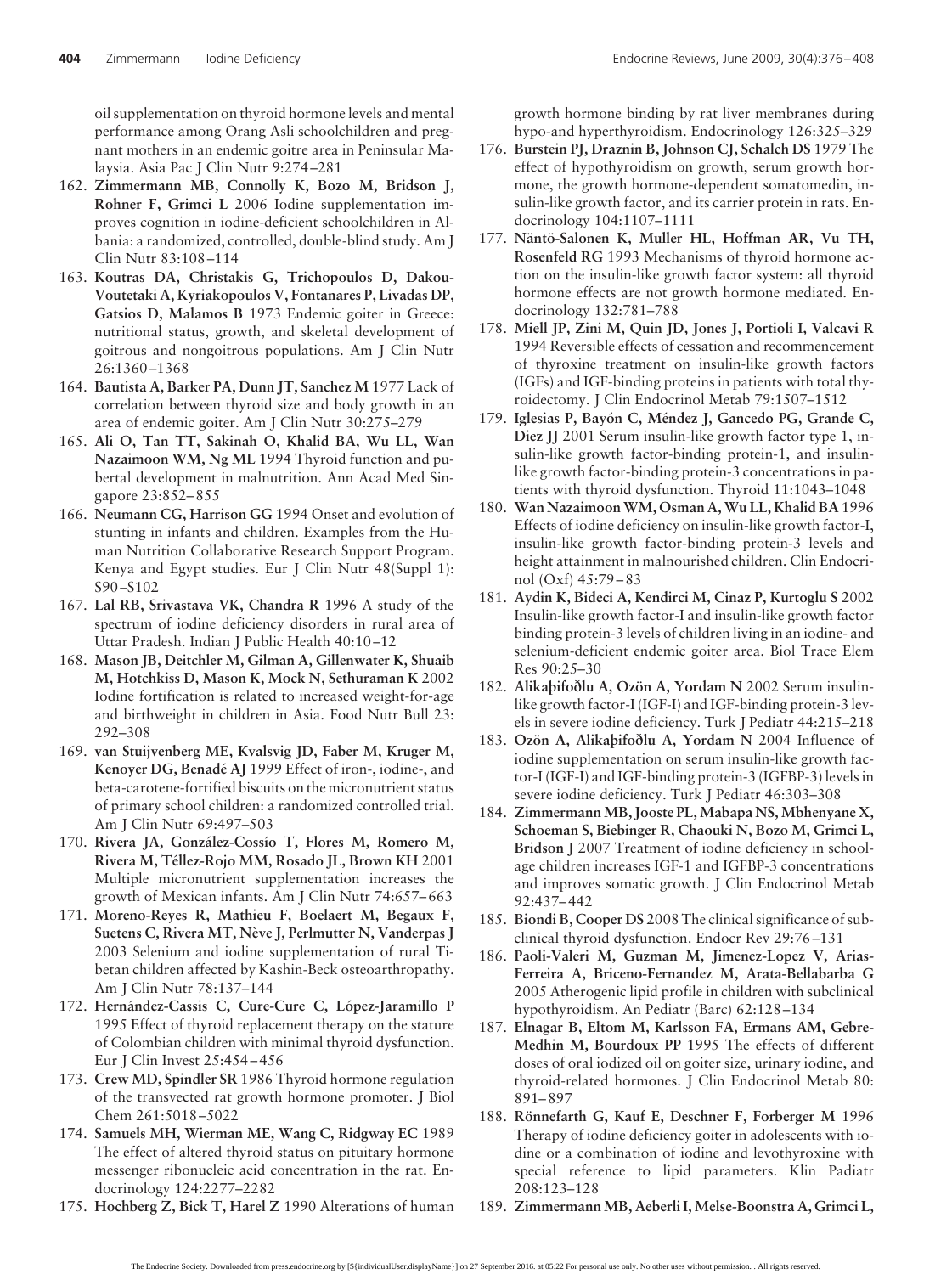**Bridson J, Chaouki N, Mbhenyane X, Jooste PL** 2009 Iodine treatment in children with subclinical hypothyroidism due to chronic iodine deficiency decreases TSH and C-peptide concentrations and improves the lipid profile. Thyroid, in press

- 190. Delange F, Bürgi H, Chen ZP, Dunn JT 2002 World status of monitoring iodine deficiency disorders control programs. Thyroid 12:915–924
- 191. **de Benoist B, McLean E, Andersson M, Rogers L** 2008 Iodine deficiency in 2007: global progress since 2003. Food Nutr Bull 29:195–202
- 192. **Li M, Eastman CJ, Waite KV, Ma G, Zacharin MR, Topliss DJ, Harding PE, Walsh JP, Ward LC, Mortimer RH, Mackenzie EJ, Byth K, Doyle Z** 2006 Are Australian children iodine deficient? Results of the Australian National Iodine Nutrition Study. Med J Aust 184:165–169
- 193. **UNICEF** 2002 Fact sheet. IDD: achievements and challenges. Available at: http://www.unicef.org/media/14946.html
- 194. **Ministry of Health and Family Welfare, Government of India** 2007 2005– 06 National Family Health Survey (NFHS-3). New Delhi: Government of India
- 195. **Sankar R, Pandav CS** 2005 Ban on sale of non-iodized salt for human consumption: A step in the right direction. Natl Med J India 18:169 –171
- 196. **UNICEF** 2007 The State of the world's children 2007. Available at: www.unicef.org/SOWC/
- 197. **Egbuta J, Onyezili F, Vanormelingen K** 2003 Impact evaluation of efforts to eliminate iodine deficiency disorders in Nigeria. Public Health Nutr 6:169 –173
- 198. **Okosieme OE** 2006 Impact of iodination on thyroid pathology in Africa. J R Soc Med 99:396 – 401
- 199. **Walker SP, Wachs TD, Gardner JM, Lozoff B, Wasserman GA, Pollitt E, Carter JA; International Child Development Steering Group** 2007 Child development: risk factors for adverse outcomes in developing countries. Lancet 369:145–157
- 200. **UNICEF Nutrition Section, Eastern and Southern Africa Regional Office** 2007 Protecting children's brain development: a strategic review on sustained universal salt iodization in Eastern and Southern Africa. Nairobi: UNICEF;  $1 - 40$
- 201. **Dunn JT** 2000 Complacency: the most dangerous enemy in the war against iodine deficiency. Thyroid 10:681-683
- 202. Zimmermann MB, Wegmüller R, Zeder C, Torresani T, **Chaouki N** 2004 Rapid relapse of thyroid dysfunction and goiter in school-age children after discontinuation of salt iodization. Am J Clin Nutr 79:642– 645
- 203. **WHO** 2005 The 58th World Health Assembly WHA58.24: Sustaining the elimination of iodine deficiency disorders. Available at: http://www.who.int/gb/ebwha/pdf\_files/WHA58/ WHA58\_24-en.pdf.
- 204. **Diosady LL, Alberti JO, Venkatesh Mannar MG, Stone TG** 1997 Stability of iodine in iodized salt used for correction of iodine-deficiency disorders, I. Food Nutr Bull 18:388 –396
- 205. **Diosady LL, Alberti JO, Venkatesh Mannar MG, FitzGerald S** 1998 Stability of iodine in iodized salt used for correction of iodine-deficiency disorders, II. Food Nutr Bull 19:240 –250
- 206. **Engle PL, Black MM, Behrman JR, Cabral de Mello M, Gertler PJ, Kapiriri L, Martorell R, Young ME; International Child Development Steering Group** 2007 Strategies to avoid the loss of developmental potential in more than

200 million children in the developing world. Lancet 369: 229 –242

- 207. **Aguayo VM, Scott S, Ross J; PROFILES Study Group** 2003 Sierra Leone–investing in nutrition to reduce poverty: a call for action. Public Health Nutr 6:653– 657
- 208. **Caulfield LE, Richard SA, Rivera JA, Musgrove P, Black RE** 2006 Stunting, wasting, and micronutrient deficiency disorders 2006. In: Dean T, Jamison DT, Breman JG, Measham AR, Alleyne G, Claeson M, Evans DB, Jha P, Mills A, Musgrove P, eds. Disease control priorities in developing countries. 2nd ed. New York: Oxford University Press; 551–568
- 209. **Horton S** 2006 The economics of food fortification. J Nutr 136:1068 –1071
- 210. **Seal JA, Doyle Z, Burgess JR, Taylor R, Cameron AR** 2007 Iodine status of Tasmanians following voluntary fortification of bread with iodine. Med J Aust 186:69 –71
- 211. **Cao XY, Jiang XM, Kareem A, Dou ZH, Abdul Rakeman M, Zhang ML, Ma T, O'Donnell K, DeLong N, DeLong GR** 1994 Iodination of irrigation water as a method of supplying iodine to a severely iodine-deficient population in Xinjiang, China. Lancet 344:107–110
- 212. **Squatrito S, Vigneri R, Runello F, Ermans AM, Polley RD, Ingbar SH** 1986 Prevention and treatment of endemic iodine-deficiency goiter by iodination of a municipal water supply. J Clin Endocrinol Metab 63:368 –375
- 213. **Dunn JT** 2003 Iodine should be routinely added to complementary foods. J Nutr 133:3008S–3010S
- 214. **Untoro J, Schultink W, West CE, Gross R, Hautvast JG** 2006 Efficacy of oral iodized peanut oil is greater than that of iodized poppy seed oil among Indonesian schoolchildren. Am J Clin Nutr 84:1208 –1214
- 215. **Bu¨low Pedersen I, Laurberg P, Knudsen N, Jørgensen T, Perrild H, Ovesen L, Rasmussen LB** 2006 Increase in incidence of hyperthyroidism predominantly occurs in young people after iodine fortification of salt in Denmark. J Clin Endocrinol Metab 91:3830 –3834
- 216. **Delange F** 1996 Administration of iodized oil during pregnancy: a summary of the published evidence. Bull World Health Organ 74:101–108
- 217. **Todd CH, Dunn JT** 1998 Intermittent oral administration of potassium iodide solution for the correction of iodine deficiency. Am J Clin Nutr 67:1279 –1283
- 218. **Azizi F** 2007 Iodine nutrition in pregnancy and lactation in Iran. Public Health Nutr 10:1596 –1599
- 219. **Yan YQ, Chen ZP, Yang XM, Liu H, Zhang JX, ZhongW, Yao W, Zhao JK, Zhang ZZ, Hua JL, Li JS, Yu XQ, Wang FR** 2005 Attention to the hiding iodine deficiency in pregnant and lactating women after universal salt iodization: a multi-community study in China. J Endocrinol Invest 28: 547–553
- 220. **Berghout A, Wiersinga W** 1998 Thyroid size and thyroid function during pregnancy: an analysis. Eur J Endocrinol 138:536 –542
- 221. **Zimmermann M, Delange F** 2004 Iodine supplementation of pregnant women in Europe: a review and recommendations. Eur J Clin Nutr 58:979 –984
- 222. **Public Health Committee of the American Thyroid Association, Becker DV, Braverman LE, Delange F, Dunn JT, Franklyn JA, Hollowell JG, Lamm SH, Mitchell ML, Pearce E, Robbins J, Rovet JF** 2006 Iodine supplementation for pregnancy and lactation-United States and Can-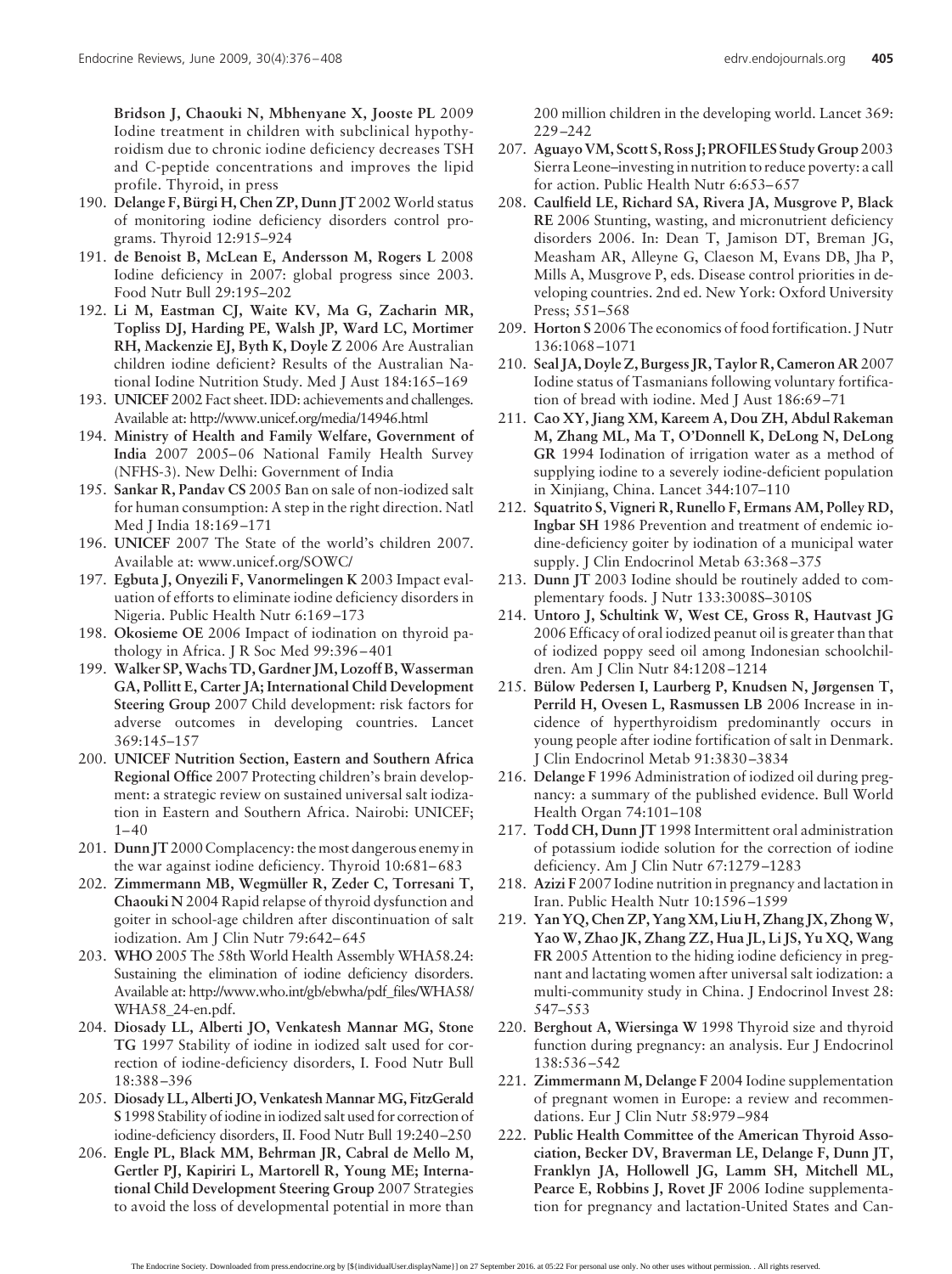ada: recommendations of the American Thyroid Association. Thyroid 16:949 –951

- 223. **Gushurst CA, Mueller JA, Green JA, Sedor F** 1984 Breast milk iodine: reassessment in the 1980s. Pediatrics 73:354 – 357
- 224. **Pretell EA, Moncloa F, Salinas R, Kawano A, Guerra-Garcia R, Gutierrez L, Beteta L, Pretell J, Wan M** 1969 Prophylaxis and treatment of endemic goiter in Peru with iodized oil. J Clin Endocrinol Metab 29:1586 –1595
- 225. **Nøhr SB, Laurberg P, Børlum KG, Pedersen KM, Johannesen PL, Damm P, Fuglsang E, Johansen A** 1994 Iodine status in neonates in Denmark: regional variations and dependency on maternal iodine supplementation. Acta Paediatrica 83:578 –582
- 226. **Seibold-Weiger K, Wollmann H, Rendl J, Ranke M, Speer C** 1999 Iodine concentration in the breast milk of mothers of premature infants. Z Geburtshilfe Neonatol 203:81– 85
- 227. **Delange F, Bourdoux P, Chanoine JP, Ermans AM** 1988 Physiology of iodine nutrition during pregnancy, lactation, and early postnatal life. In: Berger H, ed. Vitamins and minerals in pregnancy and lactation: Nestle nutrition workshop series. New York: Vevey/Raven Press; 16:205– 214
- 228. Ares S, Escobar-Morreale HF, Quero J, Durán S, Presas **MJ, Herruzo R, Morreale de Escobar G** 1997 Neonatal hypothyroxinemia: effects of iodine intake and premature birth. J Clin Endocrinol Metab 82:1704 –1712
- 229. **Ibrahim M, de Escobar GM, Visser TJ, Durán S, van Toor H, Strachan J, Williams FL, Hume R** 2003 Iodine deficiency associated with parenteral nutrition in extreme preterm infants. Arch Dis Child Fetal Neonatal Ed 88:F56 – F57
- 230. **Ares S, Quero J, Dura´n S, Presas MJ, Herruzo R, Morreale de Escobar G** 1994 Iodine content of infant formulas and iodine intake of premature babies: high risk of iodine deficiency. Arch Dis Child Fetal Neonatal Ed 71:F184 –F191
- 231. **Greene HL, Hambidge KM, Schanler R, Tsang RC** 1988 Guidelines for the use of vitamins, trace elements, calcium, magnesium, and phosphorus in infants and children receiving total parenteral nutrition: report of the Subcommittee on Pediatric Parenteral Nutrient Requirements from the Committee on Clinical Practice Issues of the American Society for Clinical Nutrition. Am J Clin Nutr 48:1324 – 1342
- 232. **Koletzko B, Goulet O, Hunt J, Krohn K, Shamir R; Parenteral Nutrition Guidelines Working Group; European Society for Clinical Nutrition and Metabolism; European Society of Paediatric Gastroenterology, Hepatology and Nutrition (ESPGHAN); European Society of Paediatric Research (ESPR)** 2005 Guidelines on Paediatric Parenteral Nutrition of the European Society of Paediatric Gastroenterology, Hepatology and Nutrition (ESPGHAN) and the European Society for Clinical Nutrition and Metabolism (ESPEN), Supported by the European Society of Paediatric Research (ESPR). J Pediatr Gastroenterol Nutr 41(Suppl 2):S1–S87
- 233. **Moukarzel AA, Buchman AL, Salas JS, Vargas J, Guss W, Baron HI, Reyen L, Ament ME** 1992 Iodine supplementation in children receiving long-term parenteral nutrition. J Pediatr 121:252–254
- 234. **Smerdely P, Lim A, Boyages SC,Waite K,Wu D, Roberts V, Leslie G, Arnold J, John E, Eastman CJ** 1989

Topical iodine containing antiseptics and neonatal hypothyroidism in very-low-birthweight infants. Lancet 2:661– 664

- 235. **Mimoz O, Villeminey S, Ragot S, Dahyot-Fizelier C, Laksiri L, Petitpas F, Debaene B** 2007 Chlorhexidinebased antiseptic solution vs alcohol-based povidoneiodine for central venous catheter care. Arch Intern Med 167:2066 –2072
- 236. **Reuss ML, Leviton A, Paneth N, Susser M** 1997 Thyroxine values from newborn screening of 919 infants born before 29 weeks' gestation. Am J Public Health 87:1693–1697
- 237. **Lucas A, Morley R, Fewtrell MS** 1996 Low triiodothyronine concentration in preterm infants and subsequent intelligence quotient (IQ) at 8 year follow up. BMJ 312:1132–1133
- 238. **Reuss ML, Paneth N, Pinto-Martin JA, Lorenz JM, Susser M** 1996 The relation of transient hypothyroxinemia in preterm infants to neurologic development at two years of age. N Engl J Med 334:821– 827
- 239. **Rogahn J, Ryan S, Wells J, Fraser B, Squire C, Wild N, Hughes A, Amegavie L** 2000 Randomised trial of iodine intake and thyroid status in preterm infants. Arch Dis Child Fetal Neonatal Ed 83:F86 –F90
- 240. **Ibrahim M, Sinn J, McGuire W** 2006 Iodine supplementation for the prevention of mortality and adverse neurodevelopmental outcomes in preterm infants. Cochrane Database of Syst Rev 2:CD005253
- 241. van Wassenaer AG, Kok JH, de Vijlder JJ, Briët JM, Smit **BJ, Tamminga P, van Baar A, Dekker FW, Vulsma T** 1997 Effects of thyroxine supplementation on neurologic development in infants born at less than 30 weeks' gestation. N Engl J Med 336:21–26
- 242. **Osborn DA, Hunt RW** 2007 Prophylactic postnatal thyroid hormones for prevention of morbidity and mortality in preterm infants. Cochrane Database Syst Rev 24: CD005948
- 243. **Cicalese MP, Assante L, Vicinanza A, Terlizzi V, Squeglia V, Bruzzese E, Guarino A, Spagnuolo MI** 2008 Asking for iodine supplementation in children on parenteral nutrition. Dig Liver Dis 40:A115
- 244. **Fresenius Kabi AG** 2009 Peditrace: Bad Homburg, Germany. http://www.fresenius-kabi.com/internet/kabi/corp/ fkintpbn.nsf
- 245. **Hopkins B** 1994 Enteral nutrition products. In: Zaloga GP, ed. Nutrition in critical care. St. Louis, MO: Mosby; 439 – 468
- 246. **Atkinson M, Worthley LI** 2003 Nutrition in the critically ill patient: part II. Parenteral nutrition. Crit Care Resusc 5:121–136
- 247. **Koretz RL, Lipman TO, Klein S, American Gastroenterological Association** 2001 AGA technical review on parenteral nutrition. Gastroenterology 121:970 –1001
- 248. **Grant JP** 1992 Handbook of total parenteral nutrition. Philadelphia: W.B. Saunders Company; 280
- 249. **Gough DC, Laing I, Astley P** 1982 Thyroid function on short-term total parenteral nutrition without iodine supplements. JPEN J Parenter Enteral Nutr 6:439 – 440
- 250. **Leung FY** 1995 Trace elements in parenteral micronutrition. Clin Biochem 28:561–566
- 251. **Navarro AM, Suen VM, Souza IM, De Oliveira JE, Marchini JS** 2005 Patients with severe bowel malabsorp-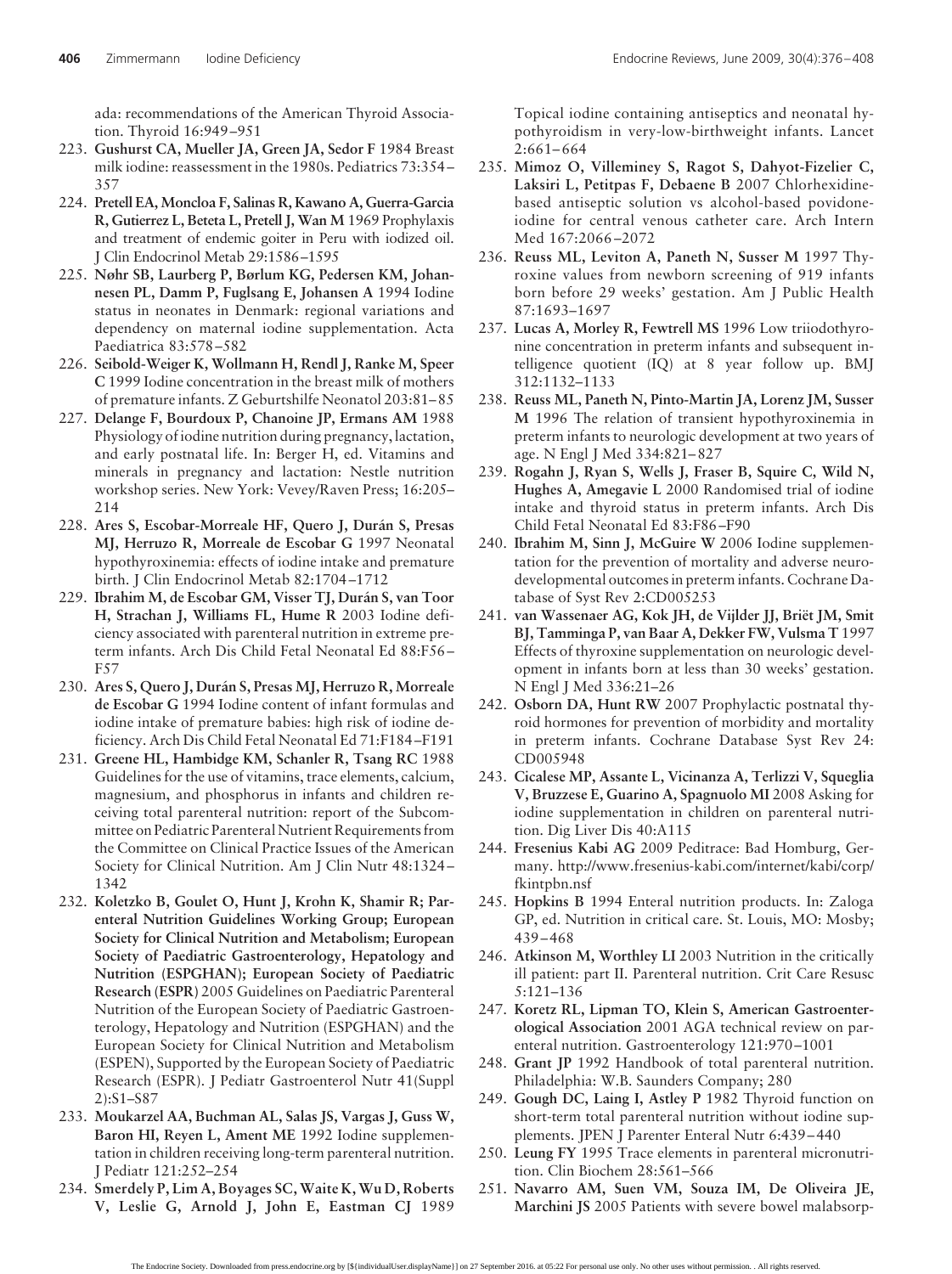tion do not have changes in iodine status. Nutrition 21: 895–900

- 252. Iodopen (Sodium Iodide Injection) 2008 APP Pharmaceuticals, Schaumburg, IL. http://www.apppharma.com/ ProductDetail.aspx?Id=63&name=Iodopen\_Sodium\_ Iodide\_Injection
- 253. **Suzuki H, Higuchi T, Sawa K, Ohtaki S, Horiuchi Y** 1965 "Endemic coast goitre" in Hokkaido, Japan. Acta Endocrinol (Copenh) 50:161–176
- 254. **Nagataki S** 2008 The average of dietary iodine intake due to the ingestion of seaweeds is 1.2 mg/day in Japan. Thyroid 18:667– 668
- 255. **Li M, Liu DR, Qu CY, Zhang PY, Qian QD, Zhang CD, Jia QZ,Wang HX, Eastman CJ, Boyages SC**1987 Endemic goitre in central China caused by excessive iodine intake. Lancet 2:257–259
- 256. **Zhao J, Chen Z, Maberly G** 1998 Iodine-rich drinking water of natural origin in China. Lancet 352:2024
- 257. **Sigurdsson G, Franzson L** 1988 Urine excretion of iodine in an Icelandic population. Icelandic Med J 74: 179 –181
- 258. **London WT, Vought RL, Brown FA** 1966 Bread dietary source of large quantities of iodine. N Engl JMed 223:338
- 259. **Scientific Committee on Food, Health and Consumer Protection Directorate-General** 2002 Opinion of the Scientific Committee on Food on the Tolerable Upper Intake Level of Iodine. Brussels: European Commission
- 260. **Pennington JA** 1990 A review of iodine toxicity reports. J Am Diet Assoc 90:1571–1581
- 261. **Parsad D, Saini R** 1998 Acneform eruption with iodized salt. Int J Dermatol 37:478
- 262. **Chow CC, Phillips DI, Lazarus JH, Parkes AB** 1991 Effect of low dose iodide supplementation on thyroid function in potentially susceptible subjects: are dietary iodide levels in Britain acceptable? Clin Endocrinol (Oxf) 34:413– 416
- 263. **Gardner DF, Centor RM, Utiger RD** 1988 Effects of low dose oral iodide supplementation on thyroid function in normal men. Clin Endocrinol (Oxf) 28:283–288
- 264. **Laurberg P, Pedersen KM, Vestergaard H, Sigurdsson G** 1991 High incidence of multinodular toxic goitre in the elderly population in a low iodine intake area vs. high incidence of Graves' disease in the young in a high iodine intake area: comparative surveys of thyrotoxicosis epidemiology in East-Jutland Denmark and Iceland. J Intern Med 229:415– 420
- 265. **Aghini-Lombardi F, Antonangeli L, Martino E, Vitti P, Maccherini D, Leoli F, Rago T, Grasso L, Valeriano R, Balestrieri A, Pinchera A** 1999 The spectrum of thyroid disorders in an iodine-deficient community: the Pescopagano survey. J Clin Endocrinol Metab 84:561–566
- 266. **Laurberg P, Pedersen KM, Hreidarsson A, Sigfusson N, Iversen E, Knudsen PR** 1998 Iodine intake and the pattern of thyroid disorders: a comparative epidemiological study of thyroid abnormalities in the elderly in Iceland and in Jutland, Denmark. J Clin Endocrinol Metab 83: 765–769
- 267. **Seck T, Scheidt-Nave C, Ziegler R, Pfeilschifter J** 1997 Prevalence of thyroid gland dysfunctions in 50- to 80-yearold patients. An epidemiologic cross-sectional study in a

southwestern community. Med Klin (Munich) 92: 642– 646

- 268. Hintze G, Burghardt U, Baumert J, Windeler J, Köbberling **J** 1991 Prevalence of thyroid dysfunction in elderly subjects from the general population in an iodine deficiency area. Aging (Milano) 3:325–331
- 269. **Szabolcs I, Podoba J, Feldkamp J, Dohan O, Farkas I, Sajgo´** M, Takáts KI, Góth M, Kovács L, Kressinszky K, Hnilica **P, Szilágyi G** 1997 Comparative screening for thyroid disorders in old age in areas of iodine deficiency, long-term iodine prophylaxis and abundant iodine intake. Clin Endocrinol (Oxf) 47:87–92
- 270. **Konno N, Makita H, Yuri K, Iizuka N, Kawasaki K** 1994 Association between dietary iodine intake and prevalence of subclinical hypothyroidism in the coastal regions of Japan. J Clin Endocrinol Metab 78:393–397
- 271. **Roti E, Gardini E, Minelli R, Bianconi L, Braverman LE** 1992 Prevalence of anti-thyroid peroxidase antibodies in serum in the elderly: comparison with other tests for antithyroid antibodies. Clin Chem 38:88 –92
- 272. **Ozbakir O, Doðukan A, Kelestimur F** 1995 The prevalence of thyroid dysfunction among elderly subjects in an endemic goiter area of Central Anatolia. Endocr J 42:713– 716
- 273. **Nygaard B, Gideon P, Dige-Petersen H, Jespersen N, Solling K, Veje A** 1993 Thyroid volume and morphology and urinary iodine excretion in a Danish municipality. Acta Endocrinol (Copenh) 129:505–510
- 274. **Knudsen N, Jorgensen T, Rasmussen S, Christiansen E, Perrild H** 1999 The prevalence of thyroid dysfunction in a population with borderline iodine deficiency. Clin Endocrinol (Oxf) 51:361–367
- 275. **Knudsen N, Bu¨low I, Jørgensen T, Laurberg P, Ovesen L, Perrild H** 2000 Comparative study of thyroid function and types of thyroid dysfunction in two areas in Denmark with slightly different iodine status. Eur J Endocrinol 143:485– 491
- 276. **Knudsen N, Bulow I, Jorgensen T, Laurberg P, Ovesen L, Perrild H** 2000 Goitre prevalence and thyroid abnormalities at ultrasonography: a comparative epidemiological study in two regions with slightly different iodine status. Clin Endocrinol (Oxf) 53:479 – 485
- 277. **Tajiri J, Higashi K, Morita M, Umeda T, Sato T** 1986 Studies of hypothyroidism in patients with high iodine intake. J Clin Endocrinol Metab 63:412– 417
- 278. **Sato K, Okamura K, Hirata T, Yamasaki K, Ikenoue H, Kuroda T, Mizokami T, Inokuchi K, Fujishima M** 1996 Immunological and chemical types of reversible hypothyroidism; clinical characteristics and long-term prognosis. Clin Endocrinol (Oxf) 45:519 –528
- 279. **Safran M, Paul TL, Roti E, Braverman LE** 1987 Environmental factors affecting autoimmune thyroid disease. Endocrinol Metab Clin North Am 16:327–342
- 280. **Harach HR, Escalante DA, Onativia A, Lederer Outes J, Saravia Day E, Williams ED** 1985 Thyroid carcinoma and thyroiditis in an endemic goitre region before and after iodine prophylaxis. Acta Endocrinol (Copenh) 108:55– 60
- 281. **Sehestedt T, Knudsen N, Perrild H, Johansen C** 2006 Iodine intake and incidence of thyroid cancer in Denmark. Clin Endocrinol (Oxf) 65:229 –233
- 282. **Feldt-Rasmussen U** 2001 Iodine and cancer. Thyroid 11: 483– 486